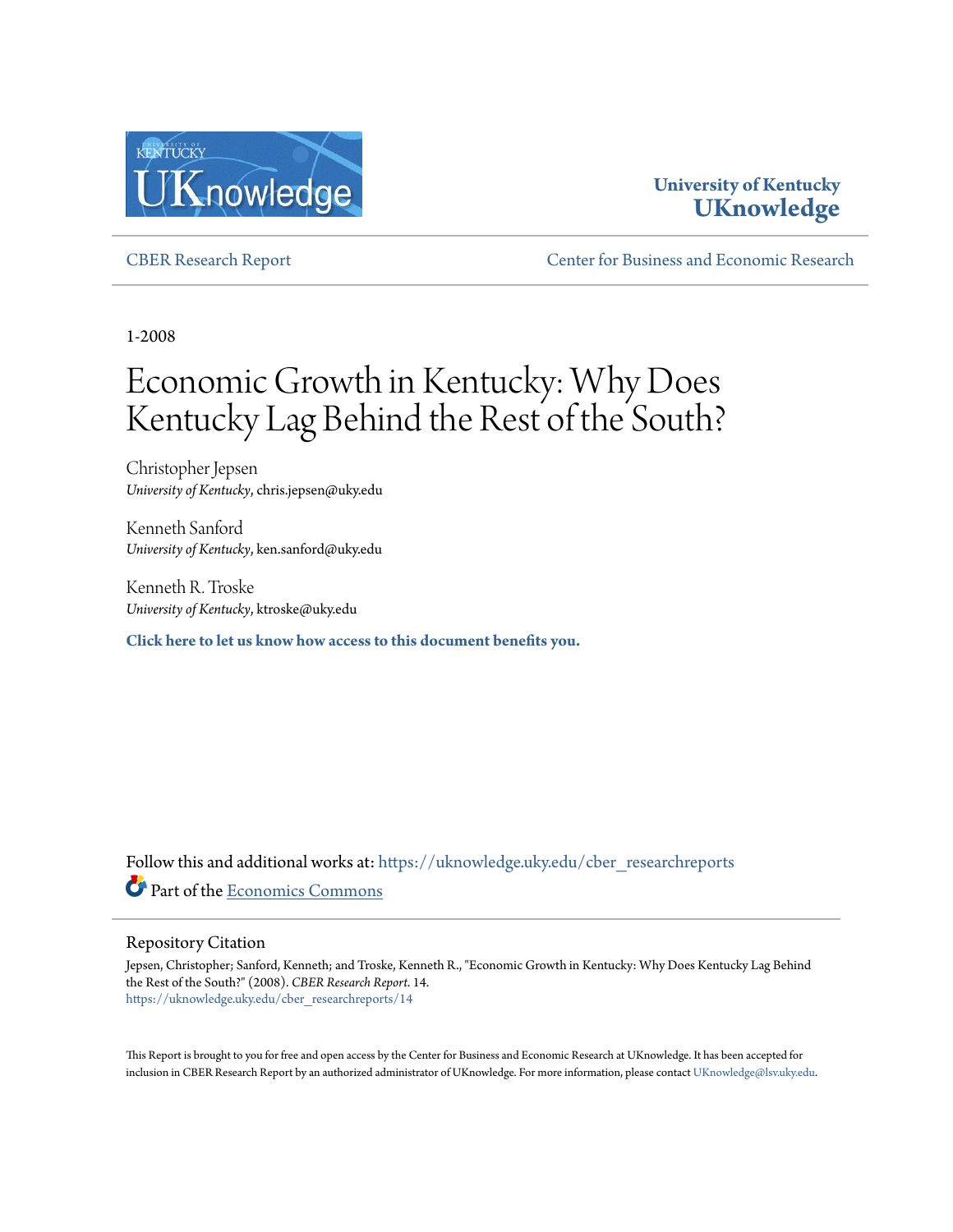

## **Economic Growth in Kentucky: Why Does Kentucky Lag Behind the Rest of the South?**

*Submitted to the Partnership Board for the Cabinet for Economic Development* 

**By** 

## **Center for Business and Economic Research Gatton College of Business and Economics University of Kentucky**

*Dr. Kenneth R. Troske, Director* 

*Authors: Christopher Jepsen, Kenneth Sanford and Kenneth R. Troske* 

*January 2008*



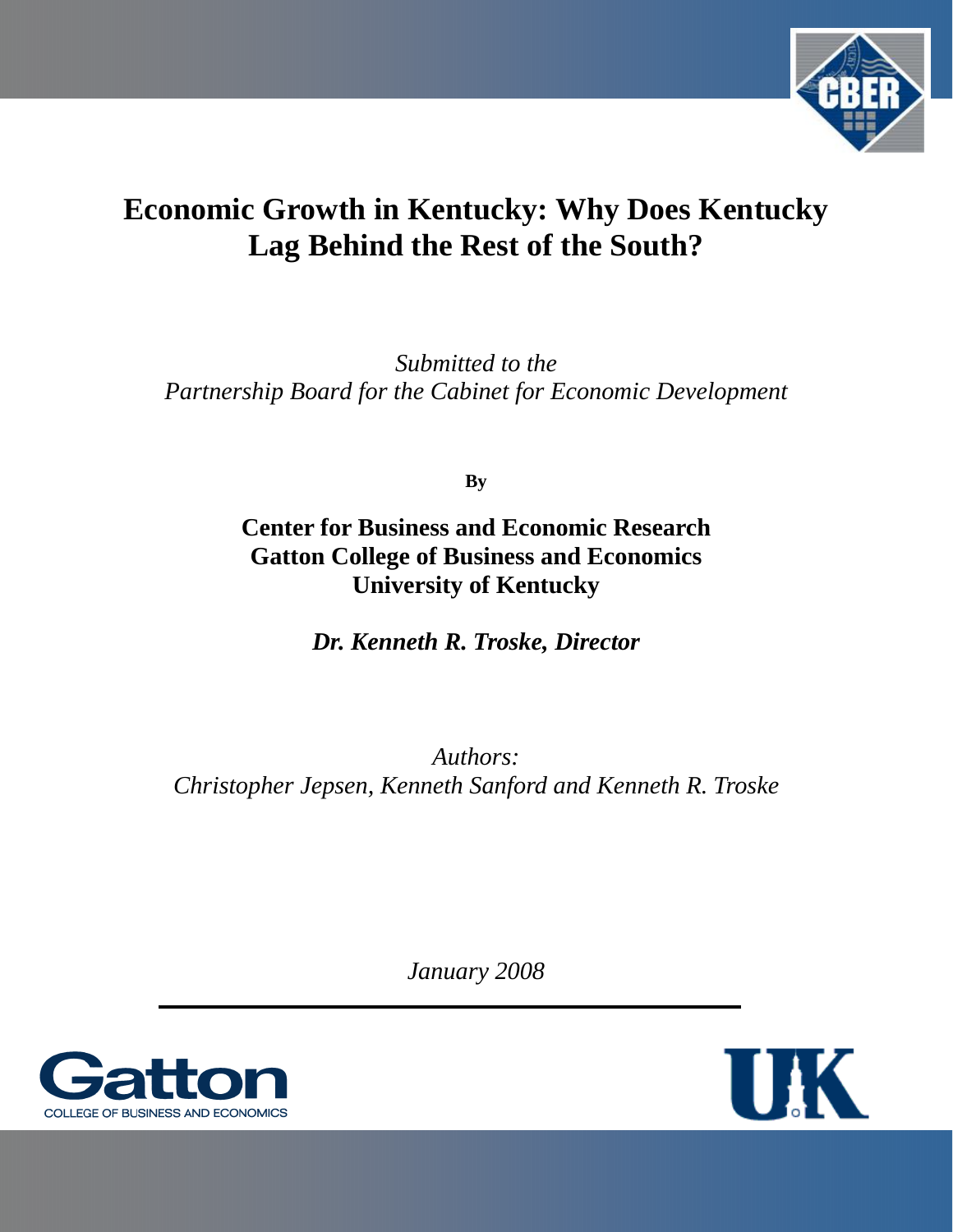## **TABLE OF CONTENTS PAGE**

|      |                                                                           | <b>ii</b>                                           |
|------|---------------------------------------------------------------------------|-----------------------------------------------------|
|      |                                                                           | iii                                                 |
|      |                                                                           | $\mathbf{V}$                                        |
| I.   |                                                                           | 1                                                   |
| II.  | <b>NATIONAL DETERMINANTS OF ECONOMIC GROWTH</b><br>II.A<br>II.B<br>ILC    | $\overline{\mathbf{3}}$<br>$\overline{4}$<br>6<br>8 |
| III. | A CLOSER LOOK AT THE DETERMINANTS OF INCOME IN<br>III.A<br>III.B<br>III.C | 9<br>9<br>15<br>25                                  |
| IV.  | <b>LIMITATIONS TO GROWTH IN KENTUCKY AND ECONOMIC</b>                     | 27                                                  |
| V.   |                                                                           | 32                                                  |
| VI.  |                                                                           | 33                                                  |
|      |                                                                           | 34<br>34<br>35<br>37                                |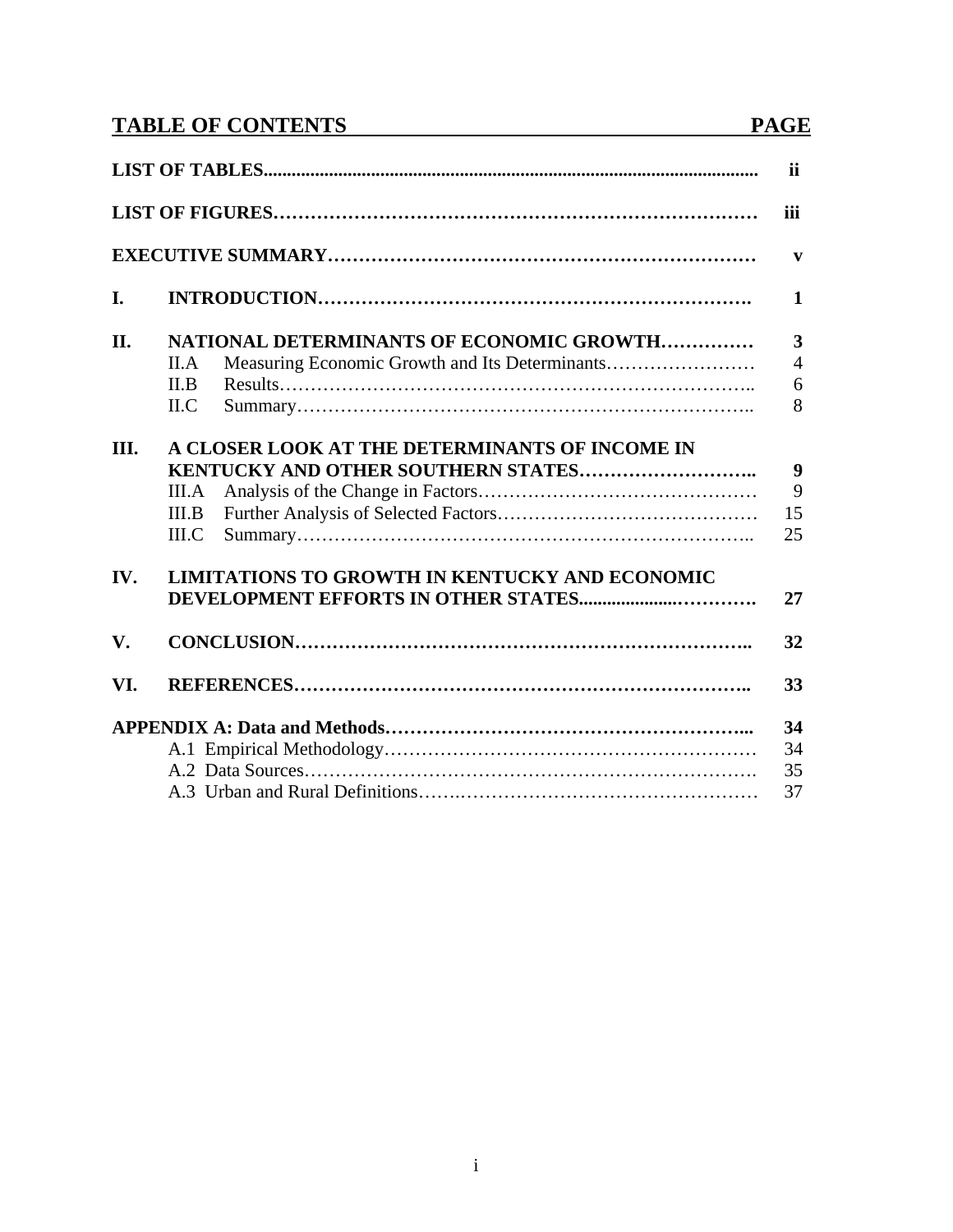## **LIST OF TABLES** PAGE

| Table A-1: Results from Estimation of the Determinants of Average Earnings in | 41 |
|-------------------------------------------------------------------------------|----|
|                                                                               |    |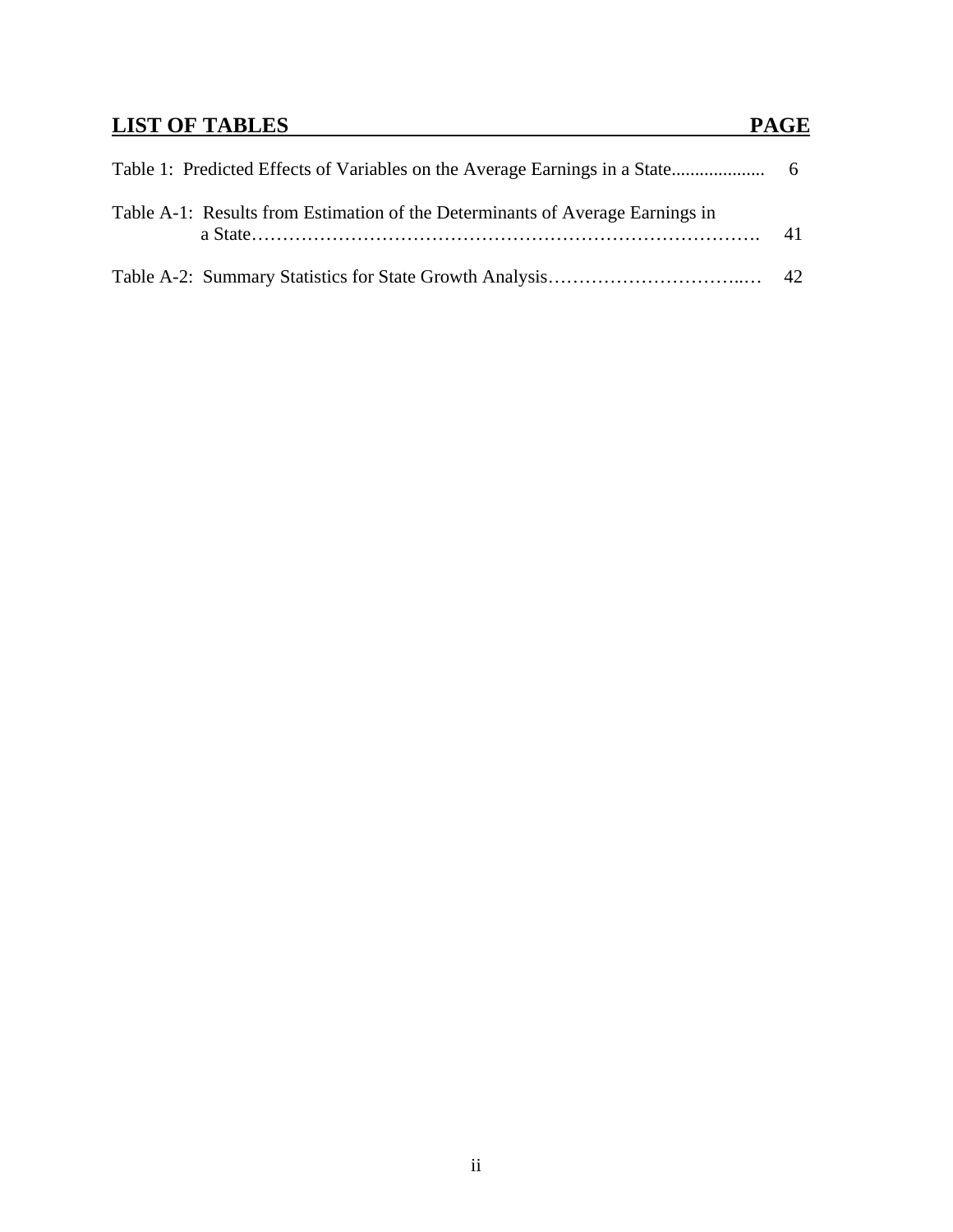## **LIST OF FIGURES** PAGE

|                                                                                    | 3  |
|------------------------------------------------------------------------------------|----|
|                                                                                    | 9  |
| Figure 3: Percent of Residents Age 25 and Older in State with At Least a Four-Year | 10 |
|                                                                                    | 11 |
| Figure 5: People Moving into the State (In-Migrants) as a Percent of Total State   | 12 |
| Figure 6: Value of Transfer Payments to Residents in State as a Percent of Total   | 13 |
|                                                                                    | 14 |
| Figure 8a: Average Earnings of College Graduates Age 25 and Older by State         | 15 |
| Figure 8b: Average Earnings of High School Graduates Age 25 and Older by State     | 16 |
| Figure 9a: Percent of People Moving into State (In-Migrants) Age 25 and Older with | 17 |
| Figure 9b: Percent of Existing Residents Age 25 and Older in State (Non-movers)    | 18 |
| Figure 10a: Average Earnings of People Moving into State (In-Migrants) Age 25 and  | 19 |
| Figure 10b: Average Earnings of Existing Residents (Non-movers) Age 25 and         | 19 |
| Figure 11: Percent of New Residents in State (In-Migrants) Locating in an Urban    | 20 |
| Figure 12: Average Earnings of Urban Residents Relative to US Urban Average        | 21 |
| Figure 13: Average Earnings of Rural Residents Relative to US Rural Average        | 22 |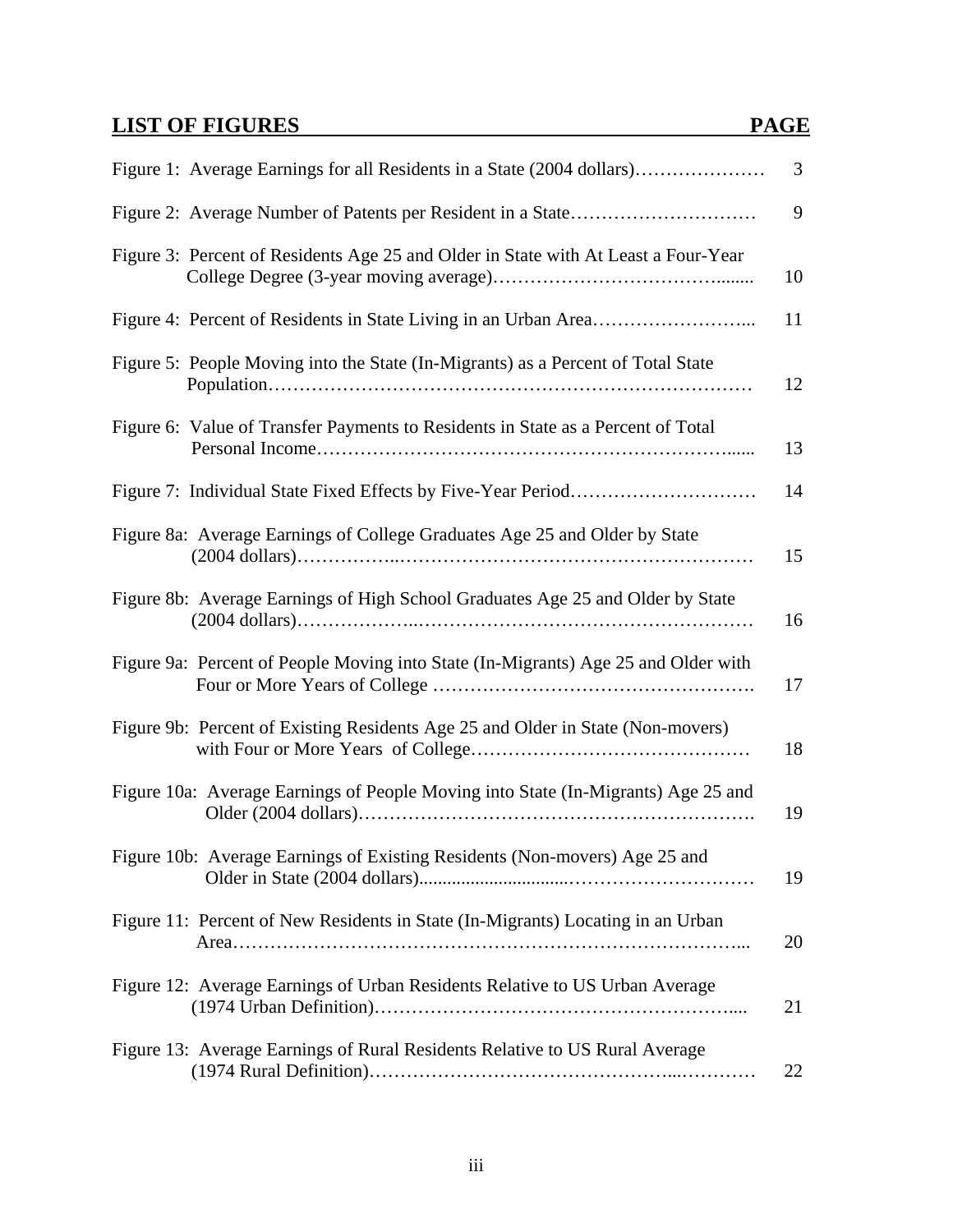| Figure 14: Ratio of Urban Average Earnings to Rural Average Earnings               | 23 |
|------------------------------------------------------------------------------------|----|
| Figure 15: Average Earnings of Residents in State Living in Counties Transitioning | 24 |
| Figure 16: Percent of Total Population in State Living in Counties Transitioning   | 25 |
| Figure A-1: Average Earnings of Urban Residents Relative to US Urban Average       | 38 |
| Figure A-2: Average Earnings of Rural Residents Relative to US Rural Average       | 39 |
| Figure A-3: Ratio of Urban Average Earnings to Rural Average Earnings              | 40 |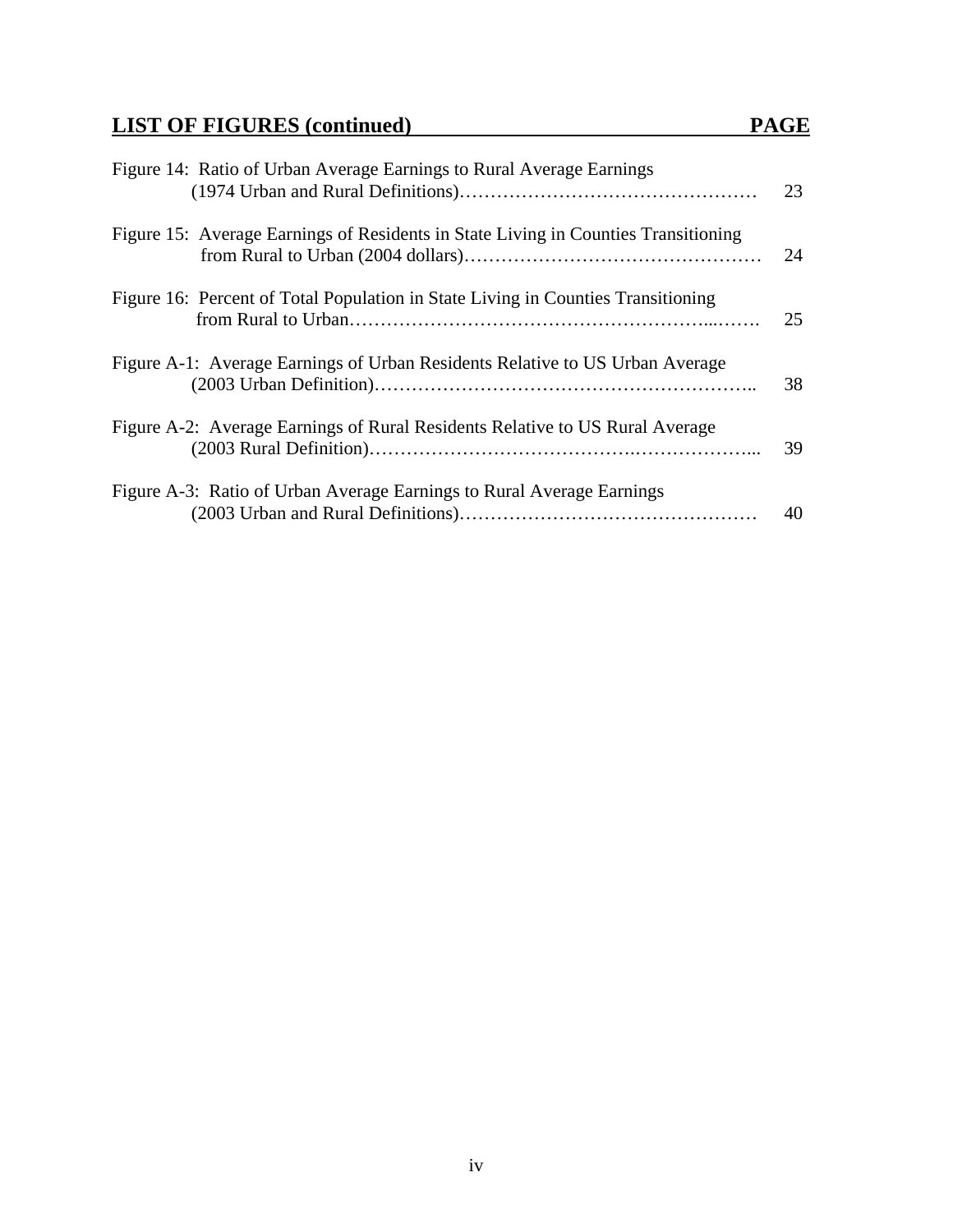## **Executive Summary**

entucky has consistently been one of the poorest states in the country between 1939 and the present. On top of this already low level of income, Kentucky has experienced fairly slow growth in output in recent years. Between 1997 and 2004, Kentucky had an average annual growth in real gross state product (GSP) of 1.6 percent, ranking 43<sup>rd</sup> in terms of annual growth in real gross state product (GSP) of 1.6 percent, ranking 43<sup>rd</sup> in terms of growth in GSP relative to the rest of the states.

In contrast to Kentucky's relatively stagnant growth, many of Kentucky's neighbors, especially to the south, have experienced relatively rapid growth in average earnings in recent years. In 1969, Georgia, Kentucky, North Carolina and Tennessee all had levels of average earnings that were 77-82 percent of the average earnings in the U.S., while Alabama had average earnings that were approximately 70 percent of the national average. By 2004, Kentucky's average earnings remained at approximately 80 percent of the national average while average earnings in Georgia, North Carolina and Tennessee had grown to 90 percent of the national average, and average earnings in Alabama had grown to over 85 percent of the national average. In other words, while relative average earnings in Kentucky has been flat for the past forty years, average earnings in a number of southern states similar to Kentucky have experienced fairly rapid relative growth since 1969.

In this report, we examine whether there are identifiable factors that can explain why Kentucky remains mired at the bottom of the income distribution. We start by first estimating a standard growth regression using data from all the states in the continental U.S. to examine what factors are most important in explaining why some states have grown faster. For this part of the report, we draw on data from a number of sources covering the period from 1969 to 2004. Next we compare the growth of these factors in Kentucky with the growth of these factors in our comparison states: Alabama, Georgia, North Carolina and Tennessee. This comparison will allow us to identify which of these factors explain why these other states have grown faster than Kentucky. Finally, we examine various policies in our comparison states to see if we can identify specific policies that can explain why a given state experienced differential growth in one of these factors.

When examining growth we will focus on seven possible explanations for Kentucky's low level of income. These possible explanations focus on differences between Kentucky and other states in: (1) the stock of knowledge; (2) the business climate and taxes; (3) state industrial structure; (4) state infrastructure; (5) the size of the government sector and role of transfer payments; (6) demographic changes; and (7) other observed or unobserved factors that are related to income growth.

The main results from our analysis are:

• Our stock of knowledge variables—the percent of residents age 25 and older with a high school diploma as their highest level of schooling; the percent of residents age 25 and older with a bachelor's degree as their highest level of schooling; the per capita stock of patents in a state; and per capita federal spending on research and development (R&D) in a state—account for the largest share of cross-state difference in earnings.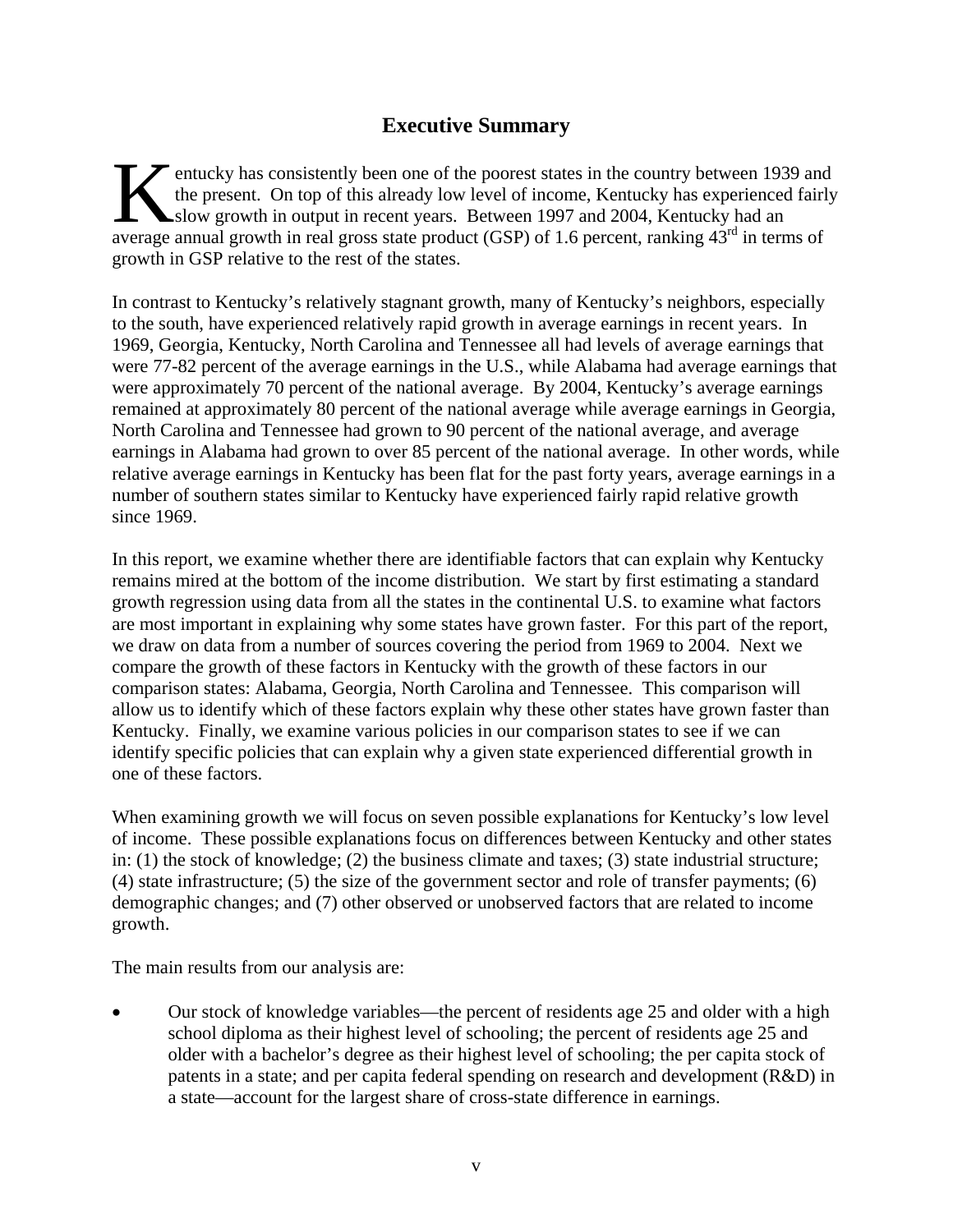- The variables measuring the demographic changes and the infrastructure in a state also play an important role in determining income in a state. These variables include the percent of a state's population living in an urban area, the stock of highway capital per capita in a state, and the percent of the population that recently moved into the state.
- Relative to Kentucky, our comparison states—Alabama, Georgia, North Carolina and Tennessee—experienced faster growth in the per capita stock of patent capital, the percent of adults in the state with a four-year college degree, the percent of the population living in an urban area, and the percent of residents who have recently moved into the state. Faster growth in these factors largely accounts for the faster growth in income in these comparison states.
- When we look more closely at some of these factors, we see that college graduates in Kentucky receive lower earnings than college graduates in any of the four comparison states. In addition, migrants to Kentucky tend to be less educated, receive lower wages, and are more likely to move to a rural area than people moving into comparison states.
- The slow growth in income in Kentucky is almost exclusively due to the slow growth in income in the rural areas of Kentucky; the growth in the urban areas in Kentucky is quite similar to the growth in income in the urban areas of Georgia, North Carolina and Tennessee and is much faster than the growth of income in the urban areas of Alabama and the U.S. as a whole.
- Our discussion with site consultants largely confirms the results from our empirical analysis: the primary reasons for the slow growth in Kentucky are the lack of skilled workers, the fact that Kentucky struggles to attract innovative businesses and skilled workers to the state, and the fact that these problems are particularly acute in the rural areas of the state.
- Site consultants indicated that, although Kentucky's Cabinet for Economic Development performs the traditional economic development functions very well, Kentucky suffers from a lack of coordination between economic development, workforce development, community and technical colleges, public four-year universities and research parks, and tourism.
- Economic development agencies in other states indicate several efforts used to improve their states' economies. First, they coordinate efforts between themselves and workforce development officials, which is a significant contributor to their ability to attract and retain businesses. Second, they also indicate that they work closely with officials at the public universities and research centers in the state to attract innovative businesses and skilled workers. Third, they work with tourism officials in an effort to market the state to people who might potentially relocate to the state.
- Economic development agencies in other states indicated that they work closely with individuals involved in workforce development, higher education and tourism to ensure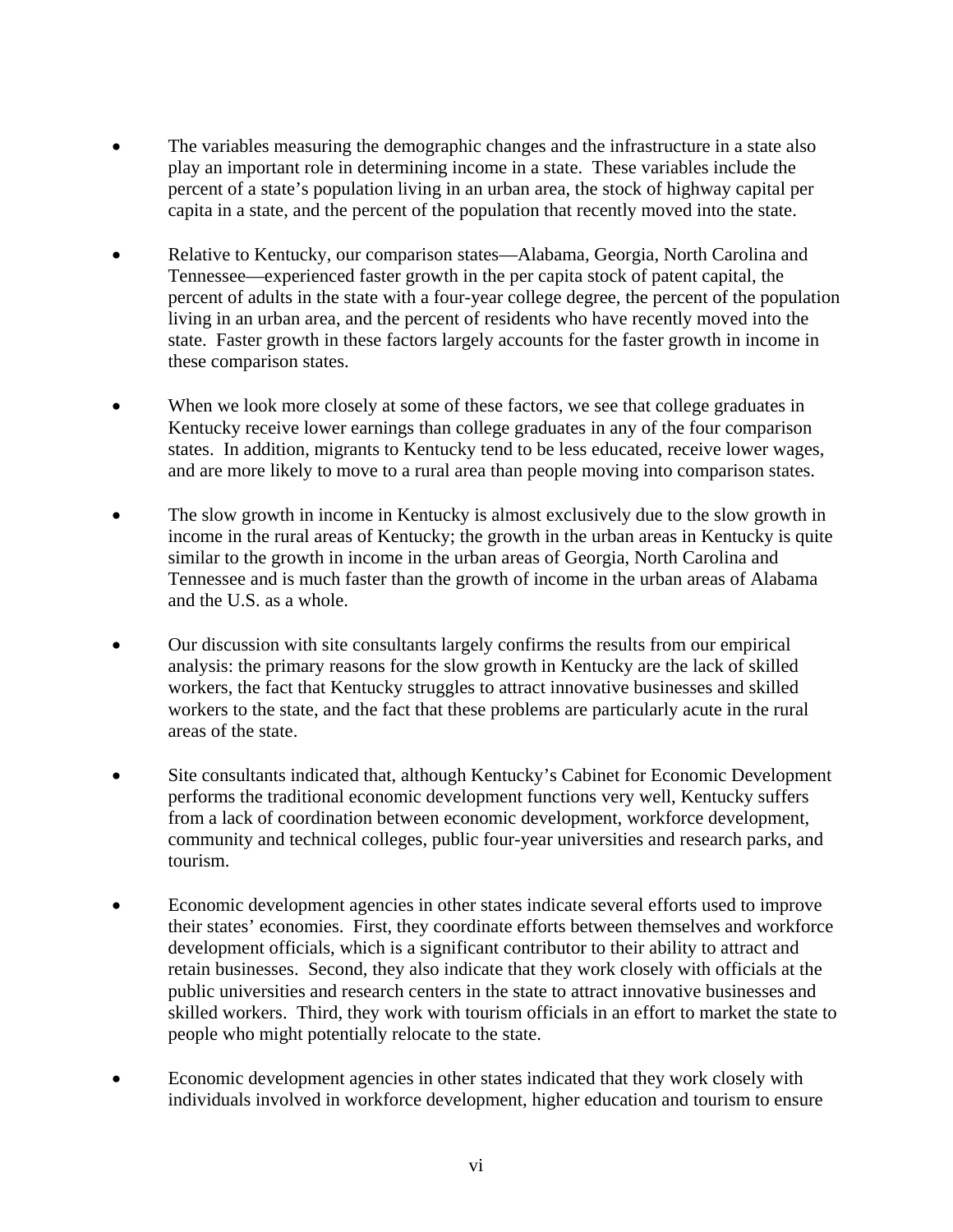that legislators in the state recognize that all of these parts of state government are an integral part of economic development and need financial support.

The empirical analysis contained in this report, our comparison of Kentucky with other states and our conversations with site consultants all lead to the same conclusion—the primary limitation to economic growth in Kentucky is the low skills of workers in Kentucky. Every site consultant we spoke with indicated the primary limitation to firms locating or expanding in Kentucky is the lack of training and poor education of the workforce. We have seen that the problems of workforce development are particularly acute in the rural areas of the state, since it is the slow growth in the rural areas of Kentucky that accounts for Kentucky's slower growth relative to our neighboring states to the south. Compounding the problem of poor workforce development is the fact that, relative to our comparison states, Kentucky struggles to attract innovate businesses and skilled workers to the state. Until the problem of workforce development is addressed, all other efforts at economic development will be unsuccessful.

Every economic development official in the competing states with whom we spoke indicated the single most important reason for their economic growth over the previous three to four decades was an emphasis on education and workforce development. Site consultants confirmed this statement indicating that, relative to the states we compete with when trying to attract businesses, Kentucky suffers from a lack of coordination between economic development, workforce development, community and technical colleges, public four-year universities and research parks, and tourism. Other states have recognized that workforce development officials, community and technical college officials, officials at the public four-year colleges in the state, and tourism officials are all key partners in economic development efforts.

Other states have also been more successful at linking economic development in urban areas with economic development in bordering rural areas, thereby raising the productivity and income in these previously rural areas. This point was confirmed again by site consultants who suggested that Kentucky form economic development regions around some of the cities in Kentucky such as Louisville, Lexington, Elizabethtown/Bardstown, Bowling Green, Paducah, Owensboro/Henderson, Somerset/London and Ashland and promote economic development in the cities that would then spillover into the surrounding rural areas.

In this report, we find that the keys to economic growth in Kentucky are ensuring we have the inputs necessary for businesses to continue to grow if they locate in the state—with the key input being skilled workers; ensuring that we have an environment where people want to move and raise a family; and ensuring that people know about the positive attributes of the state. Other states have accomplished these objectives by adopting a much more expansive view of economic development than we have adopted in Kentucky.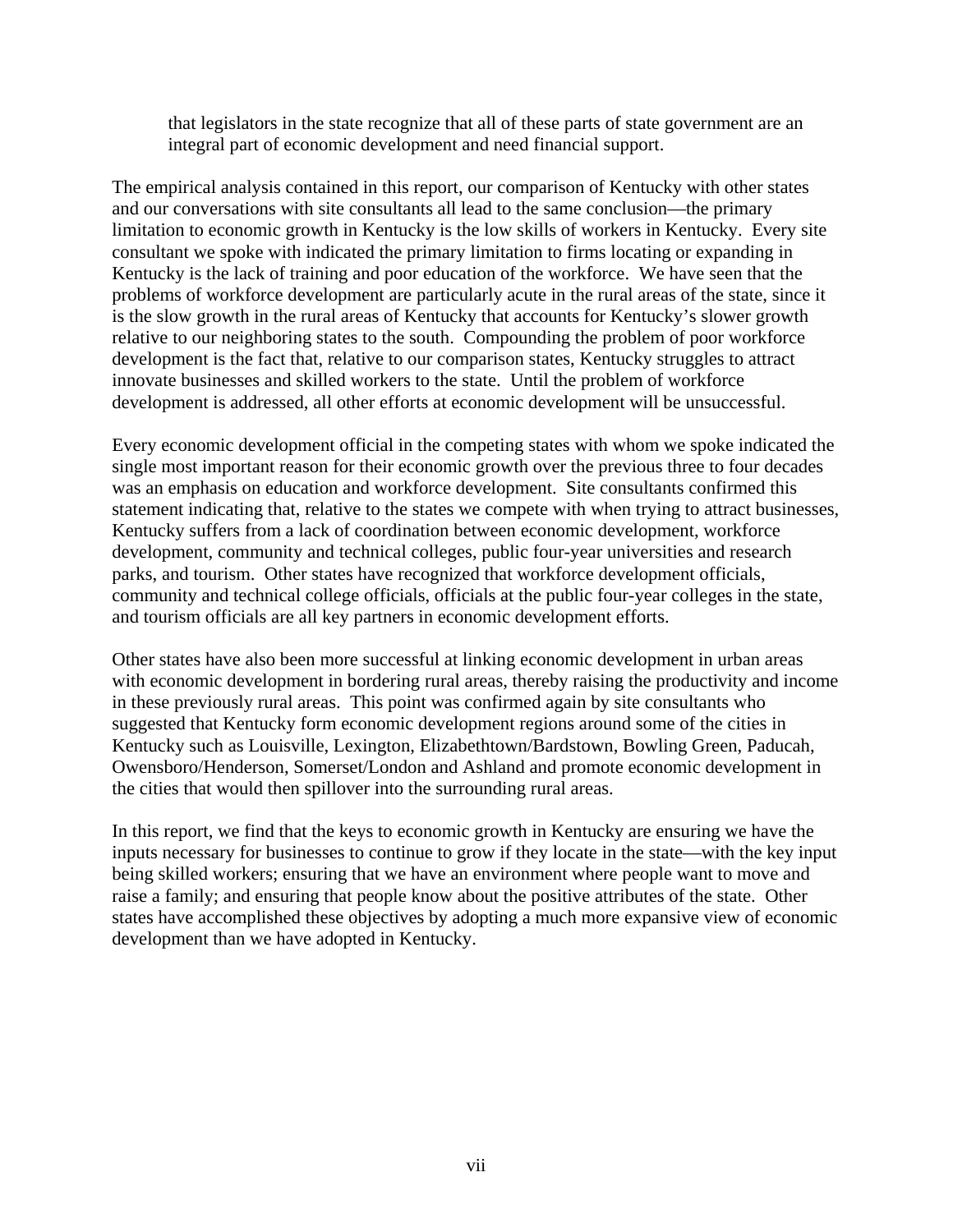### **I. Introduction**

entucky has long been one of the poorest states in the country. In 1939, Kentucky ranked 44<sup>th</sup> out of 48 states in terms of per capita personal income (Bauer, Schweitzer And Shane, 2006). In 1970, Kentucky ranked 44<sup>th</sup> out of 50 states in terms of per capita entucky has long been one of the poorest states in the country. In 1939, Kentucky ranked 44<sup>th</sup> out of 48 states in terms of per capita personal income (Bauer, Schweitzer and Shane, 2006). In 1970, Kentucky ranked 44<sup>th</sup> o earnings of \$27,151 compared to the average for the entire country of \$33,041. On top of this already low level of income, Kentucky has experienced fairly slow growth in output in recent years. Between 1997 and 2004, Kentucky had an average annual growth in real gross state product (GSP) of 1.6 percent, ranking  $43<sup>rd</sup>$  in terms of growth in GSP relative to the rest of the states. Without increasing the speed at which income is growing in the Commonwealth, it is unlikely that Kentucky will move from the bottom of the income distribution in the near future.

In contrast to Kentucky's relatively stagnant growth, many of Kentucky's neighbors, especially to the south, have experienced relatively rapid growth in average earnings in recent years. Figure 1 shows that in 1969, Georgia, Kentucky, North Carolina and Tennessee all had average earnings that were 77-82 percent of the average earnings in the U.S., while Alabama had average earnings that were approximately 70 percent of the national average. By 2004, Kentucky's average earnings remained at approximately 80 percent of the national average while average earnings in Georgia, North Carolina and Tennessee had grown to 90 percent of the national average and average earnings in Alabama had grown to over 85 percent of the national average. In other words, while relative average earnings in Kentucky has been flat for the past forty years, average earnings in a number of southern states similar to Kentucky have experienced fairly rapid relative growth since 1969.

One obvious question is, "Are there identifiable factors that can explain why Kentucky remains mired at the bottom of the income distribution?" A number of factors have been offered to explain Kentucky's low income. One of the more prominent explanations has been the historically low level of education in Kentucky. Clearly this was part of the motivation behind the Kentucky Education Reform Act of 1990 and the Post Secondary Education Reform Act of 1997 (known as HB1). The education explanation appears credible since in 2004 Kentucky ranked  $49<sup>th</sup>$  in the percent of the adult population with a high school degree and  $47<sup>th</sup>$  in the percent of adults with a college degree. Other explanations have focused on Kentucky's relatively low concentration of "high technology" employment as a contributor to our low ranking. Again, this argument is bolstered by a recent report from the Milken Institute (DeVol and Koepp 2004) in which Kentucky ranks  $48<sup>th</sup>$  in the institute's State Technology and Science Index. More generally, the overall focus of Kentucky's economy, which has historically been concentrated in manufacturing, mining and agriculture, may explain the poor performance. More recently, policy makers have been examining what is perceived as the poor business environment in Kentucky, with efforts to lower taxes on business and to make Kentucky a "rightto-work" state. Arguments can be made supporting each of these as a possible reason for the poor performance of the economy and it seems likely that all play some role. However, before we can develop policies to address the problem of low income in the state, it is important to determine which factors are the most important in hindering Kentucky's growth.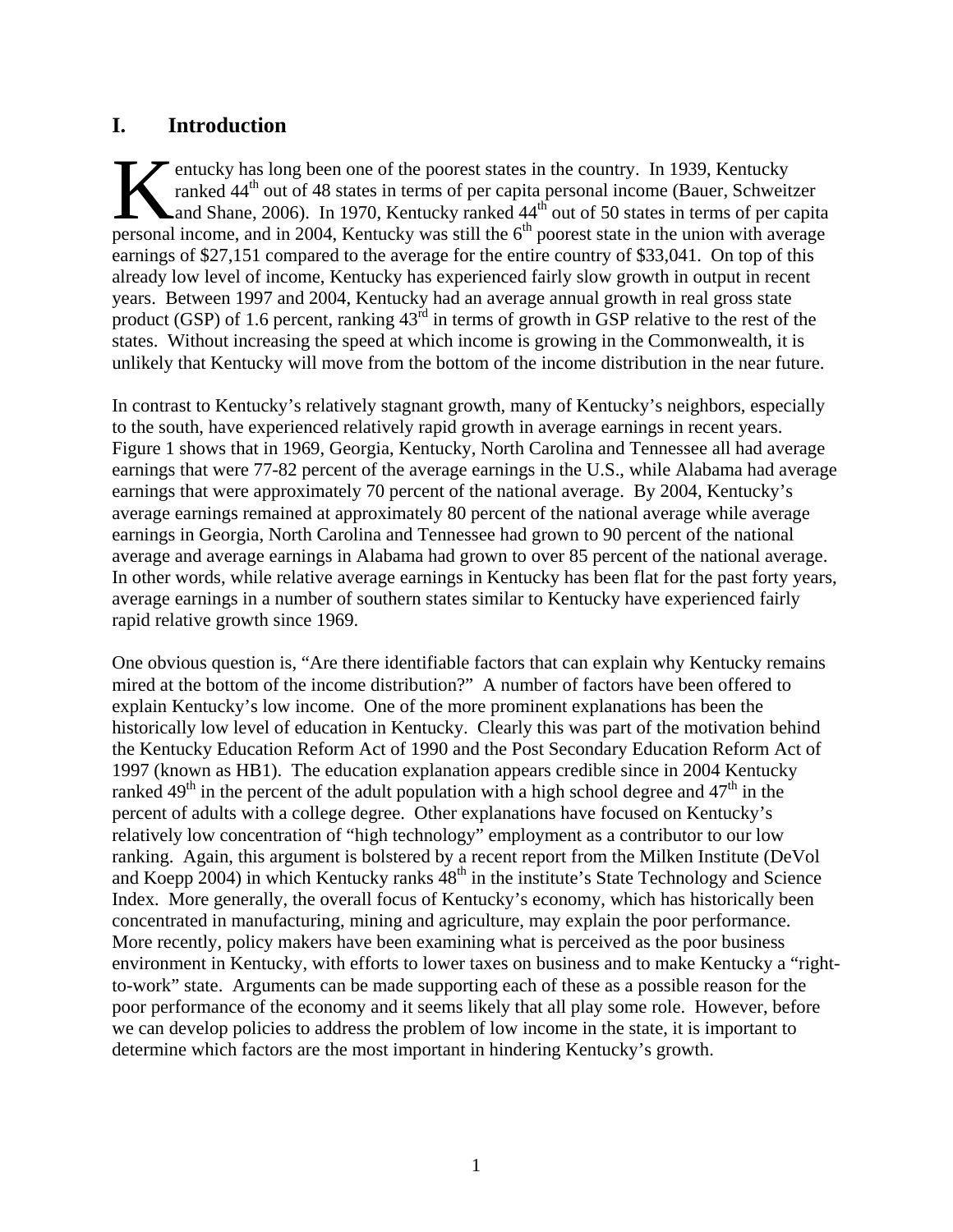Even after identifying which factors account for differences in the growth of a state, a second question that needs to be answered is: "Are there specific programs in a state that promote economic growth?" More specifically, can we identify programs in Alabama, Georgia, North Carolina and Tennessee that enhanced the economic growth in these states?

In this report, we start by examining whether there are identifiable factors that can account for why Kentucky remains mired near the bottom of the income distribution while other southern states have experienced more rapid economic growth in the recent period. Next, we evaluate whether there are policies adopted by other states that have proven to be more effective in promoting economic growth or whether Kentucky's slow relative growth can be explained by some other factors that are difficult for the state government to affect.

When examining growth we will focus on seven possible explanations for Kentucky's low level of income. These possible explanations focus on differences between Kentucky and other states in: (1) the stock of knowledge; (2) the business climate and taxes; (3) state industrial structure; (4) state infrastructure; (5) the size of the government sector and the role of transfer payments; (6) demographic changes; and (7) other observed or unobserved factors that are related to income growth. In the first part of our report we examine which of these factors are the most important in accounting for differences across states in the growth of average earnings. For this part, we will draw on data from a number of sources covering the period from 1969 to 2004. In the second part of the study we will compare the growth of these factors in Kentucky with the growth of these factors in our comparison states: Alabama, Georgia, North Carolina and Tennessee. This comparison will allow us to identify which of these factors explain why these other states have grown faster than Kentucky. In this part of the analysis, we will compare the growth in similar regions of these states. For example, we will compare the growth of urban areas in Kentucky with the growth of urban areas of the other states. In addition, we will compare the growth of rural areas in these states. This portion of the study will allow us to determine whether it is urban or rural areas of Kentucky that are underperforming relative to our comparison states. Finally, we will examine various policies in our comparison states to see if we can identify specific policies that can explain why a given state experienced differential growth in one of these factors.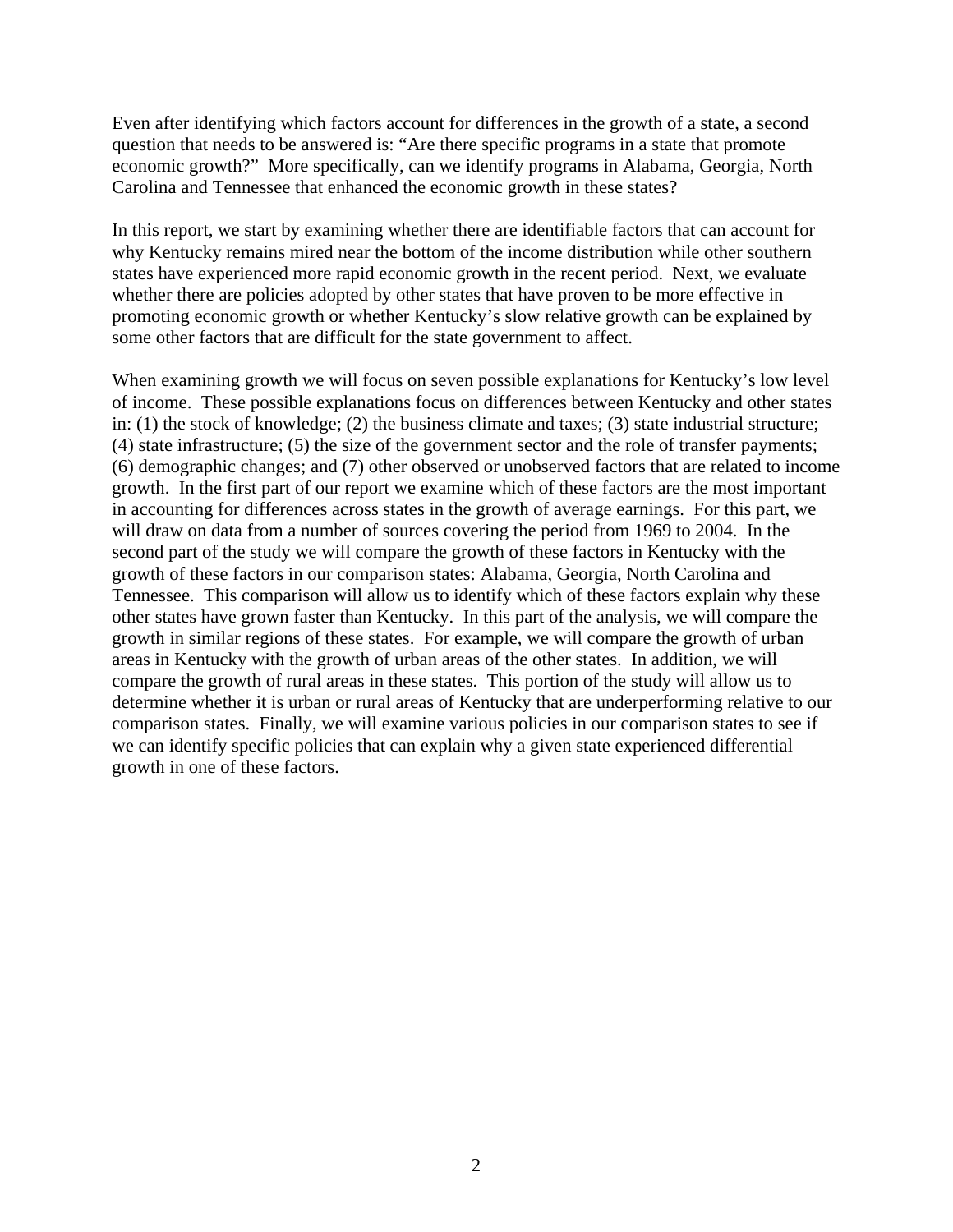#### **II. National Determinants of Economic Growth**

e begin our analysis by examining what variables can account for why some states have grown faster between 1969 and 2004. In our analysis, we use ordinary least squares regression techniques to see which factor accounts for the largest portion of We begin our analysis by examining what variables can account for why some state have grown faster between 1969 and 2004. In our analysis, we use ordinary leads a squares regression techniques to see which factor accounts economic theory and is similar to the model used by Bauer, Schweitzer and Shane (2006) to examine state growth since 1939. In this analysis, we treat all states as separate economies. In essence, for the purposes of our analysis, each state is treated as an independent country. We focus on the period 1969-2004 since, prior to 1969 Kentucky (along with other poor states) appeared to be catching up with wealthier states (see Bauer, Schweitzer and Shane, 2006). Since the early 1970s, this convergence appears to have stopped for Kentucky, and the state may have actually gotten poorer relative to the average state. Certainly, earnings growth in Kentucky has slowed relative to other states in the Southeast region (see Figure 1). Our approach will allow us to document the ways in which the average Kentucky resident has lost ground relative to residents in other states in the Southeast region and relative to residents in other states in the U.S. over this period.



#### **Figure 1: Average Earnings for all Residents in a State (2004 dollars)**

Source: U.S. Bureau of Economic Analysis, Regional Economic Information System, 2006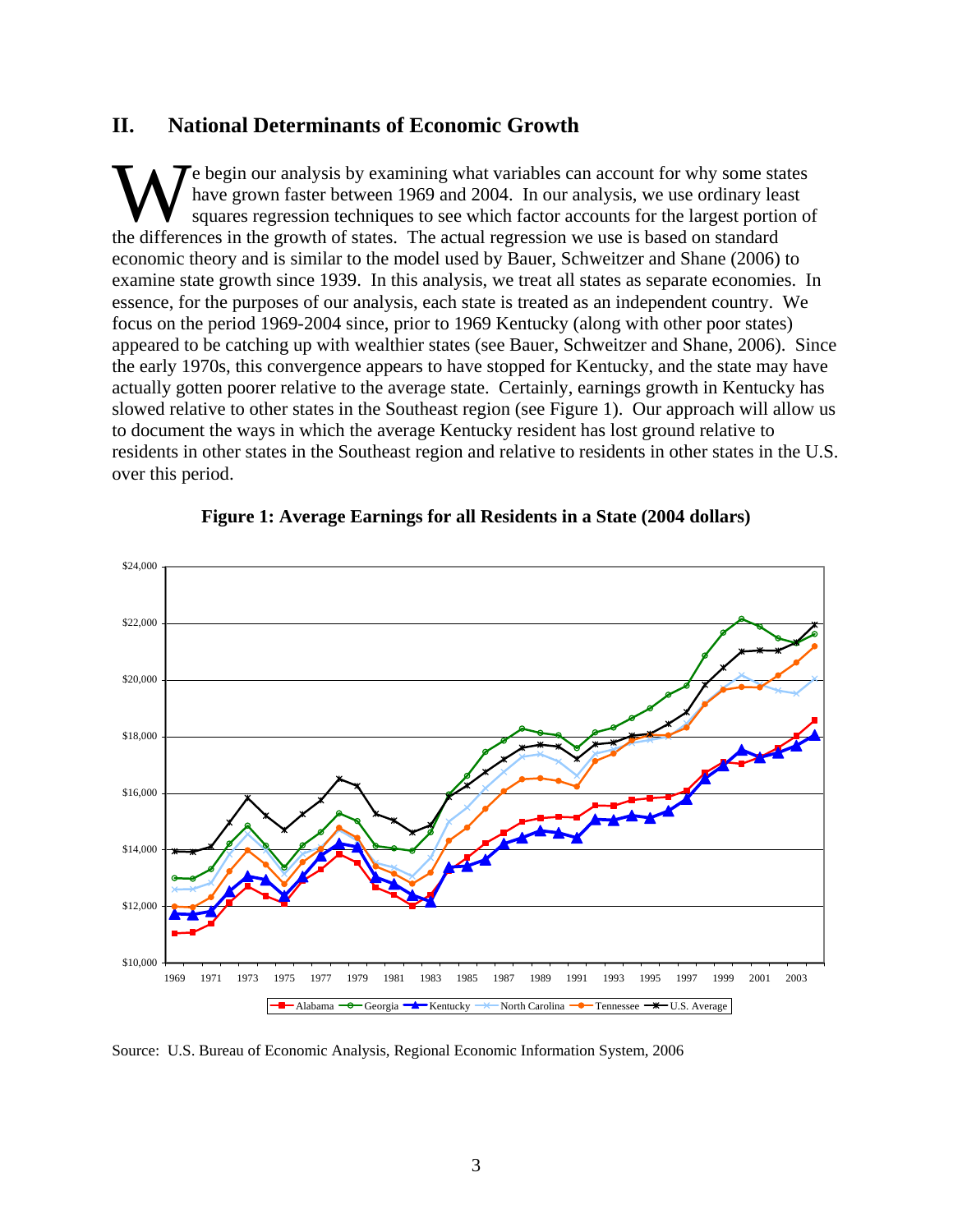#### *II.A Measuring Economic Growth and Its Determinants*

Our primary measure of economic performance will be per capita earned income in a state. Income is a commonly used measure of economic well-being because additional income allows individuals to consume more of what they desire, whether it is a nicer house or better clothes for their children. We focus on earned income or earnings because this is income earned by working. Total income includes income transferred to individuals by the government, so difference in total income across states could reflect more generous public assistance programs which is unrelated to the productivity of workers. Therefore, changes in earned income provide a better measure of long-term changes in the well-being of citizens in a state.

We focus on seven primary explanations to account for differences in economic growth between states. These explanations are: (1) differences in the stock of knowledge between states; (2) differences in the business climate and taxes; (3) differences in state industrial structure; (4) differences in state infrastructure; (5) differences in the size of the government sector and role of transfer payments; (6) differences in demographic changes; and (7) other observed or unobserved factors that are related to income growth. Below we discuss the variables we use to capture these differences.

We use four variables to capture the stock of knowledge in a state. The first variable is the percent of residents age 25 and older with a high school diploma as their highest level of schooling, and the second variable is the percent of residents age 25 and older with a bachelor's degree as their highest level of schooling.<sup>1</sup>

The third variable we use to capture the stock of knowledge of the residents of a state is the average number of patents per resident in a state. Rather than using the raw number of patents granted in a year, we construct a stock of patents in a state using a perpetual inventory method. We prefer a stock measure over the year to year flows in patents because patents should have an economic impact for a number of years, not just in the year it was awarded. The stock measure will capture this long-term impact. The stock of patents measure is also a better long-term measure of technological change in a state than measures based on recent technologies such as the miles of fiber optic cable in a state or the number of households with a computer.

The fourth and final knowledge variable is per capita federal spending on research and development (R&D) in a state. This is another variable that captures the amount of innovative activity that is occurring in a state as well as capturing the amount of federal funds flowing to the state in support of both public and private research.

We capture the business climate in a state using four different variables. The first two variables are whether the state is a right-to-work state in a year and a measure of the cost of workers' compensation in a state. Both of these variables are cited by Kentucky policy-makers as burdens to attracting business to the state**.** We also include corporate and individual tax revenue as a percent of total income as a measure of the tax burden in a state. We include measures of both corporate and personal income taxes in a state because previous research has shown that business

 $\overline{a}$ 

 $1$ <sup>1</sup> The percent of individuals with an associate's degree as their highest level of schooling is not included in the analysis because it is too closely related to the percent of individuals with a bachelor's degree.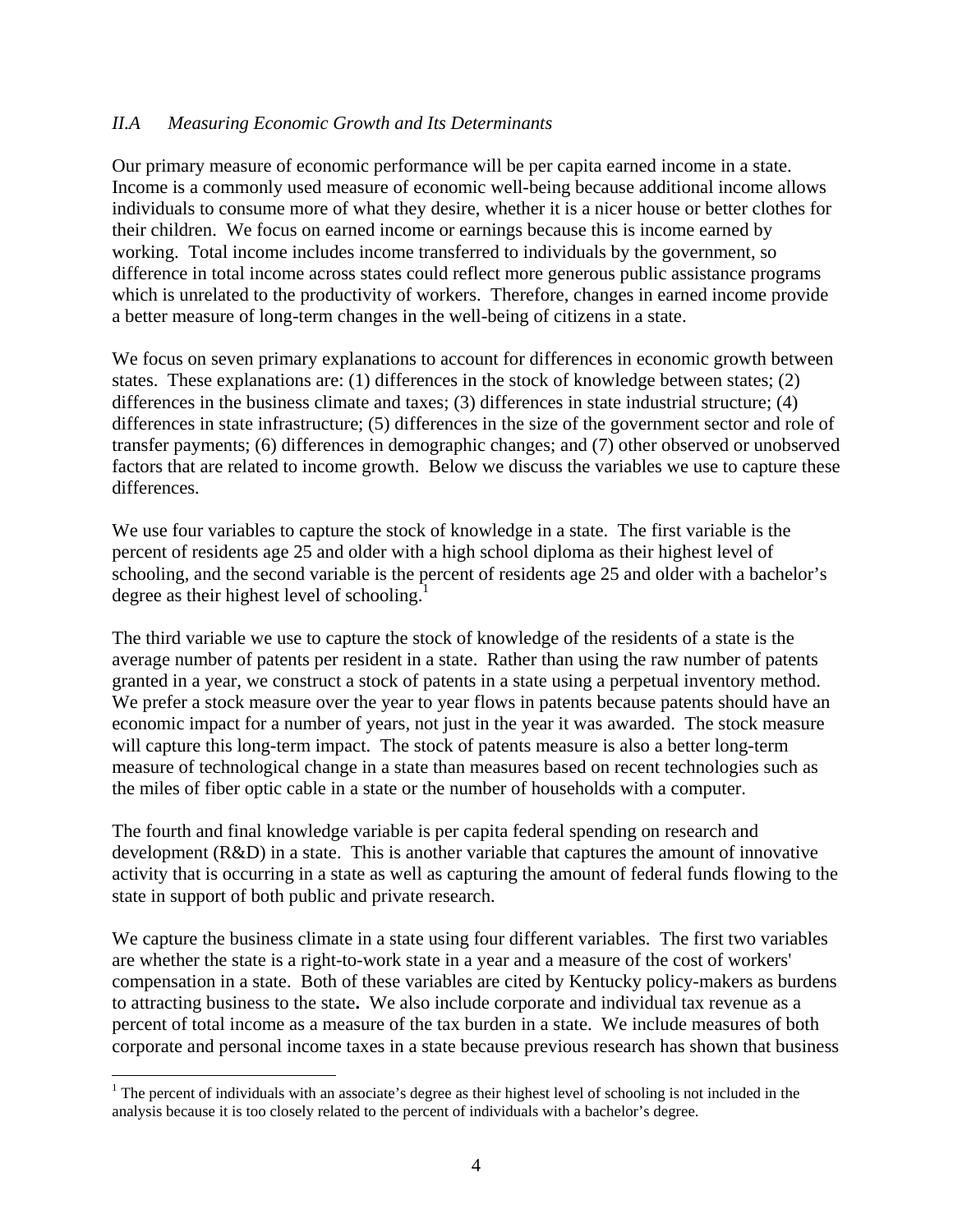owners care about personal income taxes as much as, if not more than, business taxes when deciding where to locate their business (Hoyt and Hardin, 2005). Along with these variables, we experimented with including measures of energy prices in the analysis but dropped them from the final analysis because they do not seem to affect state-level economic growth.

Industrial structure variables are included to control for cross-state differences in industrial structure. Our measure of industrial structure in each state is the percent of employment in each of the industries: Agriculture, Mining, Construction, Manufacturing, Transportation and Utilities, Wholesale Trade, Retail Trade, Finance/Insurance/Real Estate and Other Services.

We use two variables to measure the infrastructure in a state: the percent of a state's population living in an urban area and the stock of highway capital per capita in a state. We control for the amount of infrastructure in a state because it is commonly believed that increased state spending on infrastructure leads to greater economic growth. Previous research has shown that people who live in urban areas tend to have more education and are more productive—perhaps because there is more capital infrastructure in urban areas. Since urban residents are more productive, states with a larger urban population have faster growth. Highway capital is a commonly used measure of infrastructure. We considered a number of other measures of infrastructure, such as the size of ports and airports and the amount of capital expenditures devoted to education and prisons. However, all of these measures tend to move together with the stock of highway capital—if a state has a large stock of highway capital, they also have large airports and spend a large amount on educational infrastructure. Therefore, it is only possible to include highway capital or one of these other measures in the analysis and we have chosen to include highway capital. However, this variable should be viewed as a proxy for overall spending on infrastructure in a state.

We use two measures to capture the size of the government sector in a state: the percent of all employees in a state that work for local, state or federal government and transfer payments as a percent of total personal income in a state. One concern about the size of government is that a larger government may tend to squeeze out more productive spending by the private sector. In addition, large transfer payments may lead individuals to work less, thereby lowering overall productivity in the state.

People who move from one state to another tend to be more educated and more productive, on average, than people who do not move. States that are able to attract a large number of migrants into the state will be able to improve their workforce and grow faster than states that do not attract many new migrants. Therefore, we control for demographic changes within states by looking at the percent of the population that recently moved into the state and the percent that moved out of the state.

Finally, we also use a statistical technique, called fixed effects, to capture unobserved differences in states that may affect economic growth. These effects include things such as a state's climate, access to overseas markets or its citizens' work ethic.

The variables used in our analysis are constructed using data from a number of sources including the Bureau of Economic Analysis, the U.S. Patent and Trademark Office and the U.S. Bureau of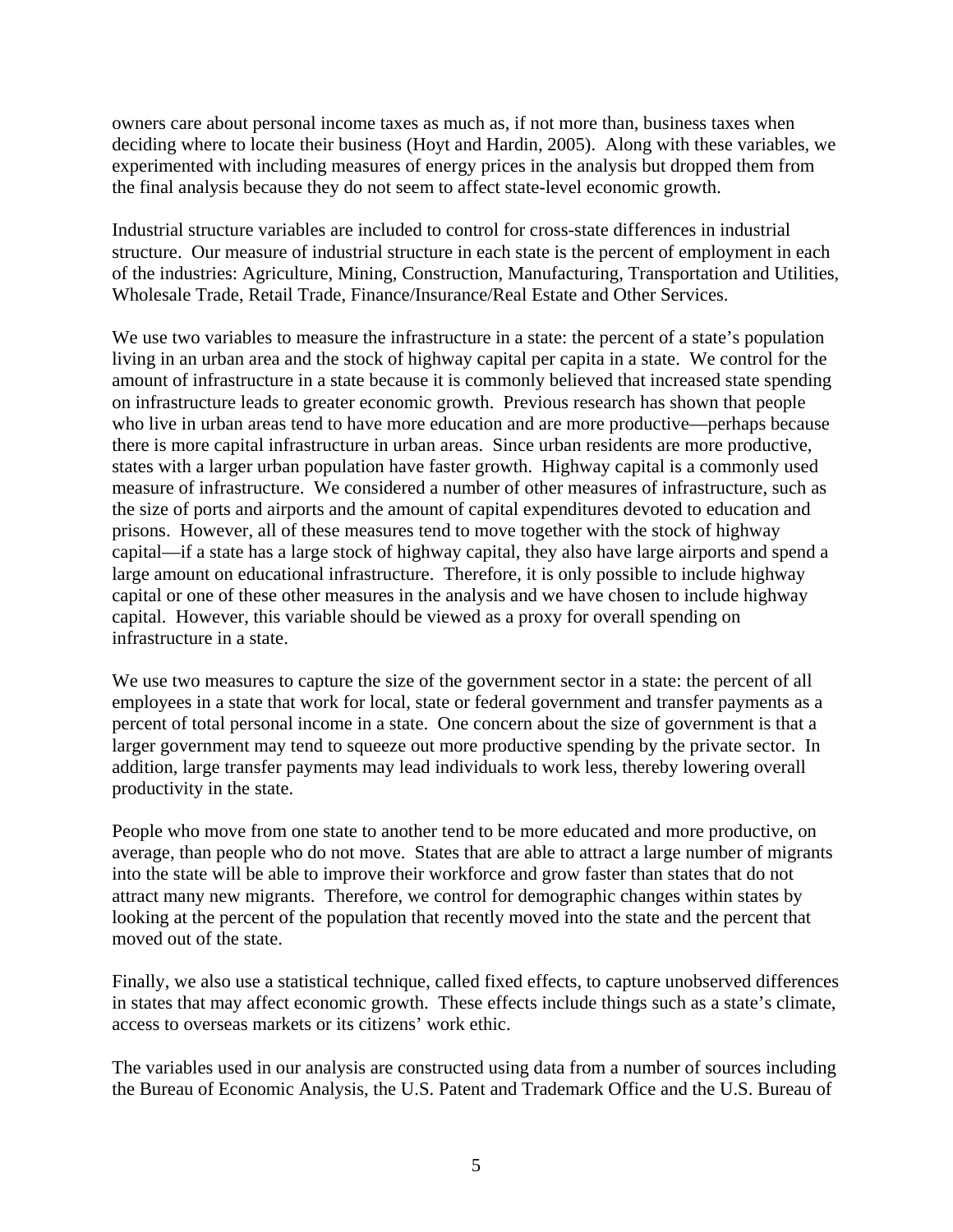the Census. Appendix A provides a more complete discussion of how we construct our variables as well as a more technical discussion of the statistical model we estimate.

#### *II.B Results*

The results for the multivariate analysis are reported in Table A-1 in the Appendix. This table contains the coefficients, standard errors and beta coefficients from our regression. Identifying whether a particular variable is more or less important than other variables is complicated. Variables with larger coefficients are not necessarily more important than variables with smaller coefficients, because the variables have different scales (such as dollars or percents). Therefore, we use beta coefficients to compare explanatory variables. In this technique, all the explanatory variables are measured on the same scale. Specifically, the variables are transformed so that each of them has a mean of zero and a standard deviation of one. Because the variables now have the same scale, it is easier to compare them to each other. Variables with larger beta coefficients are considered more important factors than factors with smaller beta coefficients.

|                                                                          |                     | <b>Resulting</b> | <b>Change</b> in   |                         |
|--------------------------------------------------------------------------|---------------------|------------------|--------------------|-------------------------|
|                                                                          | <b>One Standard</b> | Percentage       | Average            | Change in               |
|                                                                          | <b>Deviation</b>    | Change in        | <b>Earnings</b> in | Kentucky's              |
|                                                                          | Change in the       | Average          | Kentucky in        | <b>Earnings Ranking</b> |
|                                                                          | <b>Variable</b>     | <b>Earnings</b>  | 2004               | in 2004                 |
| <b>Stock of Knowledge</b>                                                |                     |                  |                    |                         |
| Average number of patents per resident in a state                        | 0.002               | 11.2%            | \$2,017            | Increase 12 places      |
| Percent of population $25$ and older with $4+$ years of college          | 5.4                 | 3.1%             | \$567              | Increase 4 places       |
| Percent of population 25 and older with high school diploma              | 10.8                | 2.3%             | \$421              | Increase 2 places       |
| Federal R&D expenditures per person in a state                           | \$221               | 0.9%             | \$156              | Increase 1 place        |
| <b>Business Climate</b>                                                  |                     |                  |                    |                         |
| Proportion of states that are right-to-work states                       | 0.490               | $-0.3%$          | $-$ \$48           | No Change               |
| Payments into the workers' compensation system per worker                | \$108               | $-1.4%$          | $-$ \$249          | No Change               |
| Corporate income taxes as a percent of total personal income             | 20.0%               | 0.7%             | \$119              | Increase 1 place        |
| Individual income taxes as a percent of total personal income            | 110.0%              | $-0.8%$          | $-$143$            | No Change               |
| <b>State Infrastructure</b>                                              |                     |                  |                    |                         |
| Percent of population in an urban area                                   | 14.5                | 9.9%             | \$1,795            | Increase 11 places      |
| Per capita total highway capital stock                                   | \$731               | $-3.9%$          | $-5701$            | Decrease 2 places       |
| <b>Size of Government</b>                                                |                     |                  |                    |                         |
| Government employment as a percent of total state non-farm employment    | 3.6                 | $-1.9%$          | $-$ \$340          | No Change               |
| Personal current transfer receipts as a percent of total personal income | 10.8                | $-2.7%$          | $-$ \$492          | Decrease 2 places       |
| <b>Demographic Changes</b>                                               |                     |                  |                    |                         |
| In-migrants as percent of total population                               | 1.1                 | 10.2%            | \$1.844            | Increase 11 places      |
| Out-migrants as percent of total population                              | 0.6                 | $-0.7%$          | $- $118$           | No Change               |

#### **Table 1: Predicted Effects of Variables on the Average Earnings in a State**

Because the results in Table A-1 are difficult to interpret, we use these results to show how changes in a variable are predicted to affect average earnings in a state. This is shown in Table 1. In this table, we report the size of a one standard deviation change in a variable, the predicted percentage change in average earnings in a state that would occur with a one standard deviation change in a variable, the predicted change in average earnings in Kentucky in 2004 that would result from a one standard deviation change in a variable, and how this change in earnings would change Kentucky's ranking in average earnings among all 48 states used in our analysis.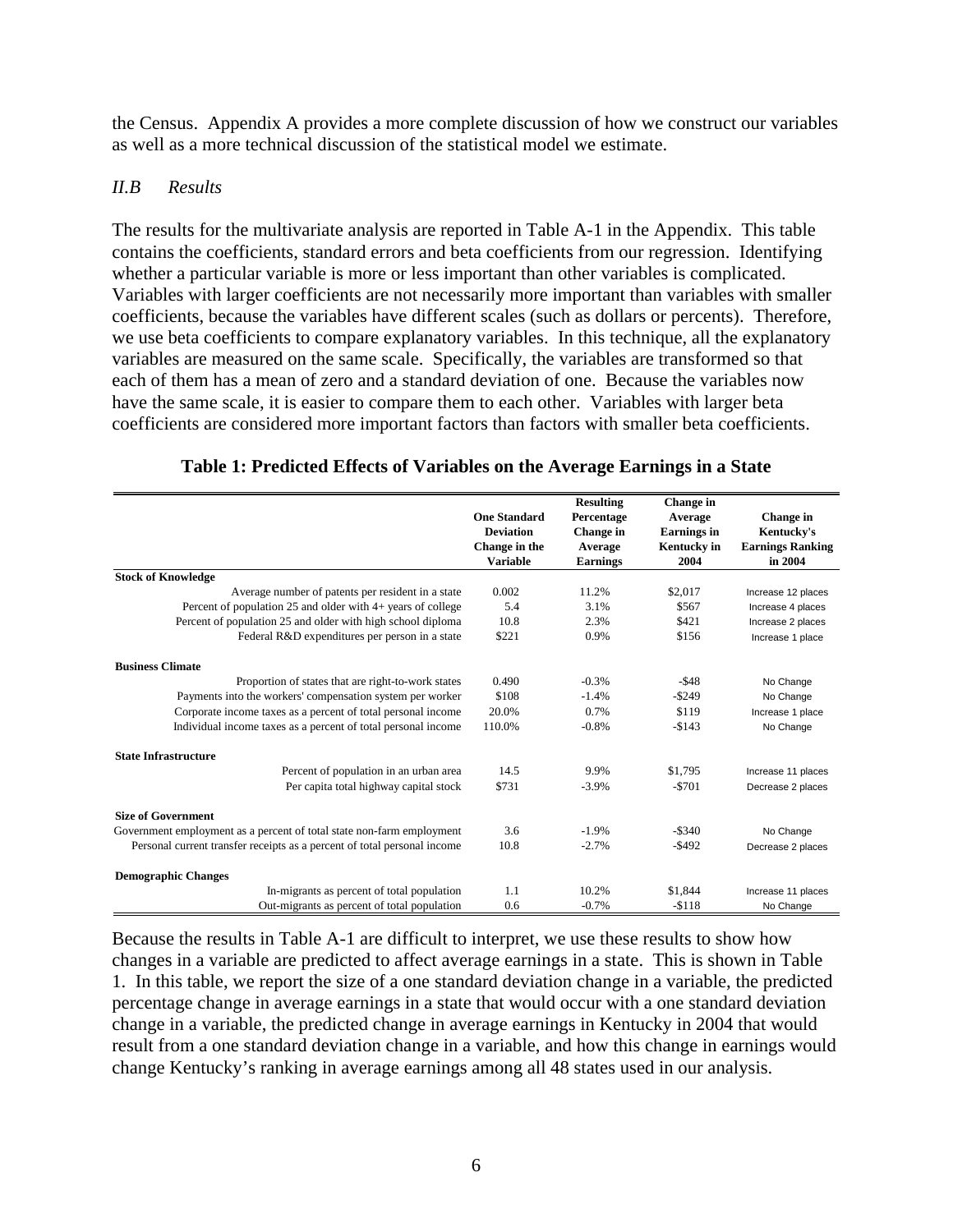Looking at Table 1 we can see that, as a group, the stock of knowledge variables has the strongest positive and significant relationship with state-level income. If the number of patents in a state were increased so that the average number of patents per resident rose by 0.002 then the model predicts that average earnings in a state would increase by 11 percent.<sup>2</sup> We can also see that increasing the percent of adults with a college degree by 5.4 percentage points, which in Kentucky means increasing the percent of adults with a college degree from 18 to 23 percent, leads to a three percent increase in average earnings, while increasing the percent of adults with a high school degree in a state by 10 percentage points is associated with a two percent increase in earnings. Finally, a \$220 increase in per capita federal R&D expenditures in a state produces a one percent increase in income. Taken together, a one standard deviation increase in the stock of knowledge in a state would lead to an 17.5 percent increase in income and approximately a \$3,000 increase in average earnings in Kentucky. This would move Kentucky from being the  $44<sup>th</sup>$  poorest state in the union to being the 25<sup>th</sup> poorest state, which would be an enormous jump up in the state earnings ranking.

The group of variables that has the second largest impact on income in a state is the group measuring demographic changes in a state—in particular the variable measuring the percent of individuals in a state who have recently migrated into the state. The results in Table 1 show that increasing the percentage of in-migrants in a state by one percentage point is associated with a 10 percent increase in income. In Kentucky, if we could increase the percent of residents in the state who had arrived within the last five years from 1.6 percent to 2.6 percent, this would lead to a \$1,800 increase in income in 2004 and would result in Kentucky moving up 11 places in the ranking of state earnings. The fact that Kentucky is unable to attract a large number of people to move to the state is clearly one of the reasons why Kentucky remains a relatively poor state.

Equally important in explaining differences in income between states are the variables measuring state infrastructure, although these variables work in opposite directions. The percent urban variable shows that, for a state that is more than 50 percent urban, a one standard deviation increase in the percent of the population living in an urban area is associated with a 10 percent increase in income in the state. This means that if we could increase the percent of Kentuckians who live in cities from 57 percent to 71 percent, the model predicts that 2004 average earnings in the state would be \$1,800 higher, which would move Kentucky up 11 places in the state earnings ranking. By contrast, states with a large stock of highway capital tend to have lower income than similar states with a smaller stock of highway capital. One possible explanation for the negative relationship is that, holding state revenues fixed, states that spend more money on highways tend to spend less money on productivity enhancing items such as education. Since Kentucky has a large stock of highway capital relative to other states, this negative relationship accounts for part of Kentucky's low income.

The size of the government sector in a state has a weak negative relationship with income in a state. Looking at Table A-1, we see that the variable measuring employment in the government sector as a percentage of overall employment is not significantly related to state income. However, the variable measuring per capita transfer payments is negative and significant: large transfer payments are associated with lower income, presumably because individuals receiving transfer payments are less likely to work. The fact that, relative to other states, Kentucky

 $\overline{a}$ 

<sup>&</sup>lt;sup>2</sup> Table A-2 provides the means and standard deviations for all of the variables in Tables 1 and A-1.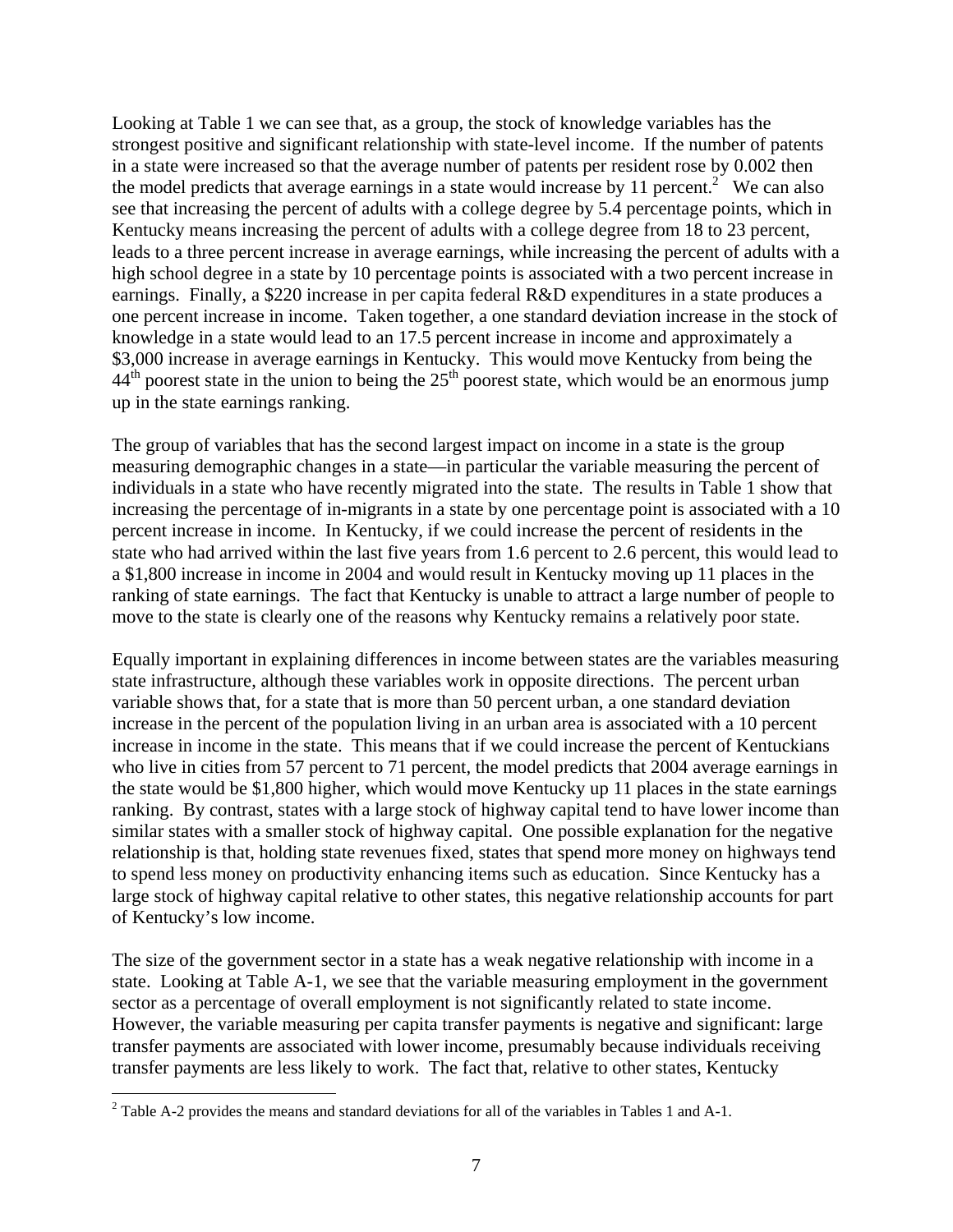residents receive a large percentage of their income in the form of transfer payments is another reason why Kentucky remains a poor state. However, the results in Table 1 show that the relationship between transfer payments and income is weaker than some of the other relationships we have discussed.

Since the variables measuring the industrial structure in a state are difficult to interpret, we have not presented them in Table 1. However, if we look at Table A-1 and focus just on the signs on the coefficients, we see that the impact of these variables is mixed. States with relatively large mining, construction and wholesale sectors experienced slower growth over this period, while states with more employment in the manufacturing, transportation and retail sectors experienced faster growth. However, the result for manufacturing is somewhat misleading since additional analysis (not shown) suggests that the overall positive effect of manufacturing is primarily due to a positive relationship between manufacturing employment and income growth in the early part of the period. In more recent years, having more employment in the manufacturing sector is associated with lower average earnings.

Table 1 shows that the business climate variables are not strongly related to per capita personal income in a state. Looking at Table A-1, we see that, of the four variables we use to measure business climate, only the variable measuring the amount of workers' compensation payments is significantly related to income. The negative coefficient on the workers' compensation variable means that states—such as Kentucky—where firms pay relatively high premiums tend to have lower income, although the effect is not very large. For example, a \$108 increase in the amount of workers' compensation per worker would result in a \$249 fall in average earnings in Kentucky.

#### *II.C Summary*

The results from our regression analysis show that our stock of knowledge variables account for the largest share of cross-state difference in income. In addition, the variables measuring the demographic changes in a state and the variables measuring the infrastructure in a state also play important roles in determining earnings in a state. Among these variables our measures of the per capita stock of patent capital (the average number of patents per resident), the percent of the population that lives in an urban area, the percent of residents that have recently moved to a state and the percent of adults with a college degree are particularly important in explaining the average income level in a state. The fact that Kentucky ranks below average on every one of these measures is obviously an important reason why Kentucky is one of the poorest states in the country.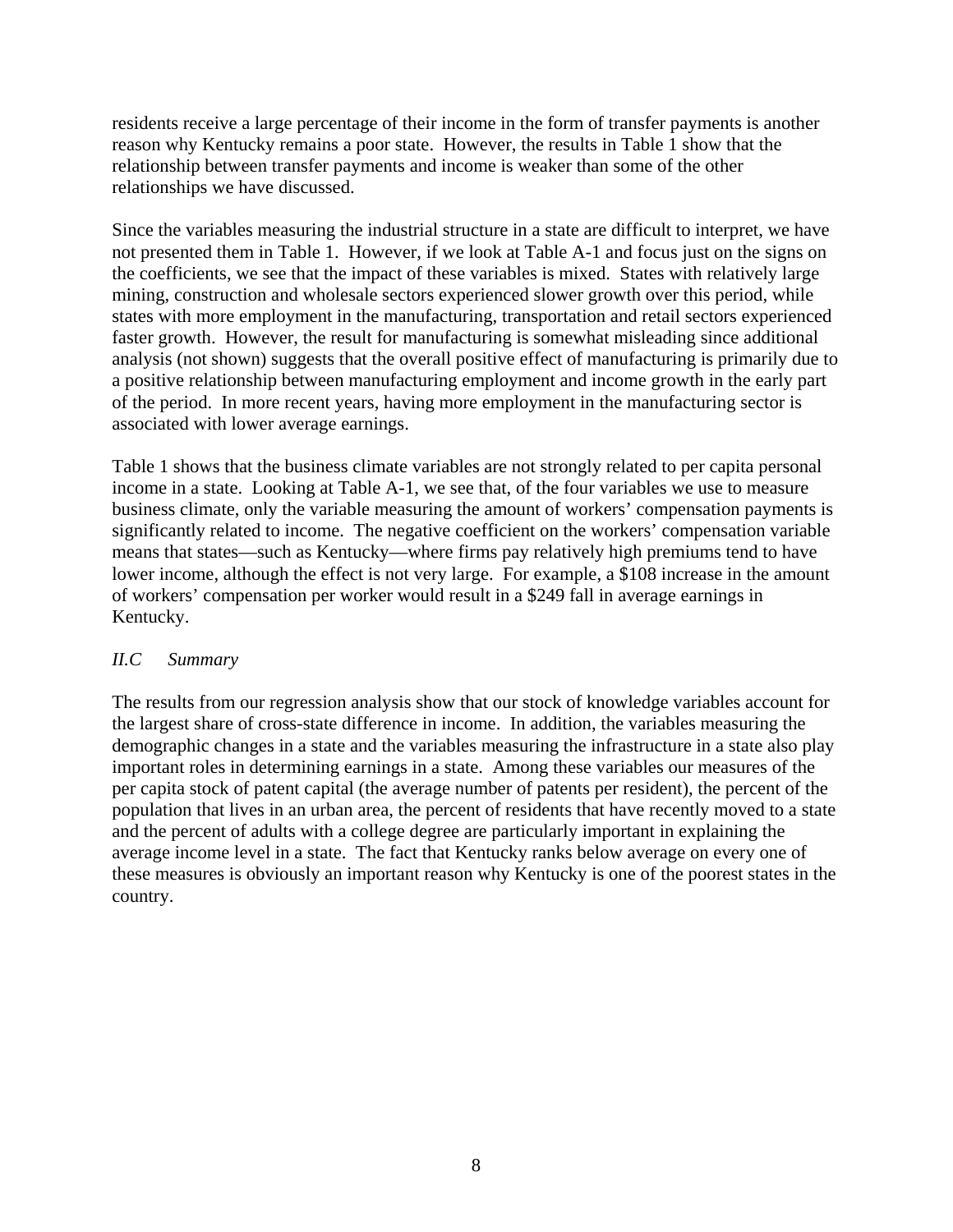### **III. A Closer Look at the Determinants of Income in Kentucky and Other Southern States**

he results in the previous section show the relative importance of different factors in accounting for differences in income among the U.S. states. In this section, we focus on how these variables change in Kentucky over time and in the group of states that had The results in the previous section show the relative importance of different factors in accounting for differences in income among the U.S. states. In this section, we focus are how these variables change in Kentucky over Alabama, Georgia, North Carolina and Tennessee. As we have already seen in Figure 1, Georgia, North Carolina and Tennessee had similar levels of income as Kentucky in 1969, but all are now noticeably wealthier than Kentucky in 2004. Alabama had a lower level of income relative to Kentucky in 1969, but by 2004 had caught and even passed Kentucky in average earnings.

#### *III.A Analysis of the Change in Factors*



#### **Figure 2: Average Number of Patents per Resident in a State**

Note: This is the per capita patent stock depreciated at a 5 percent rate. Source: U.S. Patent and Trademark Office, 2007

 $\overline{a}$ 

We start with Figure 2 which shows the changes in the average number of patents per resident in our five states, along with the average for the U.S. as a whole.<sup>3</sup> Recall that our results in Table 1

 $3$  See Appendix A.2 for information on how we calculate the number of patents in a state.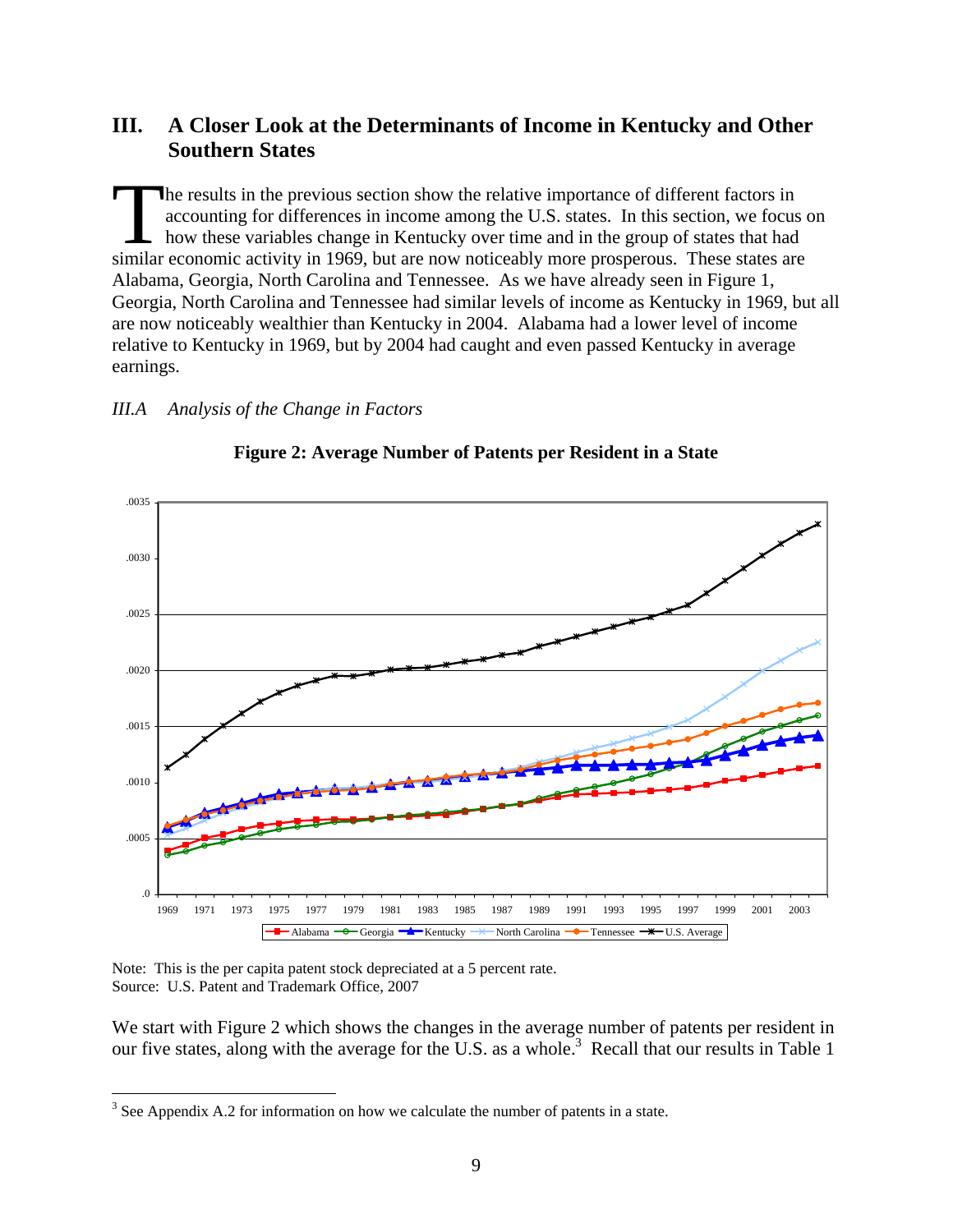showed that this variable is one of the strongest predictors of high income in a state. This figure shows that while all of the five southern states have levels below the U.S. average, North Carolina, Georgia, and to a lesser extent, Tennessee all experienced substantial growth in the average number of patents per resident, particularly in the 1990s. Clearly for these states the growth in innovative activity fueled a significant portion of their growth in income over this period. In contrast, Kentucky has remained a state with very little innovative activity, experiencing almost no growth in patents during the 1990s.

#### **Figure 3: Percent of Residents Age 25 and Older in State with At Least a Four-Year College Degree (3-year moving average)**



Source: U.S. Bureau of the Census, Current Population Survey, March Supplement, 1969-2006

Figure 3 presents the percentage of adult residents age 25 years and older in a state with at least a four-year college degree for our five states and an average across all states.<sup>4</sup> This figure shows that at the start of our period four of our five states had approximately the same share of adults with a college degree, Tennessee had a slightly lower percentage than the other states and all five states had a smaller share of educated adults than the typical state. Over this period, while all states including Kentucky have seen a growth in the percentage of adults with a college degree, Kentucky has experienced much slower growth of college-educated residents than the other southern states. By 2004, Kentucky has the lowest share of college graduates compared to Georgia, North Carolina and Tennessee, which have all experienced much faster growth. The

 $\overline{a}$ 

<sup>&</sup>lt;sup>4</sup> These percentages are a 3-year moving average.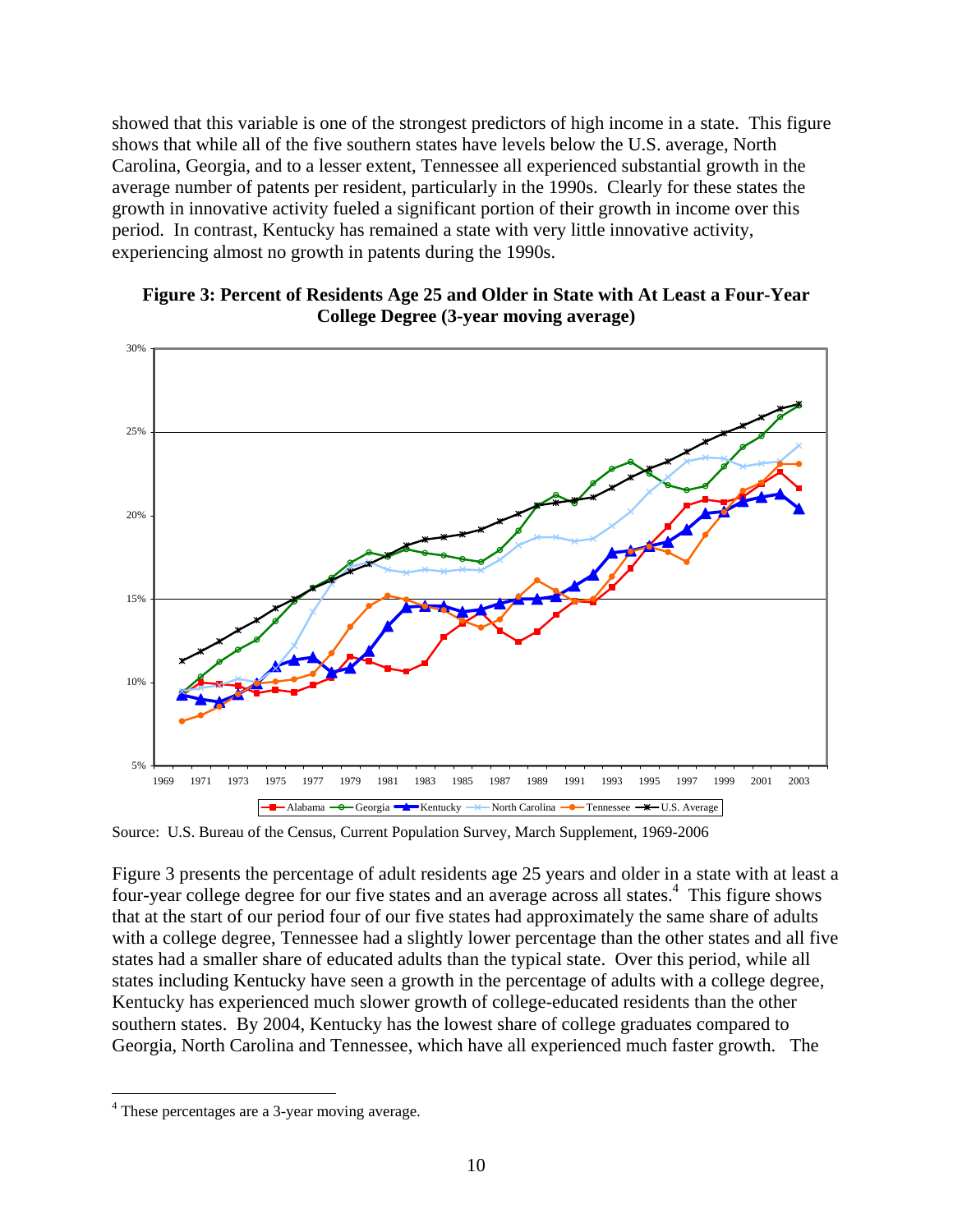percentage of college-educated adults in the state is another factor that plays a significant role in explaining the more rapid economic development in these states.

Figure 4 shows the pattern in urbanization. Georgia and North Carolina have had sizable increases in urbanization since 1990 with Georgia surpassing the national average and North Carolina moving from the least urban to the second most urban and tied with Tennessee. Kentucky's urbanization has increased slightly over the period making it the fourth most urban of the five states. Alabama has actually declined substantially since 1990, becoming the least urban state of the group. Kentucky's larger rural population than the typical state is important because workers in rural areas are less productive and, therefore, have lower incomes than workers in urban areas.



**Figure 4: Percent of Residents in State Living in an Urban Area** 

Source: U.S. Bureau of the Census: Census of Population and Housing, 1970, 1980, 1990, 2000 and American Community Survey 2001-2004

Figure 5 shows the trend in in-migration over a 31 year period.<sup>5</sup> Georgia had the highest inmigration throughout the late  $20<sup>th</sup>$  century. North Carolina also experienced high levels of inmigration, well above the national average. Tennessee had a substantial increase in in-migration during that period. Kentucky had a slight increase in in-migration in the 1990s, surpassing

 $\overline{a}$ 

<sup>&</sup>lt;sup>5</sup> We only present migration data through 2000 because we use different data to measure migration from 2001-2004 and these data are not directly comparable to the earlier data. However, data for 2001-2004 are included in the regression.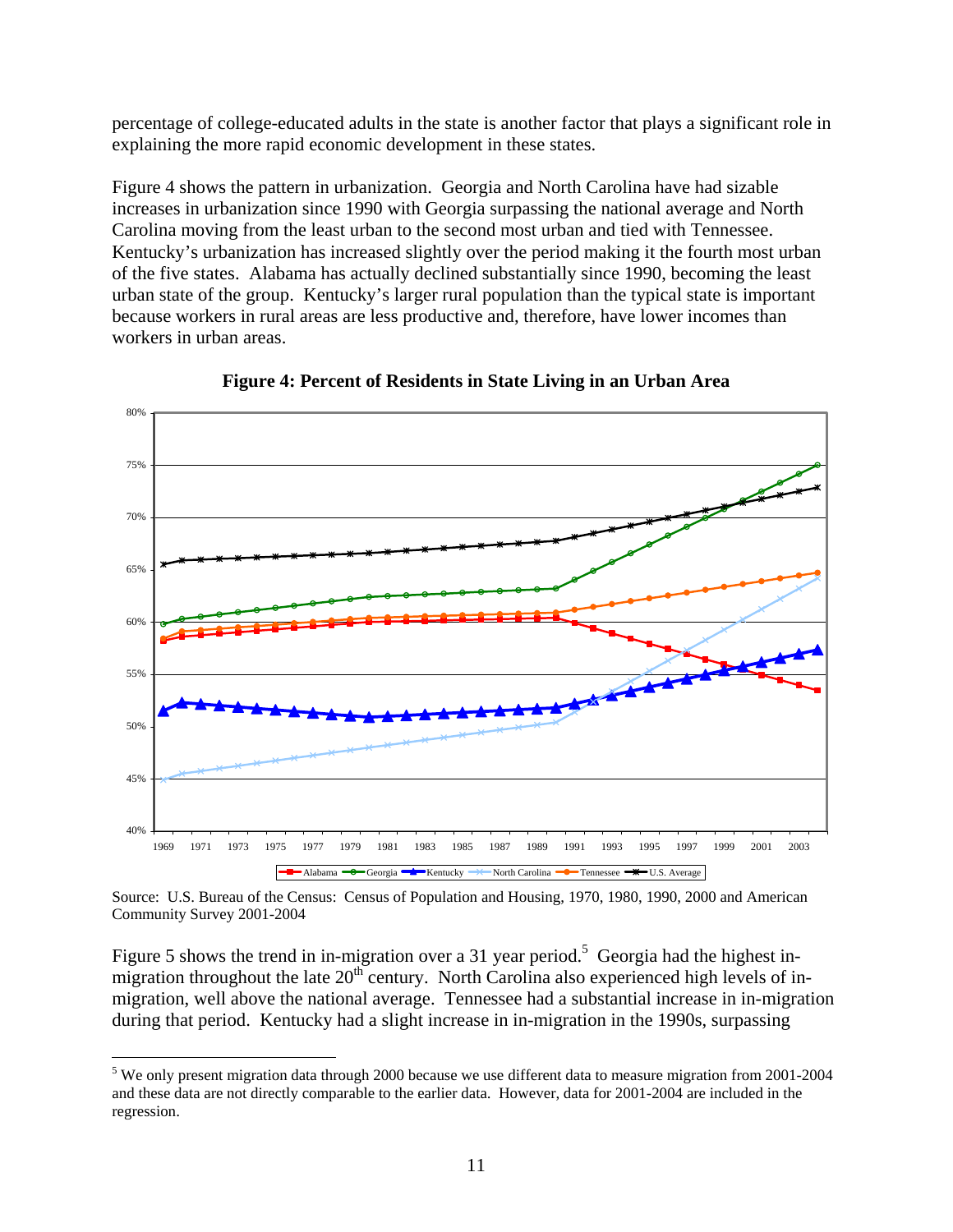Alabama but still remaining well below the national average. Clearly, Georgia, North Carolina and Tennessee have been more effective in attracting new residents to their states, and this helps explain why they have grown faster than Kentucky over this period.

Figure 6 shows changes in the amount of transfer payments as a percentage of total personal income in a state. Transfer payments are payments to individuals for whom no services are performed. The primary component of transfer payments consists of government payments to individuals through programs such as welfare, social security and disability insurance. In figure 6, we see that transfer payments have increased in all states. We can also see that, of the five states, Kentucky has always had the largest share of transfer payments. As the results in Table 1 show, having a larger percentage of transfer payments leads to lower wages and salary income. However, the estimated size of the impact is small, so Kentucky's relatively large share of transfer payments should have a small impact on the growth of income in the state.



**Figure 5: People Moving into the State (In-Migrants) as a Percent of Total State Population** 

Source: U.S. Bureau of the Census, Census of Population and Housing, 1970, 1980, 1990, 2000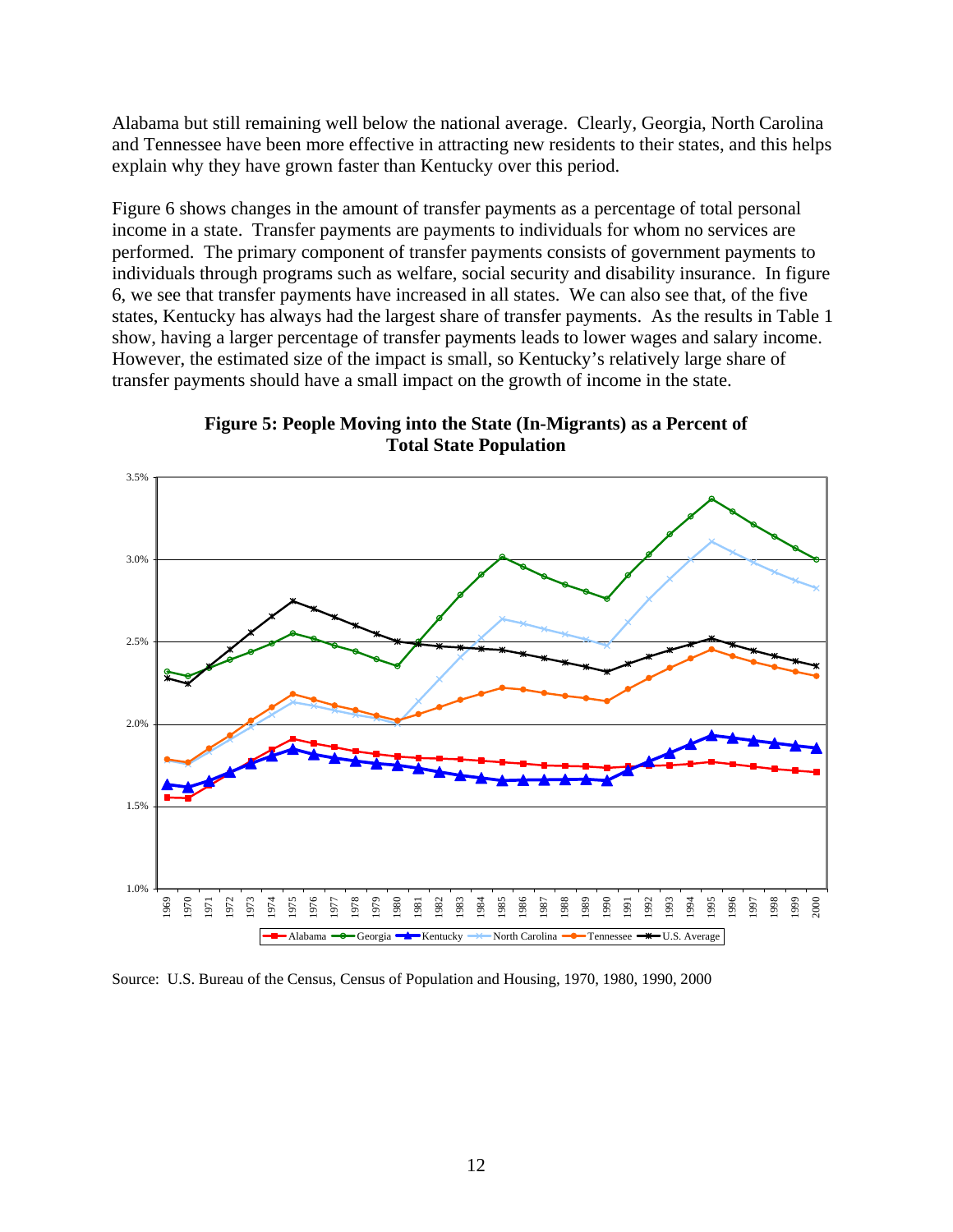

**Figure 6: Value of Transfer Payments to Residents in State as a Percent of Total Personal Income** 

Source: U.S. Bureau of Economic Analysis, Regional Economic Information System, 2006

So far in our analysis we have focused on tangible differences between states that can be easily measured and that change over time. However, it is possible that there are other differences between states, such as climate, access to natural resources or location, which either change slowly over time or become more or less important over time. For example, Kentucky's central location means that it is relatively inexpensive to get from Kentucky to business centers such as Chicago, New York or Dallas. However, as communication technology improves and the advantage of face-to-face meetings decline, the "value" of being centrally located could decline as well. To capture such effects we use a statistical technique called fixed effects which measures the impact that unobserved fixed differences across states have on the growth rate of different states. Once we control for all of the measurable characteristics of a state, fixed effects simply capture the effect on state growth rates of other factors that are difficult to measure. In the present context, the fixed effects tell us how fast one state would grow over the period relative to another state if the two states have the same values for all of the measurable characteristics such as the percent of the population with a high school diploma or college degree, the percent of the population living in an urban area, and the total amount of R&D expenditure in a state.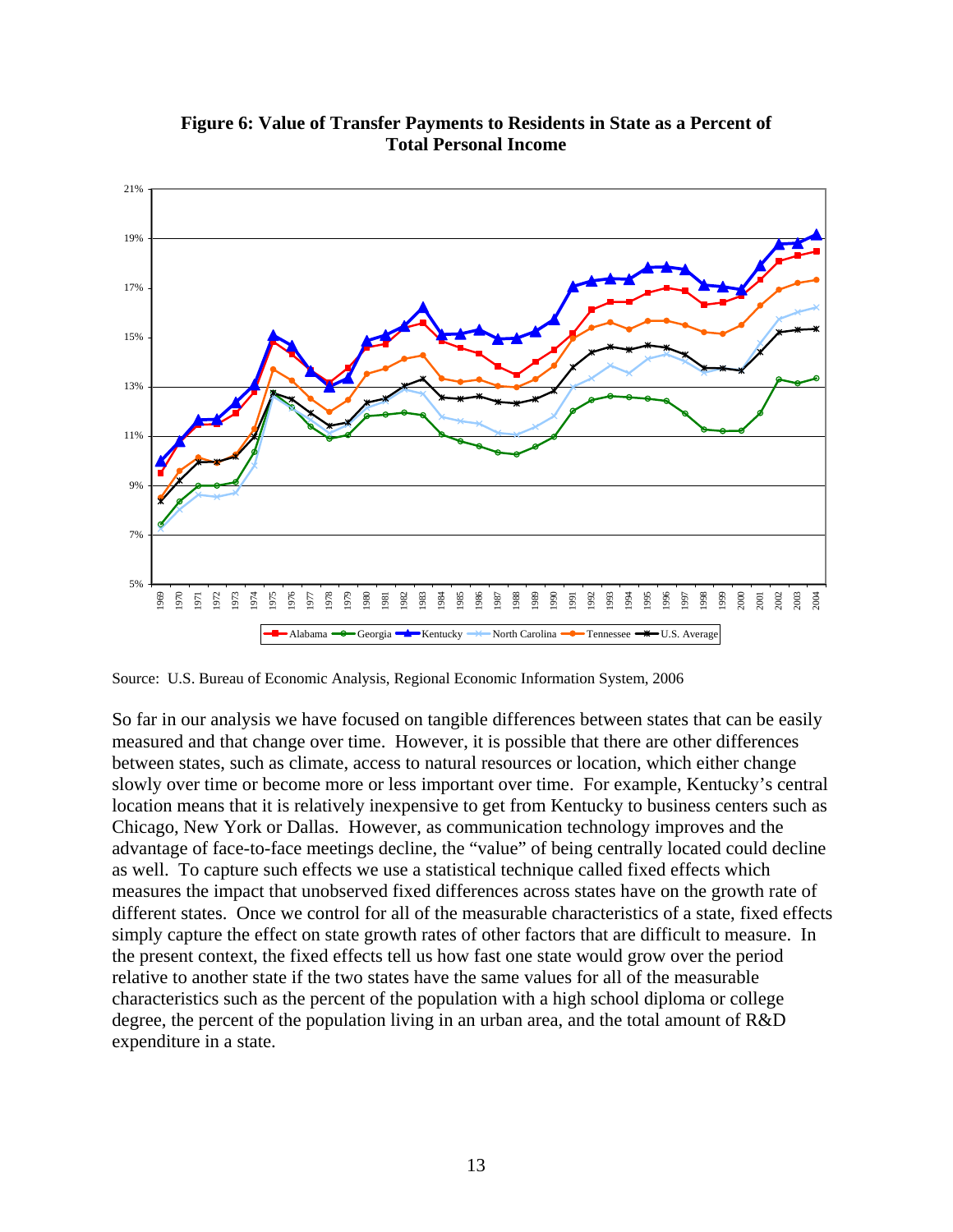

**Figure 7: Individual State Fixed Effects by Five Year Period** 

Source: Dataset compiled for Kentucky Cabinet for Economic Development Report, 2007

In order to see whether these unobserved differences change over time, we divided the 1969- 2004 period up into six separate five-year periods and then re-estimated our model on each of these separate time periods. In Figure 7, we have plotted the estimated value of the fixed effects for our five states. As an example of how to interpret the fixed effects, we can see in Figure 7 that in the 1984-1989 period the value of the fixed effect for Kentucky was approximately 0.03. This means that if Kentucky and the typical state in the U.S. had the same values for all of the observable variables, then Kentucky would experience a growth rate over this period that was 3 percentage points faster than the growth rate of the typical U.S. state.

In Figure 7, we can see that, if Kentucky had the national average value of all of the observable factors, Kentucky's growth rate would have had slower growth than the typical state for the periods 1974-1979 and 1979-1984, since the value for Kentucky's fixed effects in these periods is approximately -0.02. However, starting in the period 1984-1989, our regression results show that, based solely on unobservable factors, Kentucky would have experienced faster growth than the typical state and, since the period 1994-1999, faster growth than all four of the comparison states. This is indicated by the fact that for every period since 1984-1989, the value of Kentucky's fixed effect is positive and, since 1994-1999, the value of Kentucky's fixed effect is larger than the value of the fixed effects for the four comparison states. The fact that Kentucky has experienced slower growth over this period relative to the other states is entirely due to how poorly Kentucky ranks in the observable factors discussed above—in particular the stock of knowledge, changing demographics and government infrastructure variables.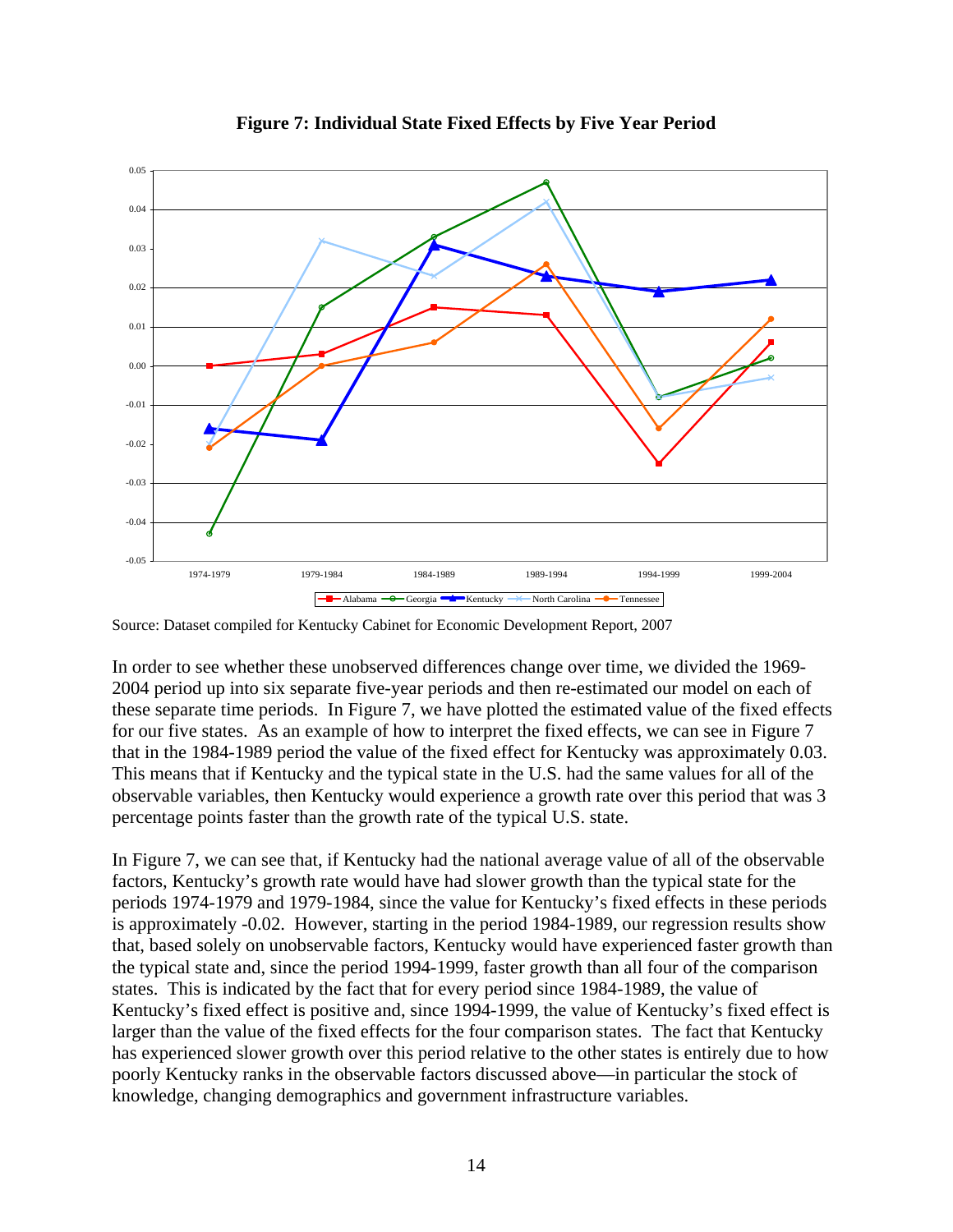Rather than presenting figures for each variable in our analysis, we summarize the results for the remaining factors. In terms of other knowledge variables, federal R&D expenditures grew most for Alabama while Georgia experienced a short-term spike in R&D expenditures in the early 1990s. Kentucky had the lowest amount of annual federal R&D expenditures for all of the states over the entire period. The growth in federal R&D expenditures in Alabama appears to account for a significant portion of their relatively rapid growth between 1969 and 2004.

Business climate factors played different roles among the states. Workers' compensation revenues are exponentially higher in Kentucky relative to the comparison states. Taxes show little systematic change over the period, particularly for corporate taxes. Personal taxes are somewhat higher in Kentucky relative to other states, but the share of taxes is growing in all states over the period.

In terms of industrial employment, manufacturing declined less rapidly in Kentucky compared to other states. Highway stock of capital was much higher for Kentucky than for other states, but the gap between states has narrowed in recent years.

#### *III.B Further Analysis of Selected Factors*



**Figure 8a: Average Earnings of College Graduates Age 25 and Older by State (2004 dollars)** 

Source: U.S. Bureau of the Census, Census of Population and Housing, 1970, 1980, 1990, 2000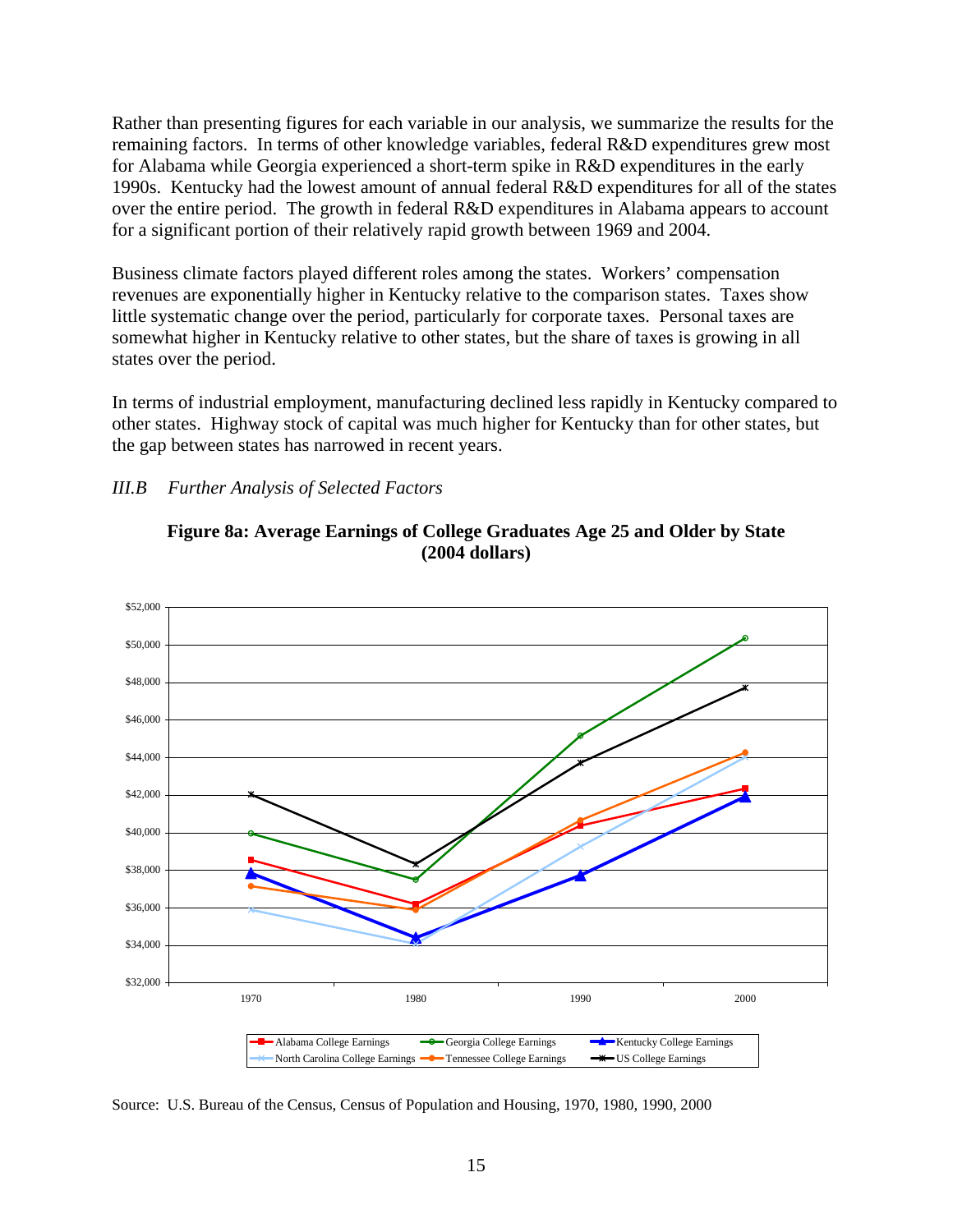

**Figure 8b: Average Earnings of High School Graduates Age 25 and Older by State (2004 dollars)** 

Source: U.S. Bureau of the Census, Census of Population and Housing, 1970, 1980, 1990, 2000

In this section of the report, we want to examine more closely some of the variables that account for a significant part of the cross-state differences in income and also appear to account for much of the differences in economic growth among the five states on which we are focusing. We start with Figures 8a and 8b which show the average earnings for college and high school graduates age 25 years old and older.<sup>6</sup> Comparing Figures 8a and 8b, they show that college graduates earn more than high school graduates and that this difference has widened over this period.

Because Kentucky has a lower proportion of college graduates as compared to high school graduates than the other states, this widening gap puts Kentucky at a greater disadvantage in 2004 than it did in 1970. In addition, college graduates earn less in Kentucky than in comparison states, and high school graduates in Kentucky only earn more then high school graduates in Alabama. Thus, compared to its southern neighbors, Kentuckians have both a lower average educational as well as lower earnings for each educational level.

Next, we consider the relationship between migration and education. We already know that Kentucky has lower levels of college graduates (Figure 3) and in-migrants (Figure 5) than other

 $\overline{a}$ <sup>6</sup> For many of the graphs in this sub-section we are limited to using data from various U.S. Decennial Censuses, so we will only have data for years in which a Census was conducted.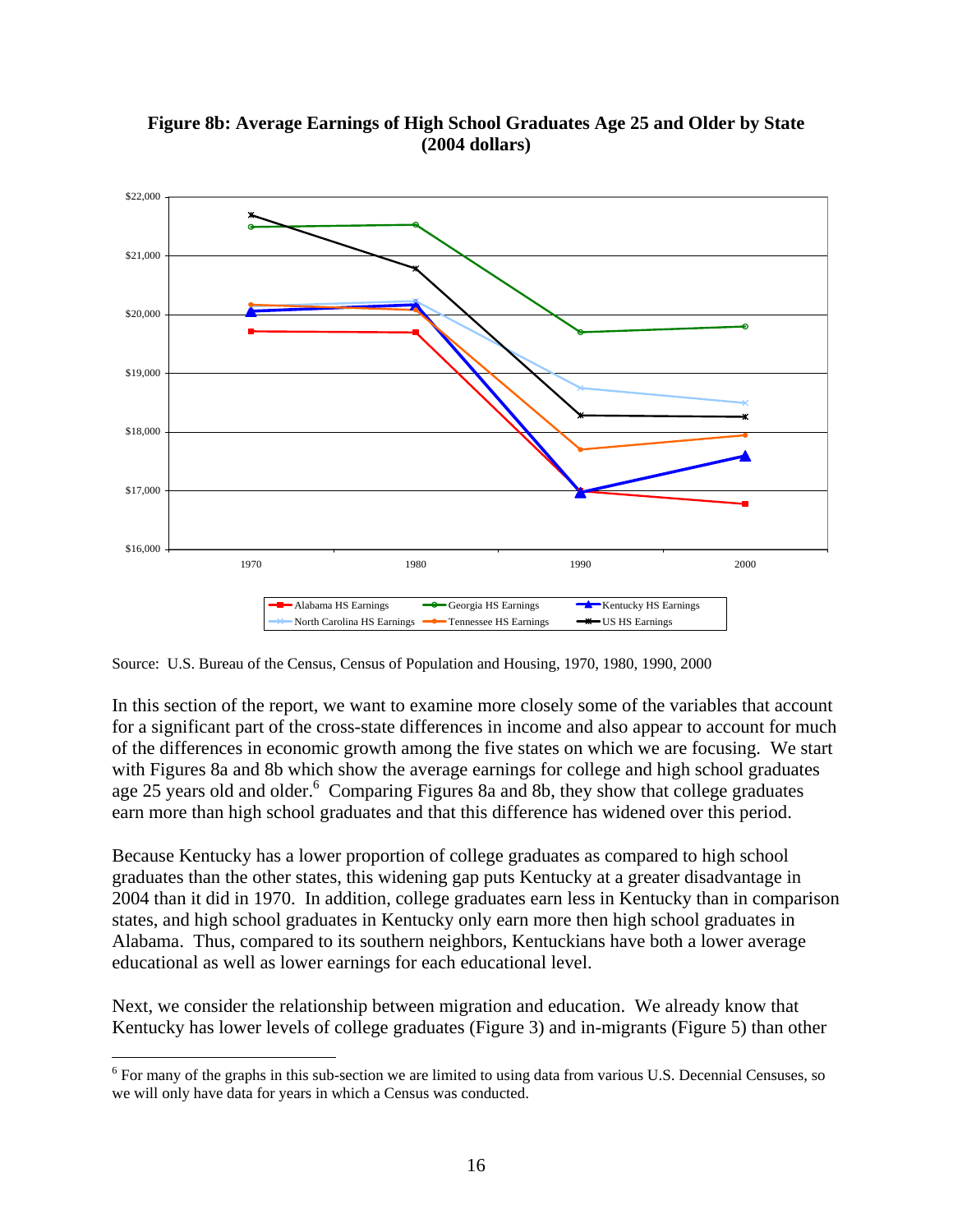states. Figures 9a and 9b show education levels for individuals moving into a state, in-migrants, and for individuals who reside in the state, existing residents age 25 years old and older. The figures show that in every state people moving into the state are more educated than the people living in the state. This result is to be expected since more educated workers are more mobile. However, shown in Figure 9a, people moving into Kentucky tend to be less educated than people moving into other states. Also in Figure 9b, people remaining in Kentucky are the least educated of the five states. Thus, two things are hurting economic growth in Kentucky. First, Kentucky is not attracting many people to move into the state as seen in Figure 5. Second, those who do move to Kentucky are less educated than people moving into other states.



#### **Figure 9a: Percent of People Moving into State (In-Migrants) Age 25 and Older with Four or More Years of College**

Source: U.S. Bureau of the Census, Census of Population and Housing, 1970, 1980, 1990, 2000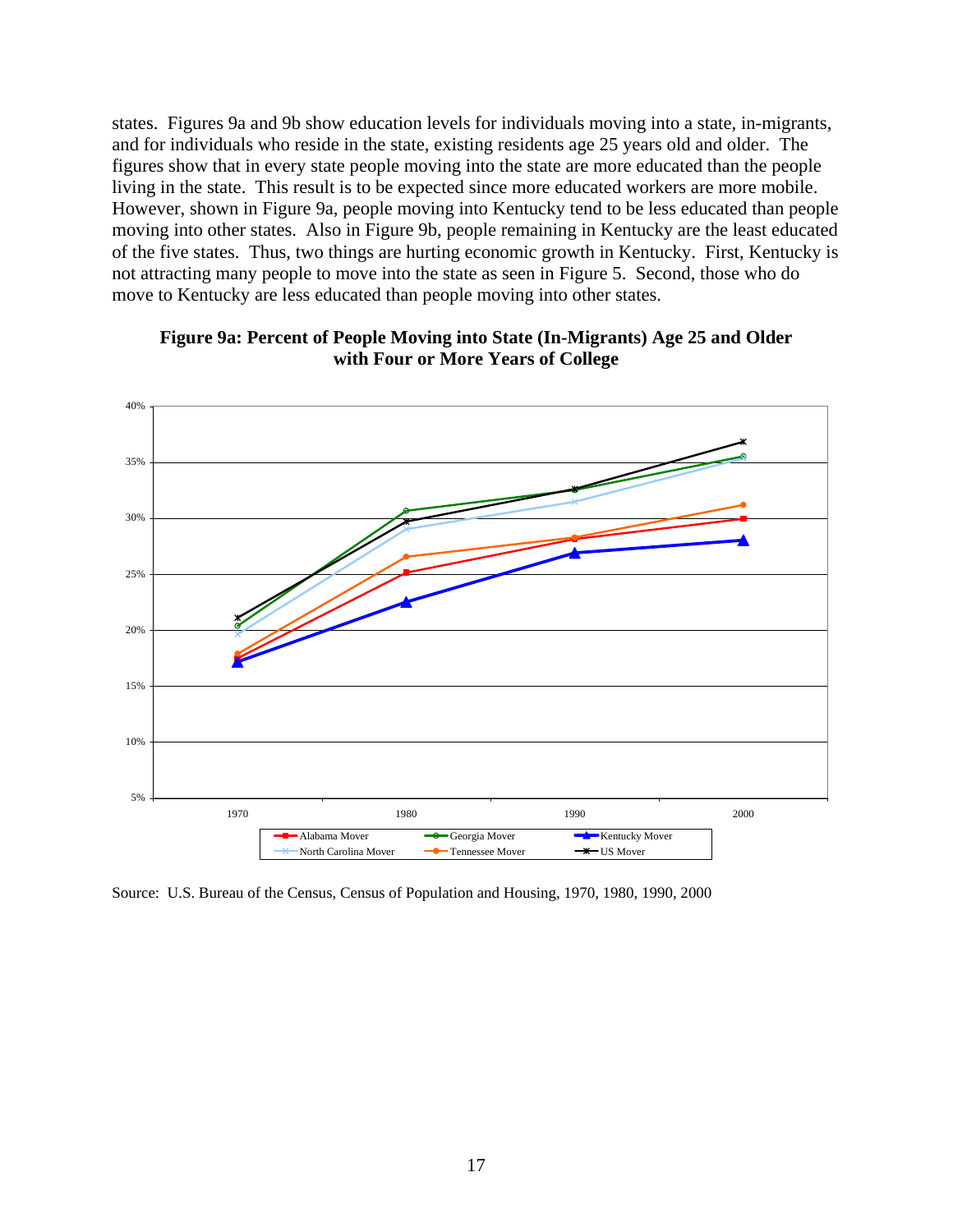

**Figure 9b: Percent of Existing Residents Age 25 and Older in State (Non-movers) with Four or More Years of College** 

Source: U.S. Bureau of the Census, Census of Population and Housing, 1970, 1980, 1990, 2000

Figures 10a and 10b compare the earnings of in-migrants to the earnings of existing residents in a state for all individuals age 25 years old and older. The figures illustrate that, for each state, earnings of in-migrants are above the earnings of other residents of the state. The higher earnings are not surprising given the findings in Figure 9a showing that in-migrants were more educated. Figure 10a also shows that in-migrants into Kentucky make less money than migrants into the four other states, and Figure 10b shows that existing residents of Kentucky earn less than existing residents of other states. Again, this result mirrors the education findings in Figures 9a and 9b. Figure 11 shows where migrants into the states are locating. We can see in this figure that people who move into Kentucky are much more likely to live in a rural area than migrants into any of the other four states. Figures 10a, 10b and 11 together show that Kentucky's lower economic growth is hurt because the state does not attract very many workers to move into the state and those who do move to Kentucky seem to have the least skills and are more likely to move to the less productive parts of the state and, consequently, have the lowest earnings.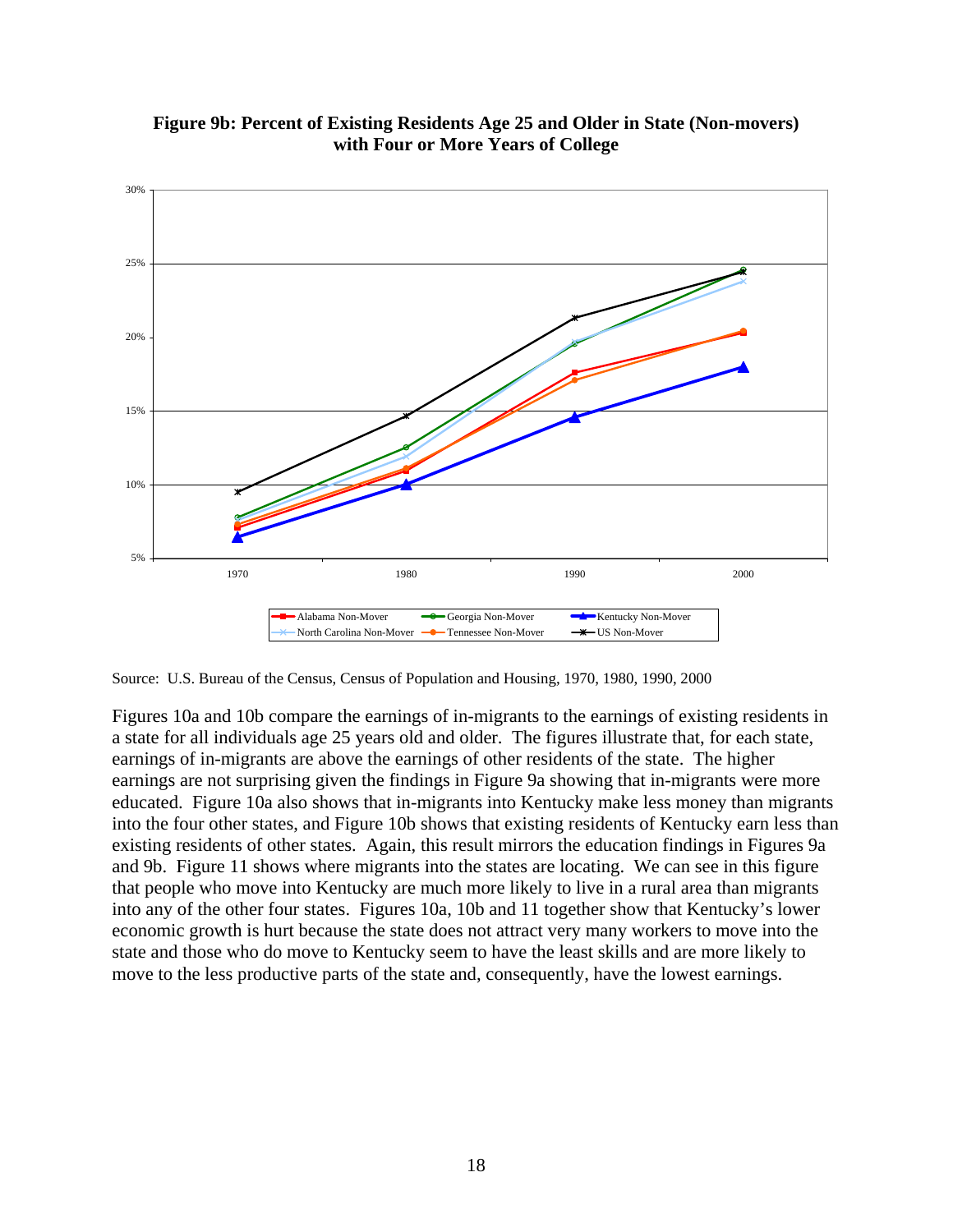

**Figure 10a: Average Earnings of People Moving into State (In-Migrants) Age 25 and Older (2004 dollars)** 

Source: U.S. Bureau of the Census, Census of Population and Housing, 1970, 1980, 1990, 2000

**Figure 10b: Average Earnings of Existing Residents (Non-Movers) Age 25 and Older in State (2004 dollars)** 



Source: U.S. Bureau of the Census, Census of Population and Housing, 1970, 1980, 1990, 2000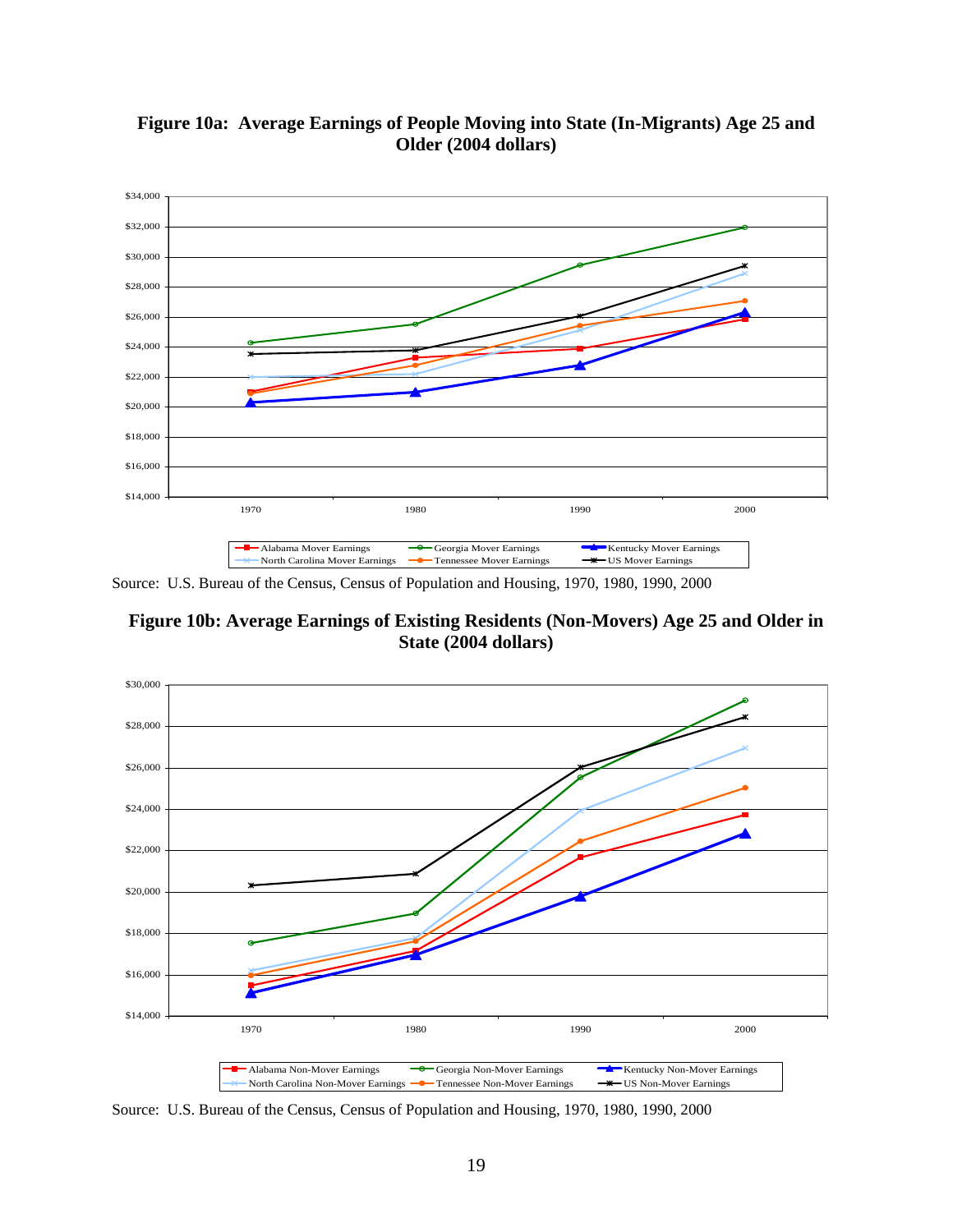

**Figure 11: Percent of New Residents in State (In-Migrants) Locating in an Urban Area** 

Source: Internal Revenue Service, Migration Data, Location of New Movers, 1995-2001

The previous figures show that Kentucky has lower levels of education and earnings among both its in-migrants and its long-term (existing) residents than the other four states. Now, we look more closely at growth in urban and rural areas for each of the five states. As cities grow and expand the definition of urban changes over time. To avoid having an area change its status, we identify each county in a state as being either urban or rural based on a 1974 definition of urban areas.<sup>7</sup> Using county-level data from the Bureau of Economic Analysis' Regional Economic Information System (REIS), we calculate average earnings for urban and rural areas of Kentucky and its four comparison states.

<sup>&</sup>lt;u>.</u> <sup>7</sup> See Appendix A.3 for a discussion of how we identify rural and urban counties.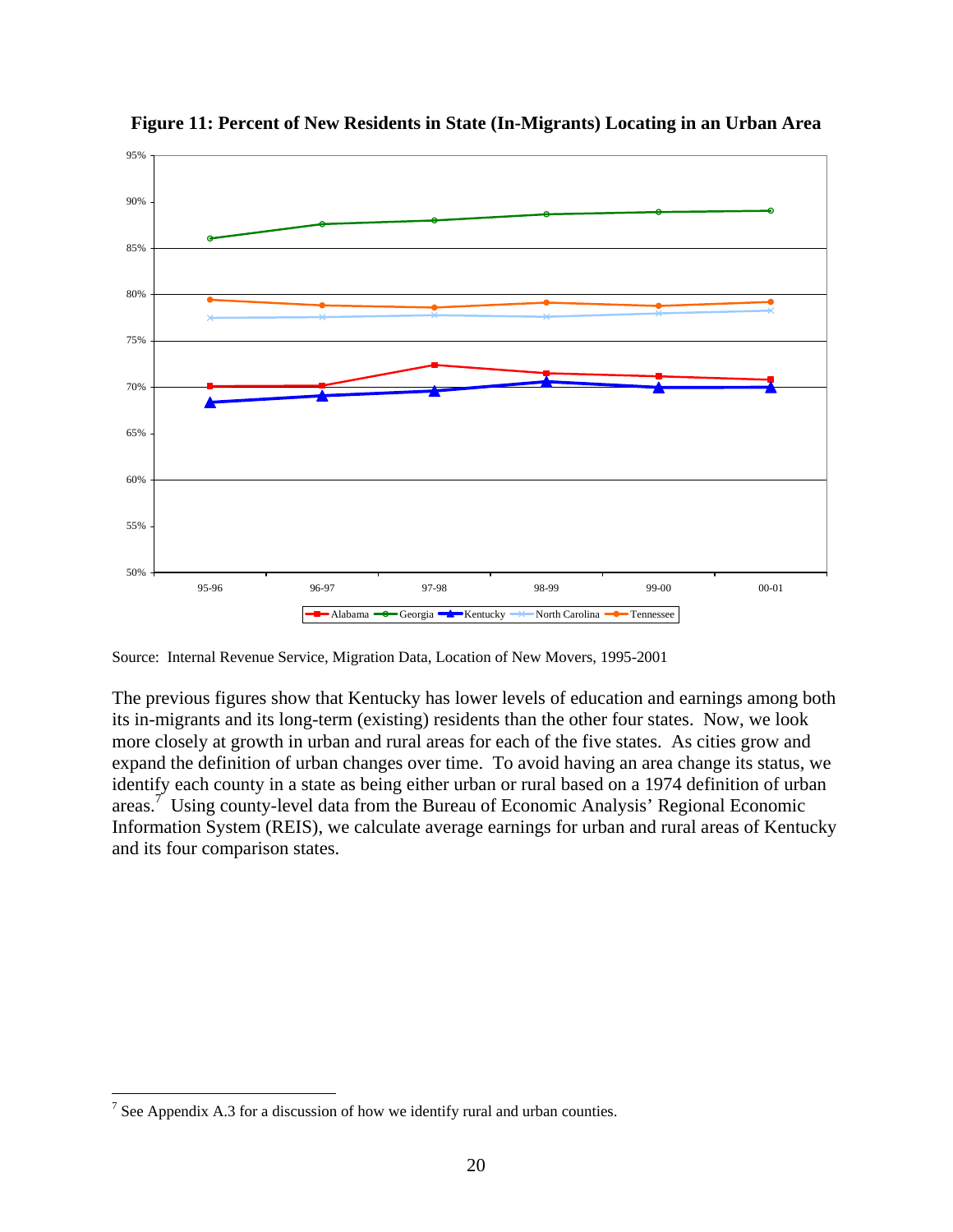

**Figure 12: Average Earnings of Urban Residents Relative to US Urban Average (1974 Urban Definition)** 

Source: U.S. Bureau of Economic Analysis, Regional Economic Information System, 2006*;* U.S. Department of Agriculture, Economic Research Service, Urban-Rural Continuum Codes, 1974

Figure 12 shows the average earnings in the urban part of each state relative to average earnings in all urban areas in the U.S. $<sup>8</sup>$  The figure shows that, with the exception of Alabama, the growth</sup> of earnings in urban areas is very similar in each state. In 1969, income in Kentucky and Tennessee were approximately 85 percent of the earnings in all urban areas in the U.S., while the income in North Carolina and Georgia were close to 95 percent of the earnings in all urban areas. By 2004 the earnings in Georgia, North Carolina and Tennessee were equal to the earnings in urban areas in the rest of the U.S., while the earnings in urban areas in Kentucky were 98 percent of the earnings in all urban areas in the U.S. Thus, the historically urban areas of Kentucky such as Lexington, Louisville and Northern Kentucky have earnings that are approximately equal to urban areas in our comparison states and have actually experienced faster growth than the typical urban area in the U.S.

1

 $8$  For Figures 12-15 average earnings in a county are calculated as the total earnings in the county divided by the total population in the county.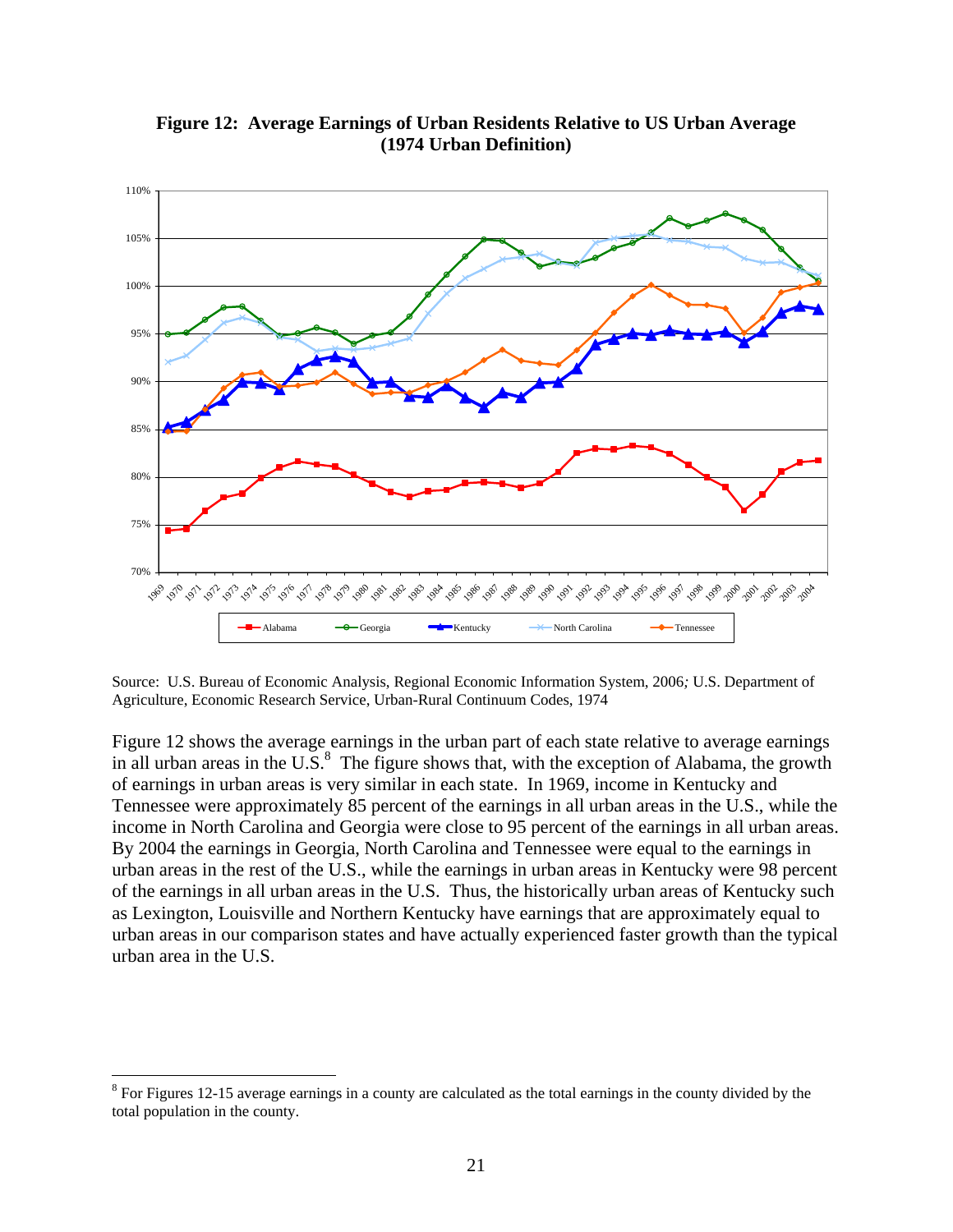Figure 13 plots the average earnings in rural areas in each state relative to the average earnings in the rural areas of the U.S. An analysis of the Figure 13 shows that, although earnings in rural areas in Kentucky was similar to earnings in the comparison states in 1969, by 2004 it is below the income in rural areas in all of the other states – including Alabama. The slow growth in rural areas accounts for much of the slow growth in Kentucky over this period. Kentucky's rural areas contain many more people than rural areas in other states, and the rural areas in Kentucky have grown slower than the rural areas in other states.<sup>9</sup>





Source: U.S. Bureau of Economic Analysis, Regional Economic Information System, 2006*;* U.S. Department of Agriculture, Economic Research Service, Urban-Rural Continuum Codes, 1974

 $\overline{a}$ 

 $9$  Figures A-1, A-2 and A-3 present the same information as Figures 12, 13 and 14 using a 2003 definition of urban and rural areas. Using this alternative definition leads to the same conclusions reached based on Figures 12, 13 and 14.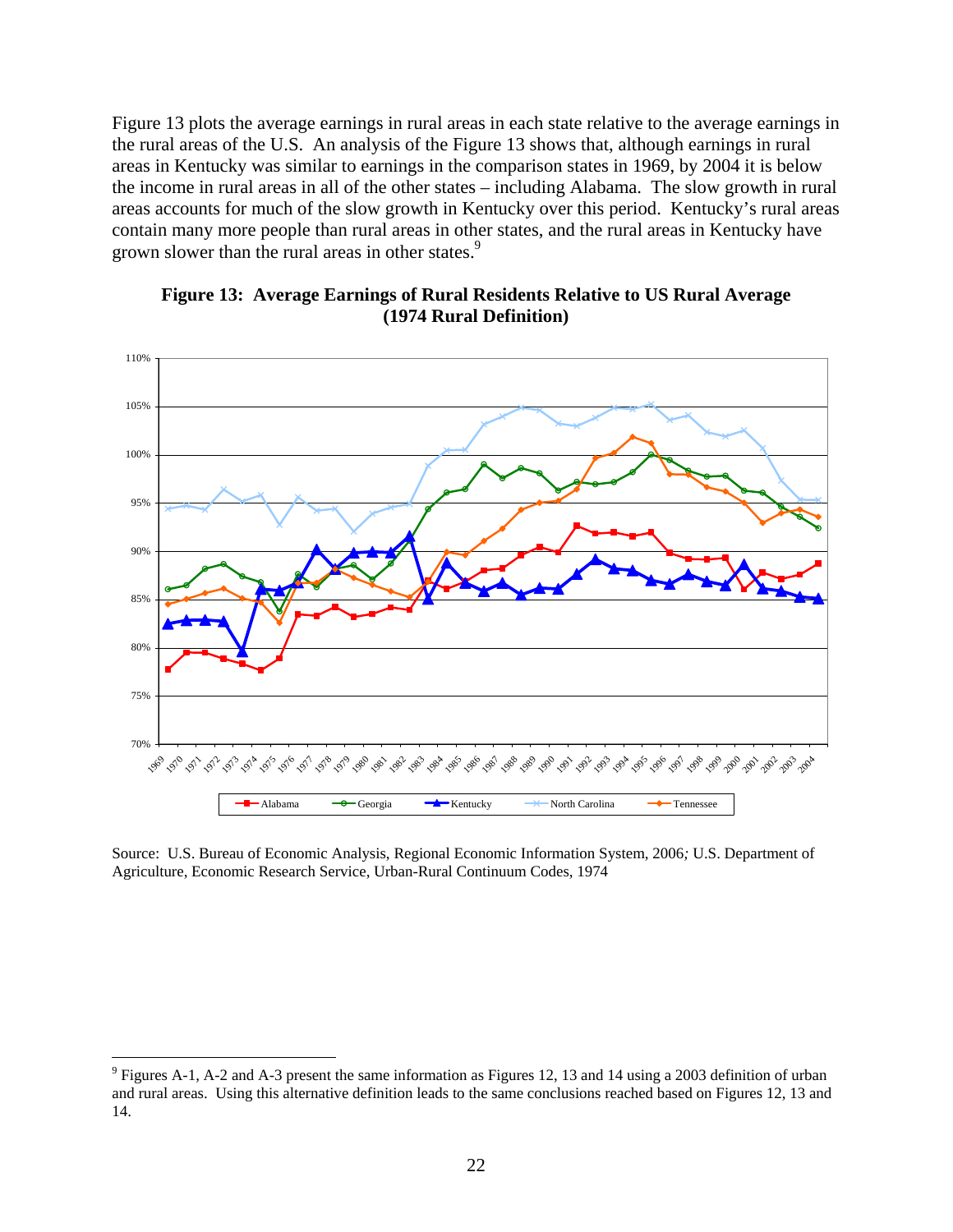Figure 14 shows earnings in urban areas as a percentage of earnings in rural areas. Not surprisingly, this figure shows that earnings in urban areas are higher than earnings in rural areas. However, this figure also shows that earnings in urban areas have grown much faster than earnings in rural areas over this period, particularly for Kentucky. In 1969 earnings in urban areas in Kentucky were approximately 1.5 times as large as earnings in rural areas, but by 2004 earnings in urban areas were almost twice as large as earnings in rural areas.





Source: U.S. Bureau of Economic Analysis, Regional Economic Information System, 2006*;* U.S. Department of Agriculture, Economic Research Service, Urban-Rural Continuum Codes, 1974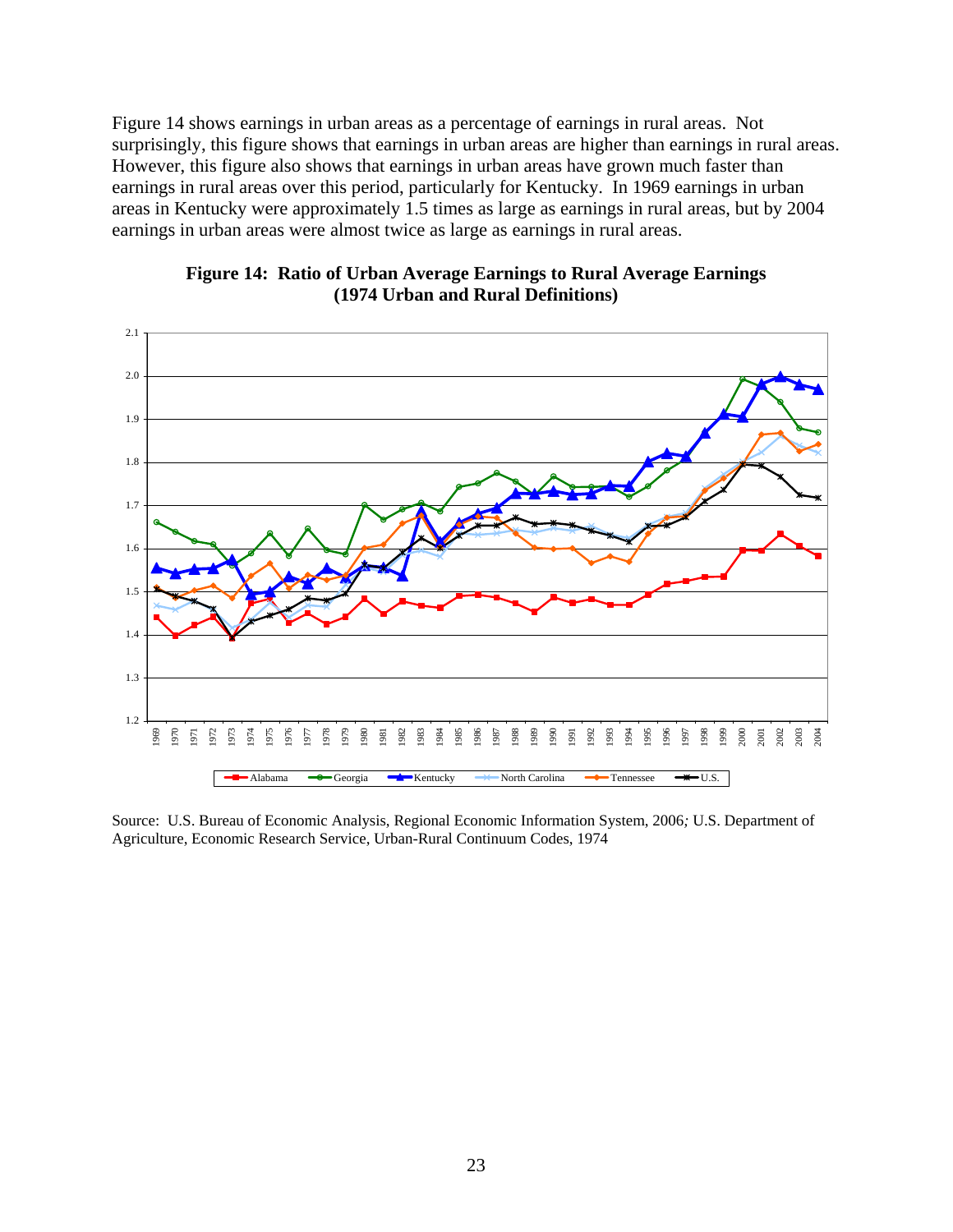In Figure 15, we look at the growth in earnings in counties that switch from being rural to urban between 1970 and 2004. We refer to these as transitional counties. These counties tend to have earnings levels that are below the earnings in the urban counties, but well above the earnings in the rural counties. Residents in these counties benefit from being close to the urban areas because some of the higher wage jobs in the urban counties are held by people who live in the rural counties. However, Figure 16 shows that the percent of the population living in transitional counties in Kentucky has changed very little over time, and this percentage is much smaller in Kentucky than in Georgia and North Carolina and, to a lesser extent, Tennessee. These comparison states have linked economic development in urban areas with economic development in the bordering rural areas thereby raising the productivity and income in these previously rural areas.



**Figure 15: Average Earnings of Residents in State Living in Counties Transitioning from Rural to Urban (2004 dollars)**

Source: U.S. Bureau of Economic Analysis, Regional Economic Information System, 2006*;* U.S. Department of Agriculture, Economic Research Service, Urban-Rural Continuum Codes, 1974-2003.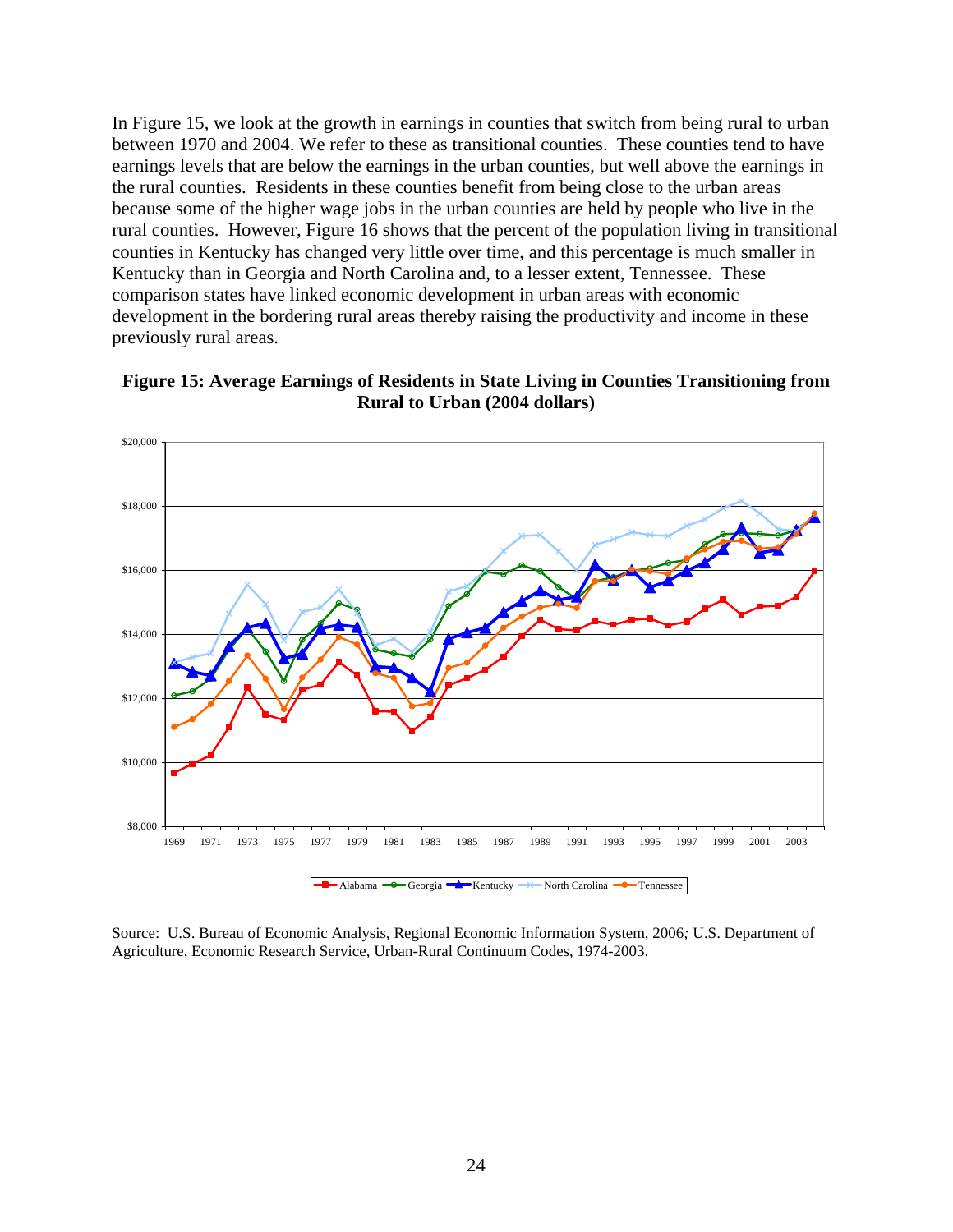

**Figure 16: Percent of Total Population in State Living in Counties Transitioning from Rural to Urban** 

Source: U.S. Census Bureau, Annual Population Estimates 1969-2004; U.S. Department of Agriculture, Economic Research Service, Urban-Rural Continuum Codes, 1974-2003

#### *III.C Summary*

In this section of the report, we focused on the factors that we found to be important determinants of state growth and compared the changes in these factors in Kentucky with the changes in our four comparison states: Alabama, Georgia, North Carolina and Tennessee. We have seen that, relative to Kentucky, the comparison states experienced faster growth in the average number of patents per resident, the percent of adults in the state with a four year college degree, the percent of the population living in an urban area, and the percent of residents who have recently moved into the state. Faster growth in these factors largely accounts for the faster growth in income in the comparison states.

When we looked more closely at some of these factors, we saw that, while workers with a college degree receive higher earnings in all states, college graduates in Kentucky receive lower earnings than college graduates in any of the four comparison states. In addition, we found that while new residents to a state tend to be more educated and receive higher earnings than people who have lived in the state for a longer period, migrants to Kentucky tend to be less educated, receive lower earnings, and are more likely to relocate in a rural area than people moving into comparison states. Finally, we have shown that the slow growth in income in Kentucky is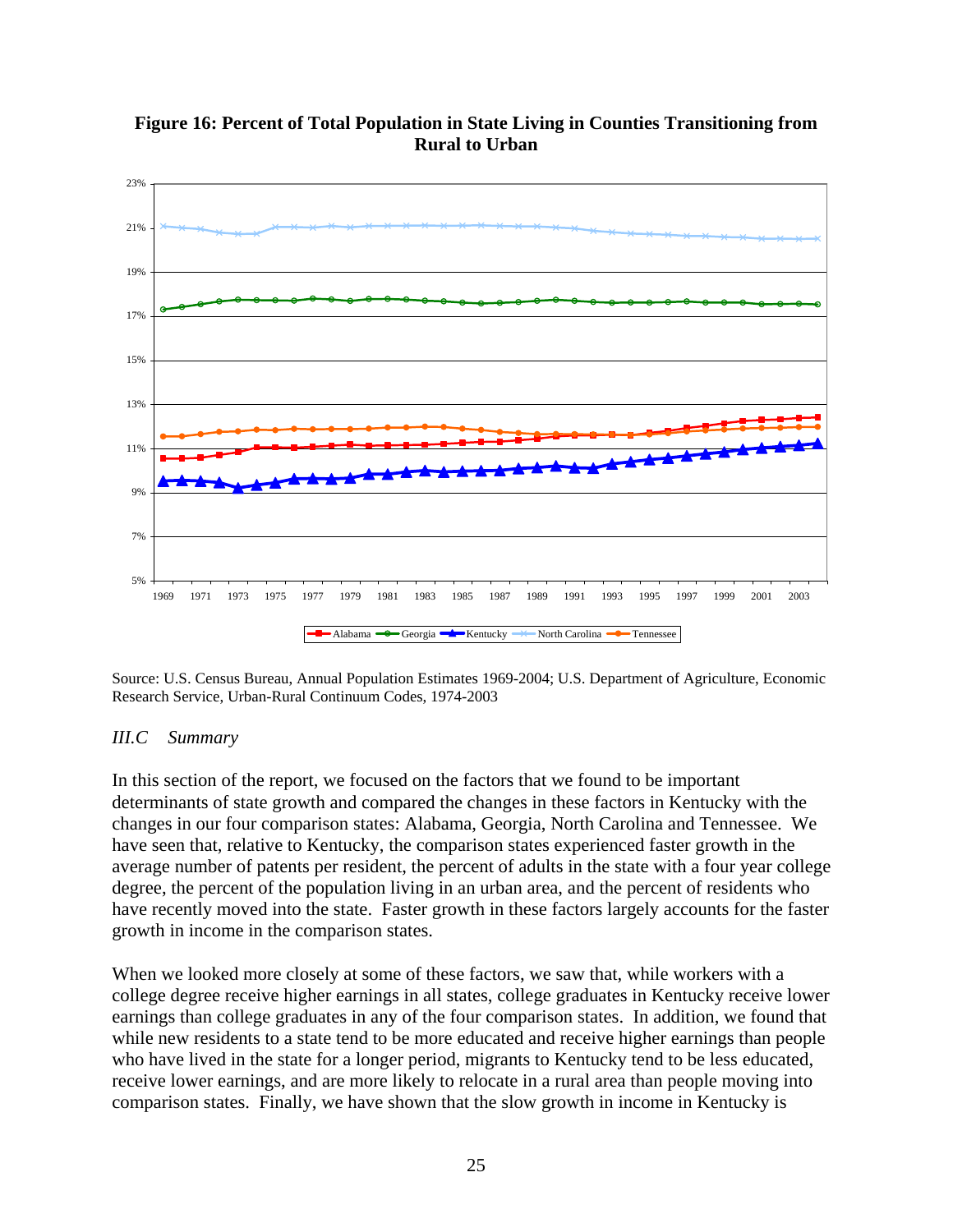almost exclusively due to the slow growth in income in the rural areas of Kentucky. When we compare the growth in income in urban areas in the five states, the growth in the urban areas in Kentucky is quite similar to the growth in income in the urban areas of Georgia, North Carolina and Tennessee and is much faster than the growth of income in the urban areas of Alabama. The problem is that a much smaller portion of the Kentucky population lives in urban areas as compared to these other states, so a much smaller portion of the population in Kentucky has participated in the growth in income in the urban areas.

In the next section of the report, we examine economic development efforts in these other states to see if we can identify specific government programs that have helped promote the growth in income in these states.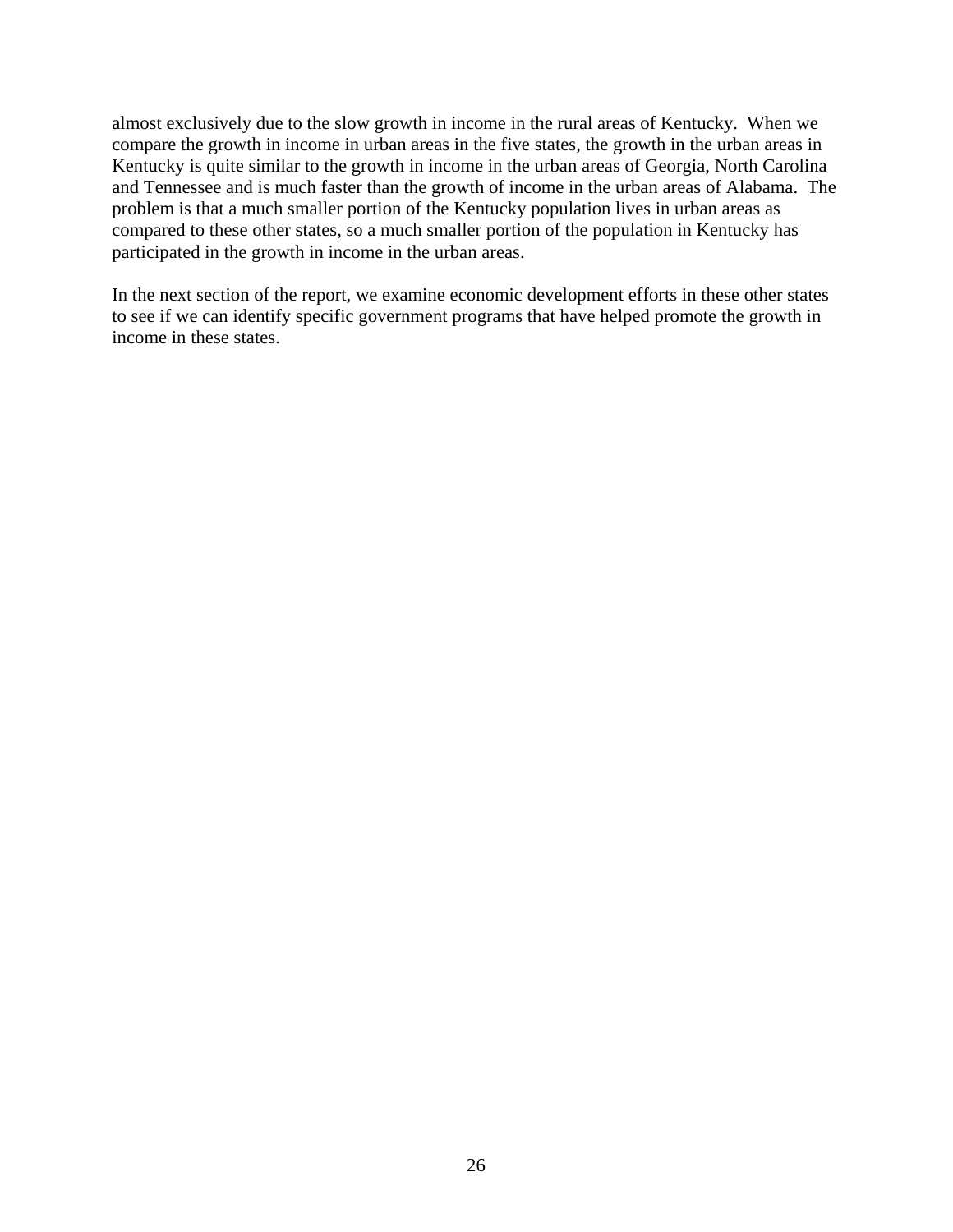## **IV. Limitations to Growth in Kentucky and Economic Development Efforts in Other States**

s part of our study, we spoke with consultants who specialize in helping businesses choose location sites and officials in economic development offices in our comparison states. Our conversations with site consultants were structured around two basic s part of our study, we spoke with consultants who specialize in helping businesses choose location sites and officials in economic development offices in our comparison states. Our conversations with site consultants were expand in Kentucky? Second, what were some of the programs in other states that played a significant role in promoting economic development? Our conversations with economic development officials in other states were structured to answer the question: What specific programs did they feel were particularly important in promoting economic development in their state? The first question we asked to site consultants was designed to complement the empirical analysis in this report. In particular, we wanted to see whether there were important factors that we failed to capture in our empirical analysis and to add some additional insight into the empirical results. The second question we asked to site consultants as well as the question we addressed to economic development officials were designed to see whether there were specific economic development efforts in other states that have been particularly successful and may explain why these other states experienced faster growth than Kentucky over this period. In this section of the report, we summarize what we learned from these conversations.

We want to be clear that the point of this section is to report on our conversations with site consultants and economic development officials in other states and to describe economic development programs and activities in other states. We are not recommending any particular program or approach.

Every site consultant we spoke with indicated the primary limitation to firms locating or expanding in Kentucky is the lack of training and poor education of the workforce. Every economic development official in competing states that we spoke to indicated the single most important reason for their economic growth over the previous three to four decades was an emphasis on education and workforce development. These findings coincide with our empirical results that the primary reason for Kentucky's slow economic growth is Kentucky's low stock of knowledge. According to site consultants, the lack of a trained workforce is particularly acute in the rural areas and is the main limiting factor to economic development in the rural parts of the state. Businesses do not believe they can currently get the necessary workers, nor do they believe they will be able to hire the workers they need if their business is to grow in the future. Site selection consultants made it clear that our competitor states are better at coordinating workforce development and training efforts to meet the needs of new and expanding businesses than we are in Kentucky. One consultant said, "The states Kentucky competes with had similar limitations in the past but addressed these problems over a decade ago."

In all of our comparison states there is a close interaction between officials in charge of economic development in the state and officials responsible for workforce development. In North Carolina, Georgia and Alabama both the office responsible for economic development and the office responsible for workforce development and training are located in the same agency. In all of these states economic development officials work closely with workforce development and training officials to ensure workers receive the skills needed by businesses that are considering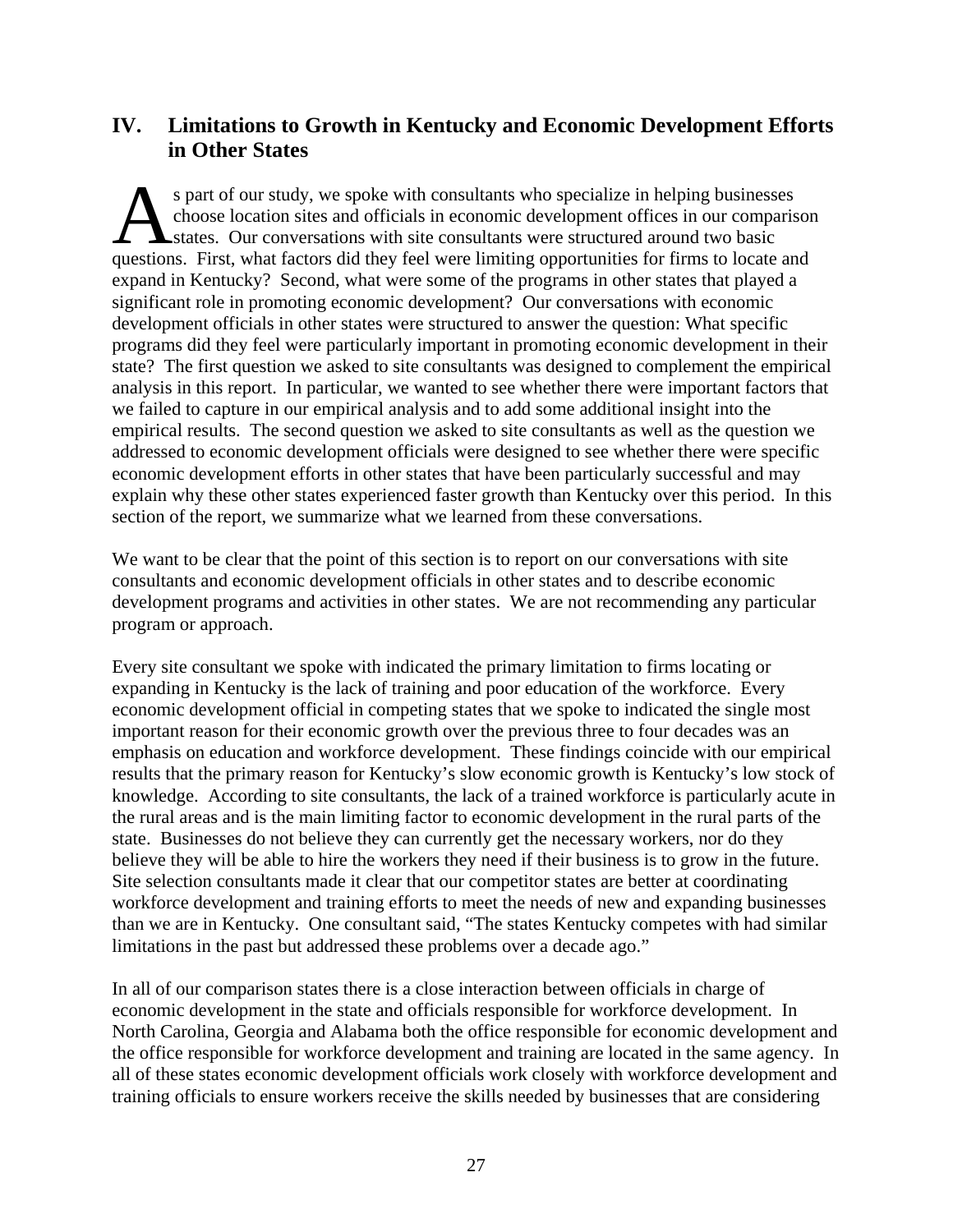locating in these states as well as by businesses that are expanding their operations in these states. All three of these states use federal Workforce Investment Act (WIA) funds to develop training programs for new and expanding businesses. Businesses locating in these states indicate the type of training their workers will need. This training is provided by the local workforce investment board, and then workers are hired directly out of the training program.

In addition, economic development officials in all of our comparison states work closely with the community and technical colleges in their states to ensure that these colleges develop training programs for new or expanding businesses. In both North Carolina and Georgia, officials consult with community college officials on almost all major efforts to attract specific businesses to the state. Georgia employs a direct liaison between economic development officials and community and technical college officials. In Alabama, officials from the economic development office sit on the board overseeing the community college system. These state agencies can quickly develop programs to train workers for new and expanding businesses. For example, in Alabama economic development and technical college officials were able to develop a new welding program in three months to train the necessary welders for a new shipbuilding firm that was locating in Mobile. Further, while not one of our comparison states, a number of consultants mentioned South Carolina as another state where economic development, workforce development and community college officials work closely together to quickly develop programs to provide workers with the necessary skills for new and expanding businesses. Adding to the cooperative benefits is the fact that legislators in their states understand the important role workforce development plays in overall economic development and support these programs because these agencies are now sending a unified message.

Site consultants also indicated that another significant limitation to economic growth is Kentucky's inability to attract innovative firms and highly-skilled workers to the state. These two items are nearly identical since innovative firms are started and run by highly-skilled people. This feeling again is quite consistent with our empirical findings that Kentucky is less able to attract educated workers than our comparison states. Our findings show that Kentucky gets fewer total migrants and that these new residents possess less valuable skills than our comparison states' migrant populations. Our discussion with site consultants indicates our main limitation in attracting these firms and people is a perceived poor quality of life—by which they primarily mean the poor quality of schools. Consultants feel we lack quality education at both the K-12 level as well as at the public universities. Again the lack of quality public schools is of particular concern in the rural parts of the state. One consultant indicated that rural Kentucky could be doing much better with a relatively small investment in rural public education. The consultants also indicated that a lack of amenities in our big cities, such as fine dining, viable public transportation, urban residential options and cultural activities, hurts our ability to attract young professional workers to Kentucky.

Several site consultants mentioned that Kentucky does a relatively poor job marketing the attributes of the state, which is consistent with our findings that Kentucky is unable to attract educated, highly skilled people to Kentucky. Other than the Kentucky Derby (and perhaps University of Kentucky and University of Louisville basketball), most people do not know anything about Kentucky. Even Lexington is relatively unknown outside of Kentucky. One site consultant described Kentucky as "…a state of small cities. Many of these cities such as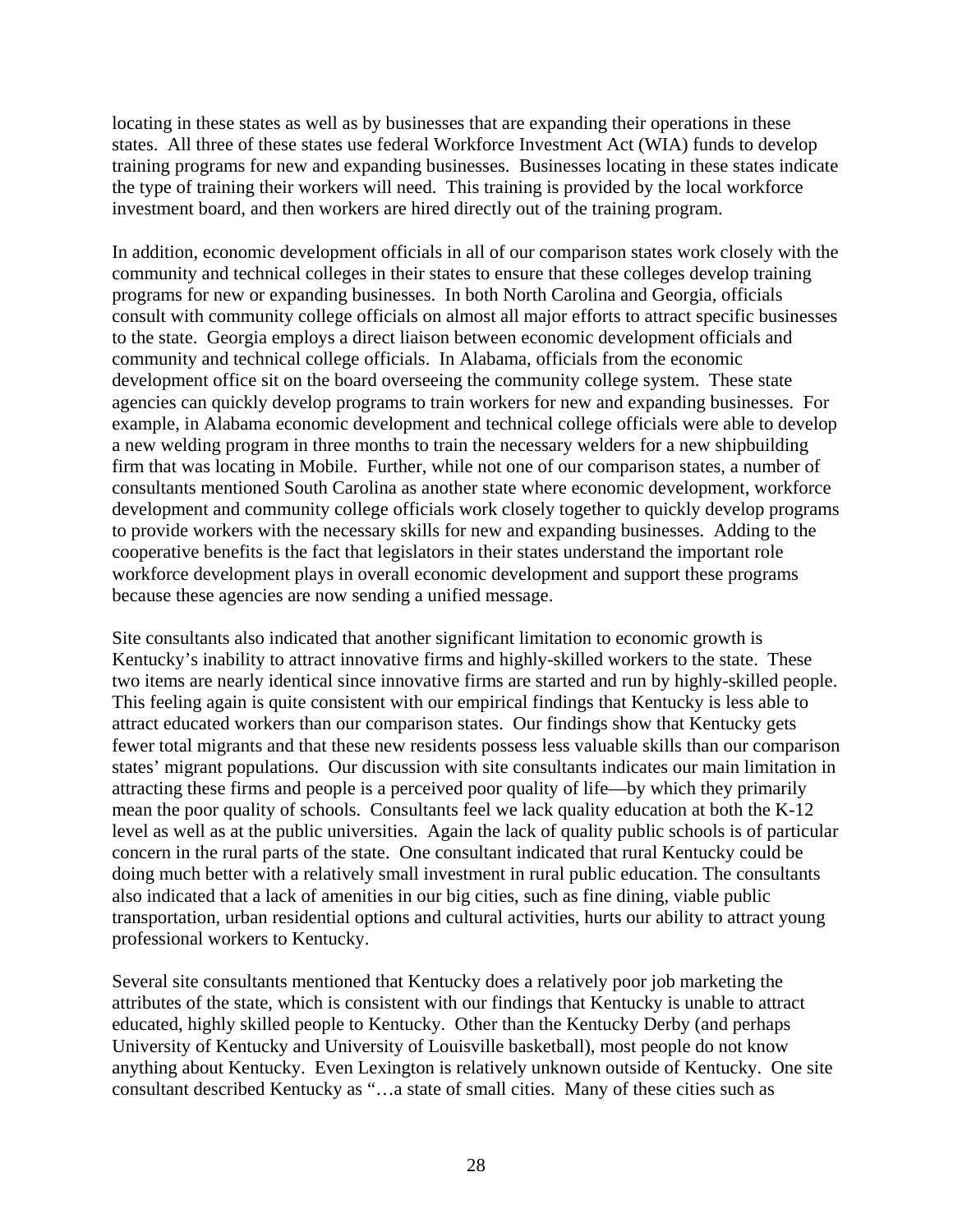Bowling Green, Elizabethtown/Bardstown, London/Somerset, Paducah, Owensboro are quite attractive but no one knows about them." The fact that these cities are unknown makes it difficult to convince people to move to these cities and raise a family.

Our comparison states focus a significant amount of effort on attracting people to the state and view these efforts as a key part of economic development. In both Georgia and North Carolina the state office of tourism is part of the same agency as economic development, and officials from both offices work closely together to promote economic growth. Both states are particularly active in marketing their state as a good place to live and both include information about the quality of life in the state on their economic development web sites. As part of economic development in Georgia, they actively pursue events, such as the 1996 Summer Olympics and the Tour of Georgia, in an effort to get people to visit the state. Officials in both Georgia and North Carolina say that tourism is more than just getting people to visit the state and spend money; it is also a way to get people to visit the state, become interested in the state, and perhaps eventually relocate to the state. In this way, tourism becomes an important link in economic development. These states treat tourism as a tool to introduce their states rather than an industry to create jobs.

Economic development officials in both Georgia and North Carolina indicated that both states have made a major investment in their higher education system over the past forty years and that this investment has paid off in terms of economic growth and development. Both states are home to prestigious public universities and both use this fact when recruiting businesses. Officials in Georgia and North Carolina indicated that they work closely with officials at the universities in the state when trying to attract innovative companies and the R&D divisions of companies. Officials in Alabama indicated that the state has invested in the university system, particularly in the medical school, and this has nurtured an environment for economic growth.

Economic development officials in both Georgia and North Carolina indicated that both states have made significant investments in research parks since 1970. This is particularly true for North Carolina with the state investment in Research Triangle Park (RTP). North Carolina officials said that they actively promote RTP and attribute RTP to attracting the research arms of a number of major pharmaceutical companies as well as the research parts of other major companies such as IBM. They feel that these investments really paid off in the 1990s when North Carolina experienced a significant growth in both innovative activity and average earnings.

As part of their economic development efforts, officials in North Carolina surveyed CEOs of major companies that were currently located in North Carolina or were considering locating their businesses in North Carolina to find out exactly what attributes of the state were important for these executives. They then used this information to guide development efforts as well as to focus on the attributes of the state that corresponded to the attributes that the CEOs mentioned.

North Carolina, Georgia and Tennessee have all focused on redeveloping the downtown area of their major cities as a way to attract young professionals to the state. Site consultants indicated that these are some of the most valuable workers but that efforts to attract them have to focus on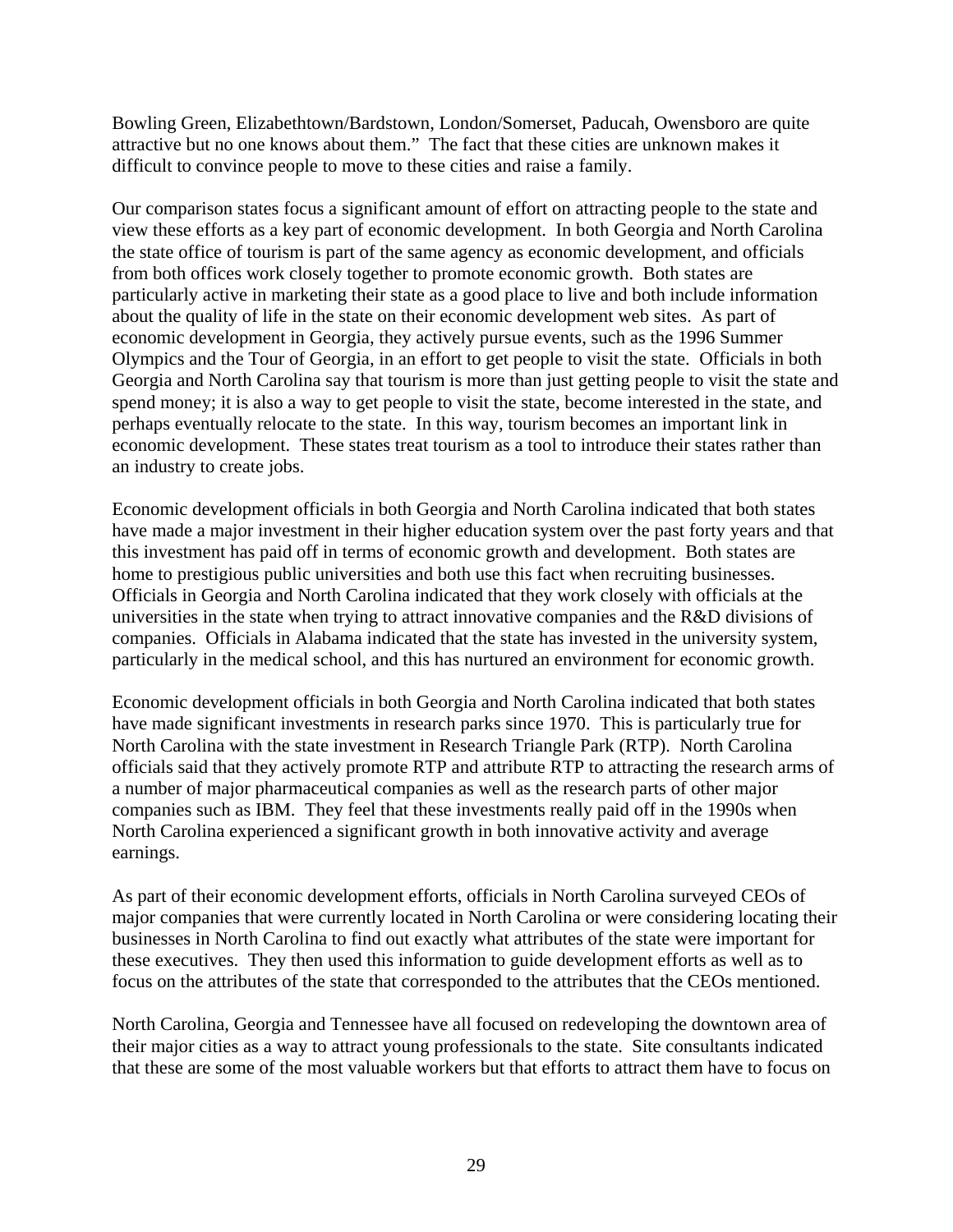urban areas since these workers need to locate in places where both they and a partner can find employment. They also place a high value on the amenities found exclusively in cities.

In an effort to promote economic growth in rural areas, several economic development officials discussed efforts focused on attracting retirees to the state. North Carolina has focused on attracting retirees to the mountain area of the state for a long time, and they view these efforts as being largely successful. In conjunction with these efforts, North Carolina actively promotes tourism in the mountain region of the state, particularly through folk art; this strategy has been quite successful, most notably in the area around Asheville. Alabama has followed the lead of several other states and obtained information on former residents of the state, such as college graduates, and then worked on trying to bring them back into the state when they reach retirement age. While not one of our comparison states, Mississippi has been fairly innovative in its efforts to attract retirees to the state by exempting all retirement income from state personal income taxes.

A number of site consultants indicated that it was their impression that the urban areas of Kentucky, in particular Louisville, Lexington and Northern Kentucky, had experienced significant growth in recent years. This is consistent with the results from our empirical analysis. The consultants said that a difficult problem in Kentucky is promoting growth in the small cities and rural areas. As we indicated previously, one significant problem is the poor education of the workforce in these areas as well as the poor schools. These factors make it difficult to convince business owners to move their businesses and families to these areas. Also, many people simply do not know about the rural areas of Kentucky, and better marketing of the state may help. The consultants also suggested developing a better link between growth in the urban areas with growth in the rural areas. They said Kentucky should form economic development regions around some of the cities in Kentucky such as Louisville, Lexington, Elizabethtown/Bardstown, Bowling Green, Paducah, Owensboro/Henderson, Somerset/London and Ashland, and then promote economic development in the cities that would then spillover into the surrounding rural areas. Other states have developed corridors of opportunity which are development efforts that explicitly tie rural and urban areas together so that growth in the urban areas generates growth in the rural areas.

The site consultants with whom we spoke praised the staff of the Cabinet for Economic Development for their efforts to promote Kentucky and for the state's efforts at traditional economic development. They indicated that the staff was knowledgeable and quick to provide information that was requested. They also indicated that Kentucky was very aggressive in its use of incentives. However, most indicated that incentives were only useful in the last steps of the deal. Kentucky needs to overcome the other problems such as workforce development, poor quality of life, and the lack of knowledge about the state before incentives even become an issue. As indicated above, selection consultants feel that economic development in the state needs to be expanded and focused on these broader issues.

Although Kentucky is aggressive in its use of incentives, a number of consultants indicated that Kentucky's incentives are too restrictive—they are targeted toward certain industries or for firms locating in certain regions. If a region does not have the necessary inputs, such as a qualified labor force, then a firm will not locate in a region just for an incentive. The consultants feel that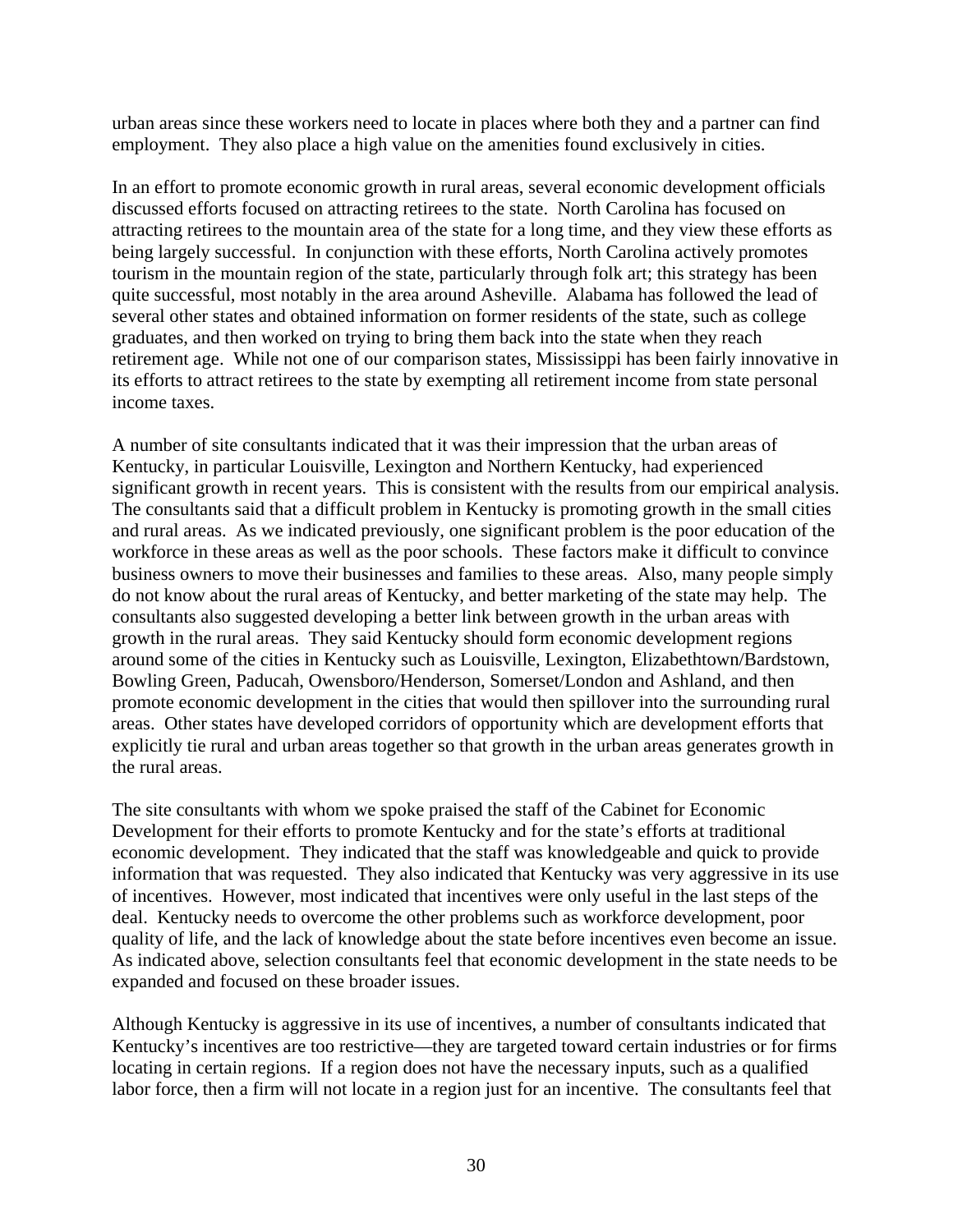Kentucky needs to have more flexible incentives so they can be used for all types of firms considering locating in any part of the state. In addition, the consultants indicated that for many businesses financial help with infrastructure, such as new roads, rail spurs or other transportation infrastructure, is more valuable than an explicit incentive. Finally, it is worth mentioning that site consultants indicated that some of our competitors, such as Tennessee and North Carolina, have less attractive incentives and do not offer or promote incentives to the extent that Kentucky does. However, both of these states have experienced more rapid growth over the period of our study.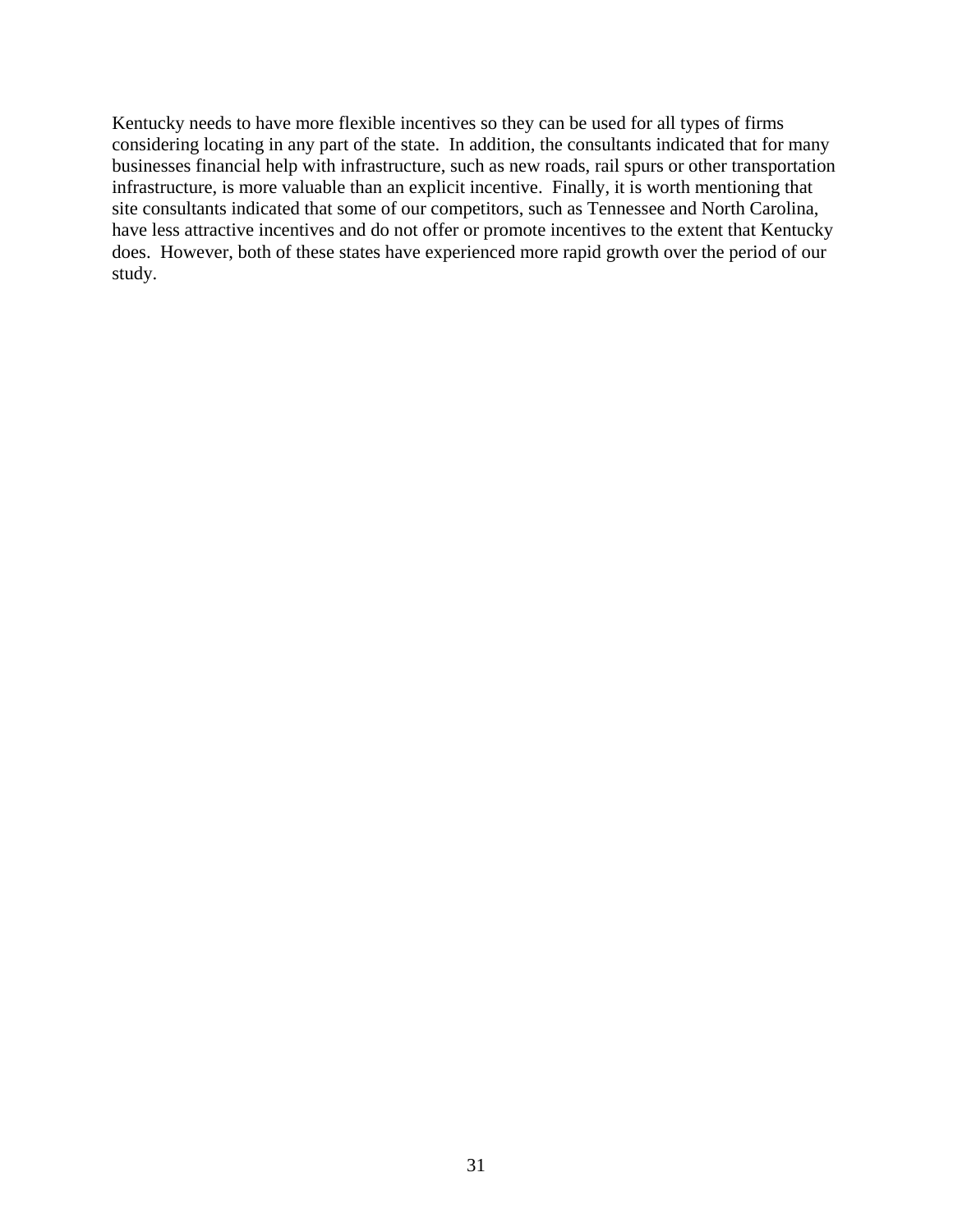### **V. Conclusion**

ur empirical results in this report lead to some general conclusions about the slow income growth in Kentucky. First, a primary reason for the slow growth has been the lack of innovative companies in Kentucky. A second primary reason is the lack of The urempirical results in this report lead to some general conclusions about the slow income growth in Kentucky. First, a primary reason for the slow growth has been the lack of innovative companies in Kentucky. A second final major reason for the slow growth in Kentucky is the slow income growth in the rural areas of the state and the fact that the more rapid growth in urban areas does not spillover to rural areas to the extent seen in the comparison states of Georgia, North Carolina and Tennessee.

Our discussion with site consultants largely confirms the results from our empirical analysis. They list the primary reasons for the slow growth in Kentucky being the lack of skilled workers, the fact that Kentucky struggles to attract innovative businesses and skilled workers to move to the state, and the fact that these problems are particularly acute in the rural areas of the state. Growth in the urban areas of Kentucky is similar to the growth in the other major urban areas in the south. Site consultants also indicated that while Kentucky's Cabinet for Economic Development performs the traditional economic development functions very well, Kentucky suffers from a lack of coordination between economic development, workforce development, community and technical colleges, public four-year universities and research parks and tourism. This conclusion is supported by the statements of economic development officials in other states who indicate that the coordination of efforts between them and workforce development officials is a significant contributor to their ability to attract and retain businesses. Economic development officials in our comparison states also indicated that they work with officials at the public universities and research centers in the state to attract innovative businesses and skilled workers. They also work with tourism officials in an effort to market the state to people who might potentially relocate to the state. Finally, economic development officials in other states indicated that they work closely with individuals involved in workforce development, higher education and tourism to ensure that legislators in the state recognize that all of these parts of state government are an integral part of economic development and need financial support.

The empirical analysis contained in this report, our comparison of Kentucky with other states and our conversations with site consultants all lead to the same conclusion—the primary limitation to economic growth in Kentucky is the low skill of workers in Kentucky. Until this problem is addressed all other efforts at economic development will be unsuccessful. Our discussions with economic development officials in other states show that these states have dealt with similar problems by recognizing that workforce development officials, community and technical college officials, officials at the public four-year colleges in the state, and tourism officials are all key partners in economic development efforts. Throughout this report we have repeatedly found that the keys to economic growth are ensuring we have the inputs necessary for businesses to continue to grow if they locate in the state, and the key input needed is skilled workers; ensuring that we have an environment where people want to move and raise a family; and ensuring that people know about the positive attributes of the state. Other states have tried to accomplish these objectives by adopting a much more expansive view of economic development than we have adopted in Kentucky.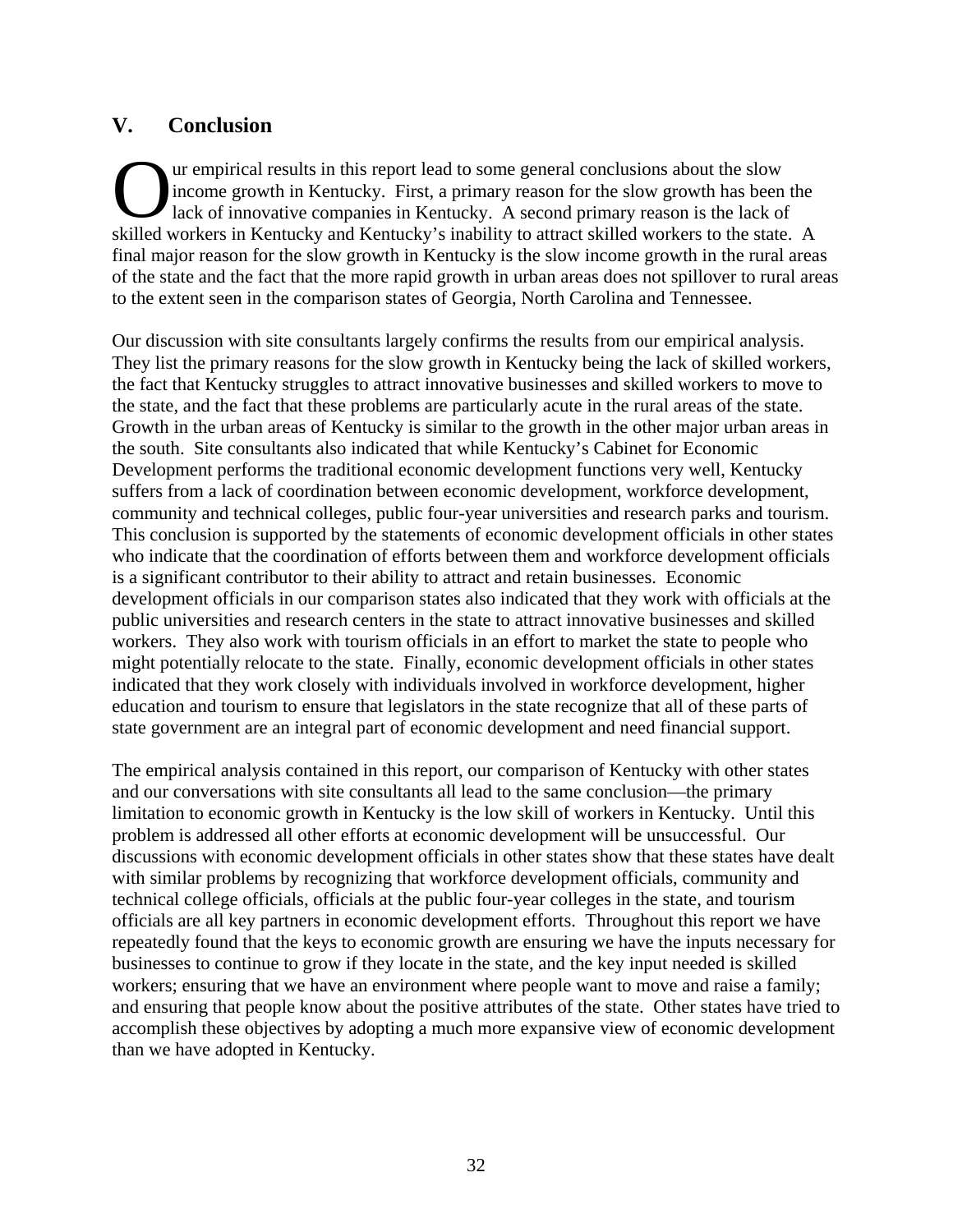### **VI. References**

- Bauer, Paul W, Mark E. Schweitzer, and Scott Shane. 2006. State Growth Empirics: The Long-Run Determinants of State Income Growth. Working Paper no. 06-06, Federal Reserve Bank of Cleveland, Cleveland, OH.
- DeVol, Ross and Rob Koepp. 2004. State Technology and Science Index: Enduring Lessons for the Intangible Economy. Milken Institute, Santa Monica, CA (March).
- Division of Science Resources Statistics, National Science Foundation. Various years. *NSF Survey of Federal Funds for Research and Development,* http://webcaspar.nsf.gov.
- Employment Standards Administration, U.S. Department of Labor. *State Right-to-work,* http://www.dol.gov/esa/programs/whd/state/righttowork.htm.
- Hoyt, William H. and J. William Harden. 2005. MSA Location and the Impact of State Taxes on Employment and Population: A Comparison of Border and Interior MSA's. mimeo, University of Kentucky, Lexington, KY (September).
- U.S. Bureau of the Census, U.S. Department of Commerce. Various years. *American Community Survey,* http://www.census.gov/acs/www/.
- U.S. Bureau of the Census, U.S. Department of Commerce. Various years. *Census of Population and Housing*, http://www.census.gov/population/www/censusdata/hiscendata.html.
- U.S. Bureau of the Census, U.S. Department of Commerce. Various years. *Federal, State and Local Governments: State Government Finances,* http://www.census.gov/govs/www/state.html.
- U.S. Bureau of Economic Analysis, U.S. Department of Commerce. Various years. *Regional Economic Accounts,* http://www.bea.gov/regional/index.htm.
- U.S. Bureau of Labor Statistics, U.S. Department of Labor. Various years. *Current Population Survey*, http://www.bls.gov/cps/.
- U.S. Patent and Trademark Office, U.S. Department of Commerce. Various years. http://www.uspto.gov/patft/index.html.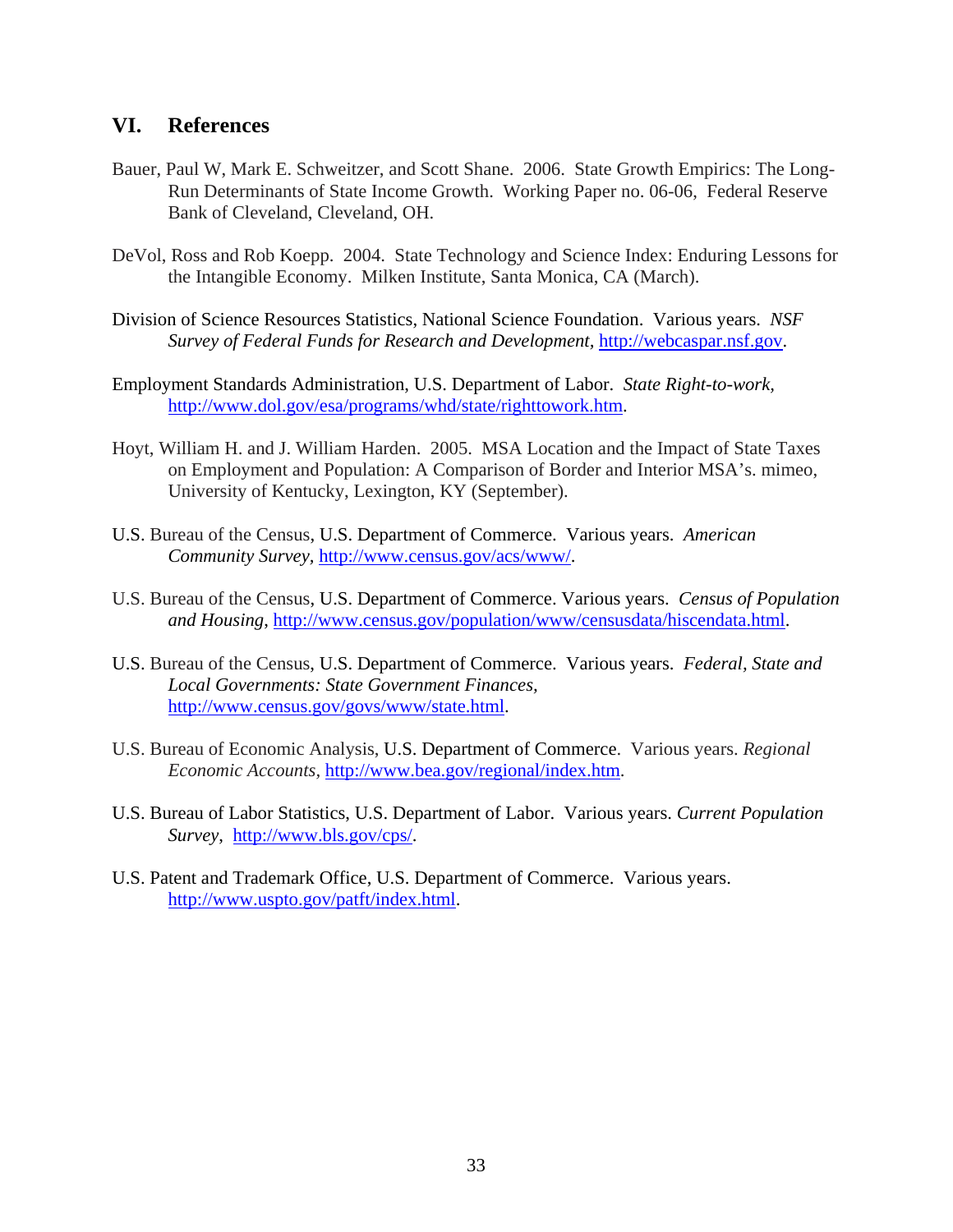### **Appendix A: Data and Methods**

Our objective in this study is to identify the causes of the persistently low level of income in the state of Kentucky. This appendix describes the empirical methodology and data sources used in this report to analyze Kentucky's economy and compare it to neighboring states.

### *A.1 Empirical Methodology*

As discussed throughout the report, although the level of average earnings has increased in the state over the past 35 years, Kentucky's ranking has not changed dramatically over this time and remains near the bottom of all state income levels. This slow growth in Kentucky contrasts with improvements in the relative incomes of many other southeastern states. Since the nominal incomes of all states have increased over the years, we develop a model that takes rising levels of income into consideration. In addition, we examine the causes of growth differences across states over these 35 years. Since long run income growth determines the current level of income, we adopt a long-term growth accounting approach focusing on a period from 1969 to 2004 for the 48 contiguous states. Short-term studies that rely on cross-sectional data (one moment in time) or shorter time periods mask the differences across states.

Throughout the study, we are reminded that state economies are unique. Regardless of the number of explanatory variables included in the analysis, each state is likely to have unique factors contributing to its income growth. Therefore, we allow the state economies to have unobservable factors which may change growth in different ways. Economists often refer to this modeling structure as a "fixed effects" model. In essence, a fixed effect allows economists to build a layer of uniqueness into a model. In our case, a model lacking "fixed effects" would constrain all states to grow equally if they had the same increases in knowledge, business climate and other observable variables. The use of a fixed effects model lets us examine average growth effects arising from changes in our variables, while controlling for state-specific differences that we, as researchers, cannot take into account.

The basic model we estimate is given by:

```
+\psi^TComposition Shifting<sub>i<sub>i</sub>-5</sub> + \alpha_i + Time<sub>i</sub> + Region<sub>i</sub> + Region<sub>i</sub> * Time<sub>i</sub> + \varepsilon_i+ \gamma^TIndustrialStructure \sum_{i,t=5} + \rho^TPublic Infrastructure \sum_{i,t=5} + \theta^TGovernment Presence \sum_{i,t=5}\ln(\text{Earnings Per Capita}_{it}) = \lambda \ln(\text{Earnings Per Capita}_{i,t-5}) + \beta^T \text{Knowledge}_{i,t-5} + \phi^T \text{Business Climate}_{i,t-5}
```
The dependent variable used in the analysis is per capita earnings by place of residence. A fiveyear lag of the dependent variable is included on the right side of the equation. A lagged dependent variable provides the growth interpretation for the explanatory variables. Including lagged values of explanatory variables means that we are measuring the causal impact of these variables. For example, if we included current values of migration as an explanatory variable one could conclude that migrants are simply moving to high income areas. By lagging the explanatory variables, we ensure that a causal interpretation can be made from the estimates. A description of the specific control variables used in the analysis is listed in the data sources section.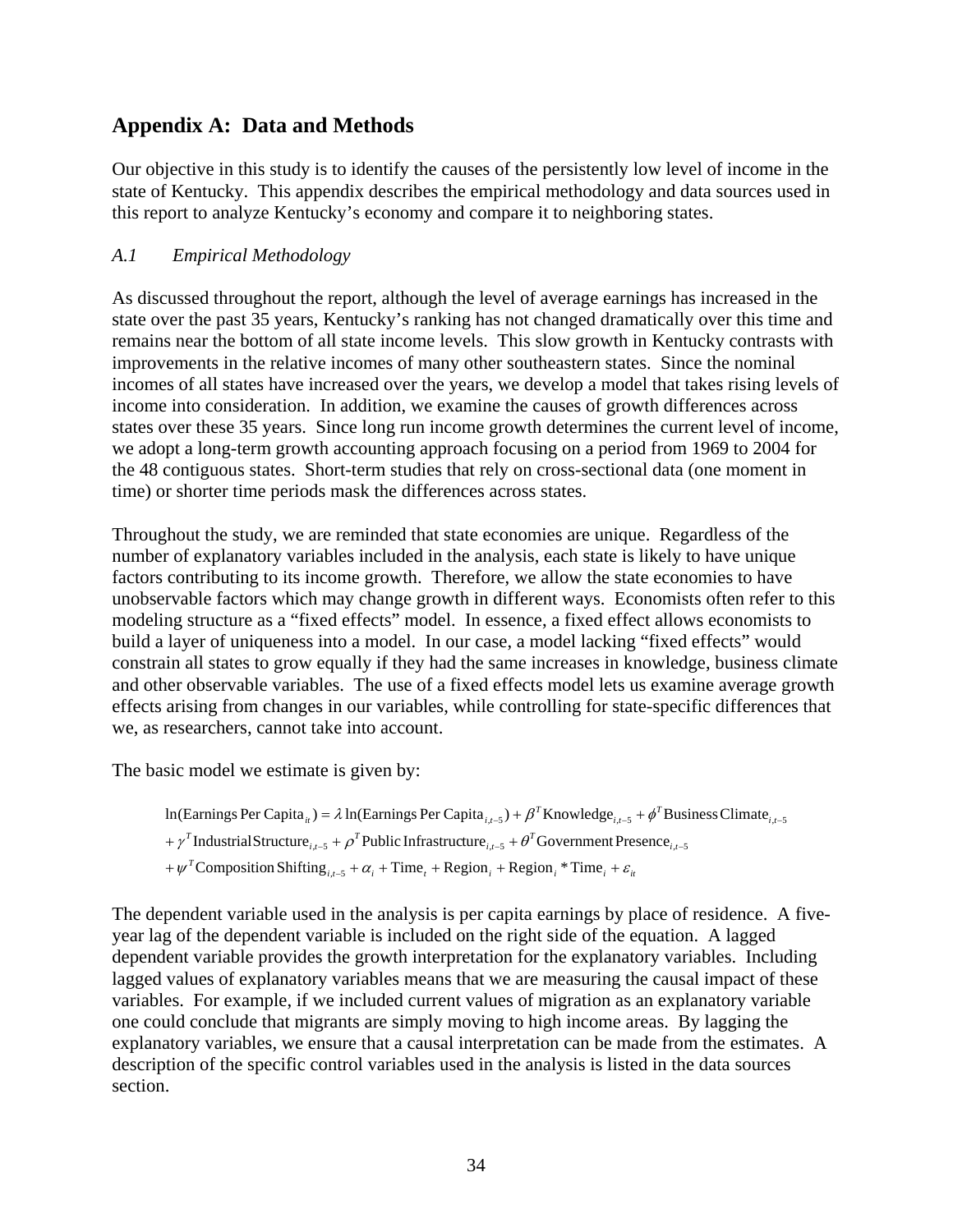Our analysis also utilizes an econometric method known as beta coefficients or standardized coefficients. Beta coefficients are used to evaluate the importance of various coefficients in determining the values of the dependent variable. Rather than using the levels of the explanatory variables in the regression, the process of retrieving beta coefficients involves standardizing the variables in the regression by subtracting the value of the observation for the state by the mean and dividing that value by the standard deviation for the respective variable. As a result of the standardization, the coefficients take on a more intuitive meaning. As the explanatory variables are now measured in the same units, the contribution by each variable can be ranked. In other words, we can say which variables are the most important for a state's income growth.

An additional concern when modeling growth differences is the potential of price changes occurring non-uniformly across states. If these non-uniform price changes occur, what looks like income growth in one state might simply be relatively high inflation. The typical procedure to control for non-uniform price changes is to adjust all income levels by a state-specific price index. Although there does exist a state-level price index used in several studies of this kind, the economic literature routinely questions the validity of these data. We propose a different solution to the problem of differential price changes. As our state economies are part of a larger regional economy, we allow prices to change differentially over time across regions by including a region-time interaction effect. The effect of adding these interacted variables is to hold constant any factor affecting regions over time. In addition, specifying a model with these region-time fixed effects further illustrates the role our explanatory variables play in state income growth. The model is now identified by both deviations from state averages and from region averages over all time periods and within any time period. In other words, the inclusion of these effects increases the robustness of our findings.

#### *A.2 Data Sources*

We measure income by per capita earnings by place of residence for each state from 1969-2004. These data are compiled by the Bureau of Economic Analysis (BEA) on all 50 states. The BEA uses the mid-year state population estimates from the U.S. Bureau of the Census (Census) to construct the per capita figures. We use these same population estimates throughout the study to generate per capita values.

The stock of knowledge in a state is measured by four variables that we believe capture both the quantity and quality of human capital available to state economies: the percent of the state population with a high school diploma, the percent with a college degree, the per capita patent stock, and the per capita allocation of federal R&D expenditures. The state-level estimates for the percent of the population age 25 and older with a high school diploma and college degree were constructed from the Bureau of Labor Statistics' (BLS) Current Population Survey (CPS). We note that during our period of study the BLS changed the CPS questionnaire regarding schooling level from years completed to degree attained. We chose to use the later definition of the level of schooling and assign individuals completing 12 years of education as having a high school diploma and those with 16 or more years of education as having a four year college degree. One should also note that the CPS did not uniquely identify an individual's state for some states in the early 1970's. These observations were estimated by linear interpolation. The per capita state patent stock variable has been constructed from the annual new patents issued to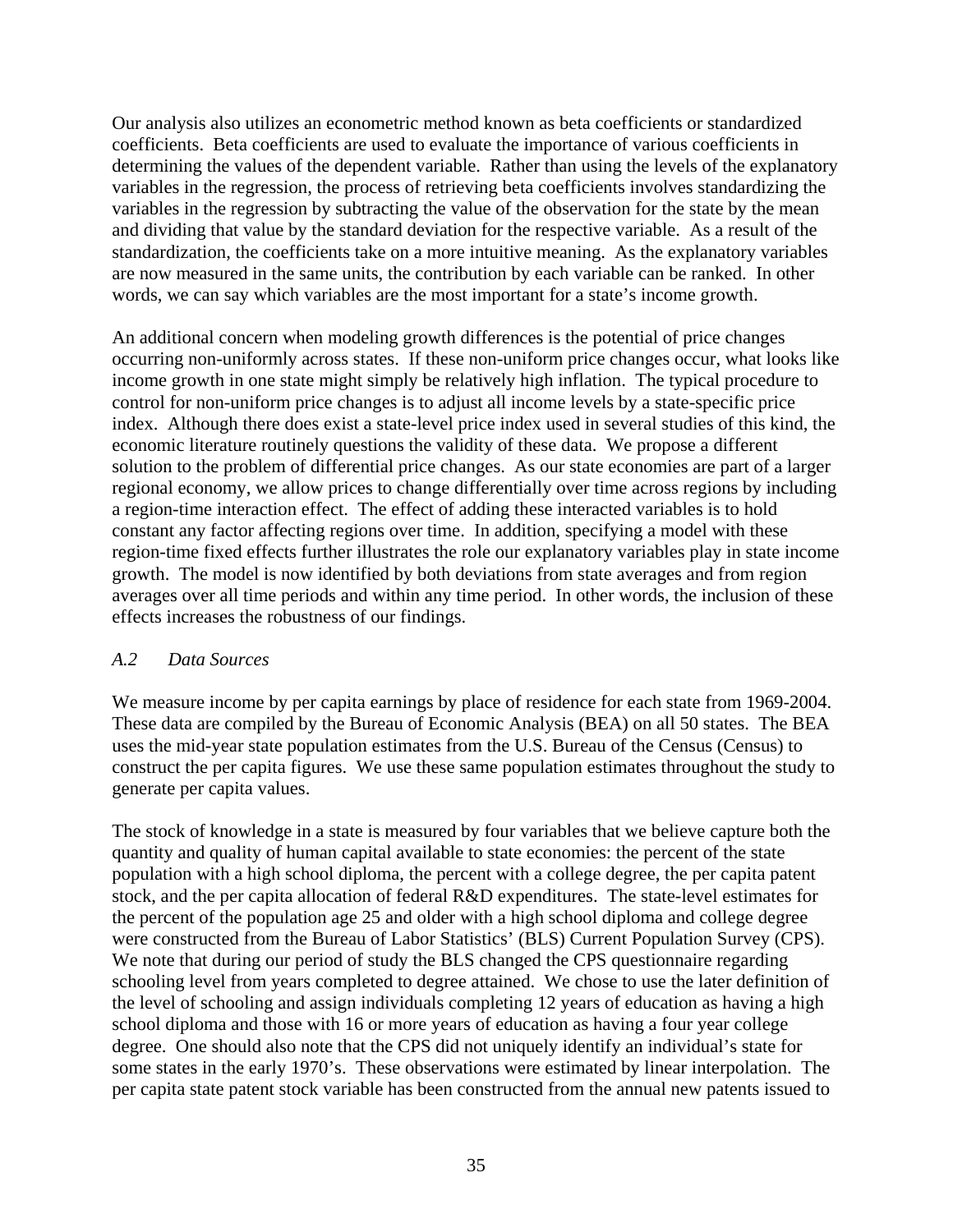inventors residing in that state from the U.S. Patent and Trademark Office from 1963 through 2004. The perpetual inventory method is used to create the patent stock value. We assume a five percent rate of depreciation. In brief, the perpetual inventory method entails adding the most recent flow of patents to the stock of depreciated capital from the prior year. We recognize that the initial estimates of the stock values will be sensitive to the starting values of the capital stock variables. This sensitivity declines later in the time series as initial capital stocks are depreciated. We attempt to mitigate these sensitivities by using data on annual patents issued starting in 1963. In addition, our use of state-level fixed effects controls for differences in state patent stock starting values. The data on federal dollars allocated to states for R&D from 1969 through 2004 were collected from the National Science Foundation's WebCASPAR database.

The business climate in a state is captured by four variables for the 1969 through 2004 time period: a state's right-to-work status, the corporate income taxes as a percent of total personal income in a state, the personal income taxes as a percent of total personal income in a state and the worker's compensation costs in a state. A state's right-to-work status in a year was collected from the Employment Standards Administration of the U.S. Department of Labor. The status was categorized as a zero-one indicator variable signifying the presence of right-to-work legislation in that state for that year. The corporate income tax and individual income tax variables come from the U.S. Census Bureau's Government Finances Database. Annual values of a state's total personal income are taken from BEA. The Government Finances Database provides annual estimates of state and local tax burdens. The tax variables used in this report include the sum of these two levels of taxation. The worker's compensation costs variable is constructed from the U.S. Census Bureau's State Government Finances Database. The estimate of the average cost per worker was constructed by taking the total annual revenues in the state for the worker's compensation program and dividing this value by the number of private nonfarm workers in the state for the same year.

We include two measures of public infrastructure variables in the analysis: the per capita total highway capital stock and the percent of the state's population residing in an urban area. The per capita highway capital stock for a state has been constructed from data on the annual state and local highway expenditures from the U.S. Census Bureau's Government Finances Database. We use the annual flow of total new highway capital expenditures in each state to construct a capital stock measure for highways utilizing the perpetual inventory method. Again, we assume existing capital stock depreciates at a constant five percent rate. The percent of a state's population living in an urban area is taken from the U.S. Census of Population and Housing for 1970 through 2000. Intercensal values of the percentage of the state population living in urban areas were estimated by linear interpolation.

The influence of the existing industrial structure within a state is controlled for with the inclusion of the percentages of total employment in each of the nine private industry classifications as provided by the BEA for 1969 through 2004. These employment percentages are organized by Standard Industrial Classification code (SIC). As the practice of coding employment by SIC was discontinued by the BEA in 2000, later year estimates were converted from the new coding system by the researchers. The algorithm to match the two coding systems together is available from the researchers upon request.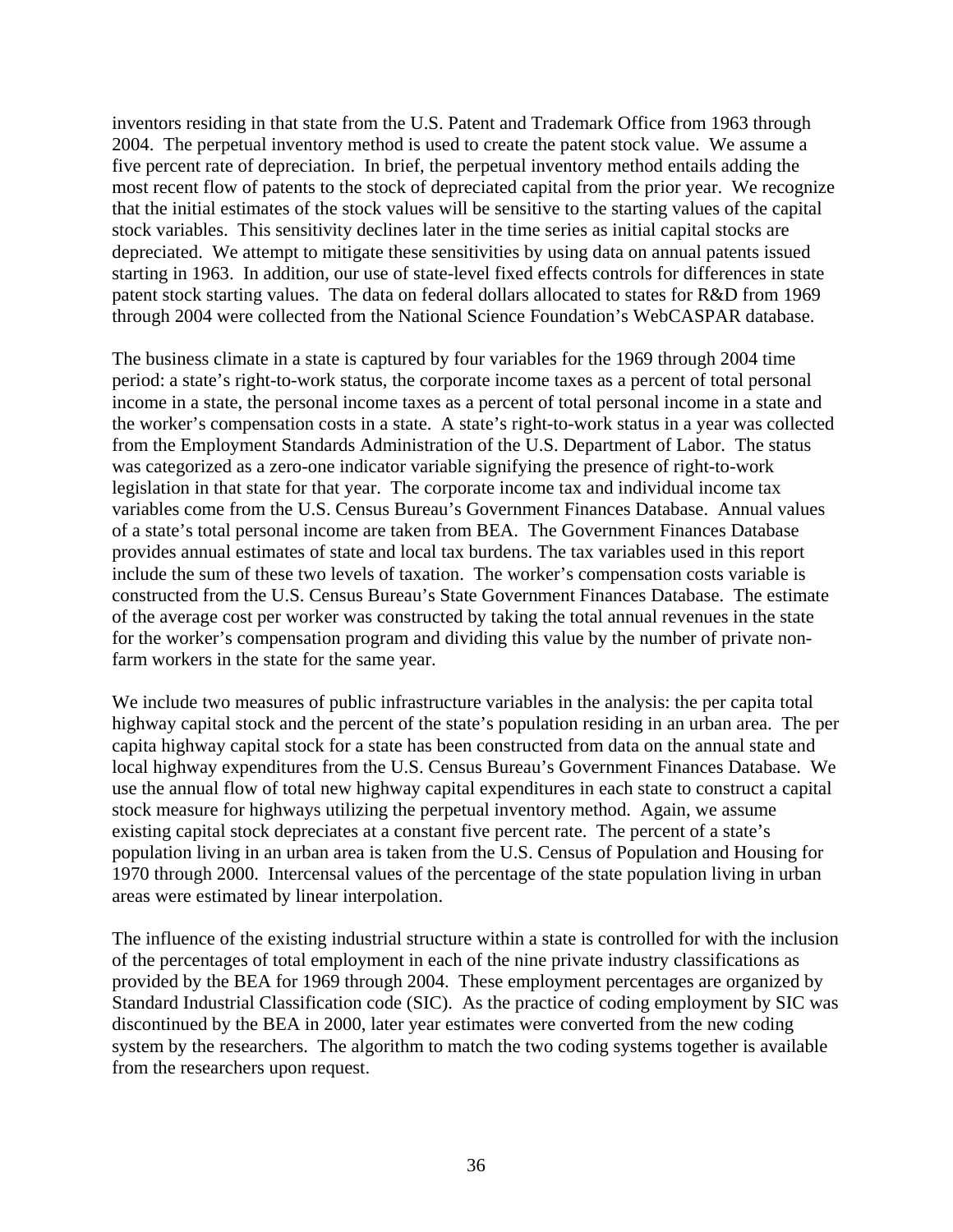An important component of our analysis is the contribution to state income growth that has come about as the result of changes in the demographic makeup of states. As the U.S. is comprised of states which do not restrict the movement of its citizens from one state to another, we felt it necessary to control for the potential of certain states to gain qualified labor from other states. We capture these flows by examining annual gross migration rates to states from 1969 through 2004. Annual flows of new residents to states were constructed from the Decennial Census of Population and Housing from 1960-2000 and from the American Community Survey (ACS) from 2001-2004. As the Decennial Census provides information on the location of the individual five years predating the question, some assumptions must be made to generate an annual flow. Initially, we construct an aggregate number of residents currently living in a state that were not residents five years prior. Then we assume that over this five year period these new residents arrive at a constant number per year. For the remaining five year periods with no information, we linearly interpolate values for new movers. The ACS allows fewer assumptions to be made as the data are for annual movers. The values for later years are simply aggregated from survey micro data. All counts of movers are then divided by the value of the current population for each state. The interpretation of this constructed variable is then the percent of total residents that have been in the area for one year or less. The same method is used to create estimates of the out-migration rate.

The final set of explanatory variables included in the analysis is intended to capture any incentive decreasing effects of government presence within a state: the percent of total employment in the government sector and the percent of total income to the state arising via income transfers. The percent of total employment in the government sector for 1969 through 2004 is taken from BEA's estimates of employment by sector. Total transfer income as a percentage of total personal income in an area for 1969 through 2004 is taken from BEA's estimates of income.

#### *A.3 Urban and Rural Definitions*

Throughout this report we refer to urban and rural portions of states. We make the urban/rural distinction at the county level based on the Rural-Urban Continuum Code developed by the Economic Research Service (ERS) at the Food and Drug Administration. These codes are issued for all U.S. counties for 1974, 1983, 1993 and 2003. This coding system classifies a county as urban if that county is within a Metropolitan Statistical Area regardless of population size. A county is classified as rural if that county is not in an MSA.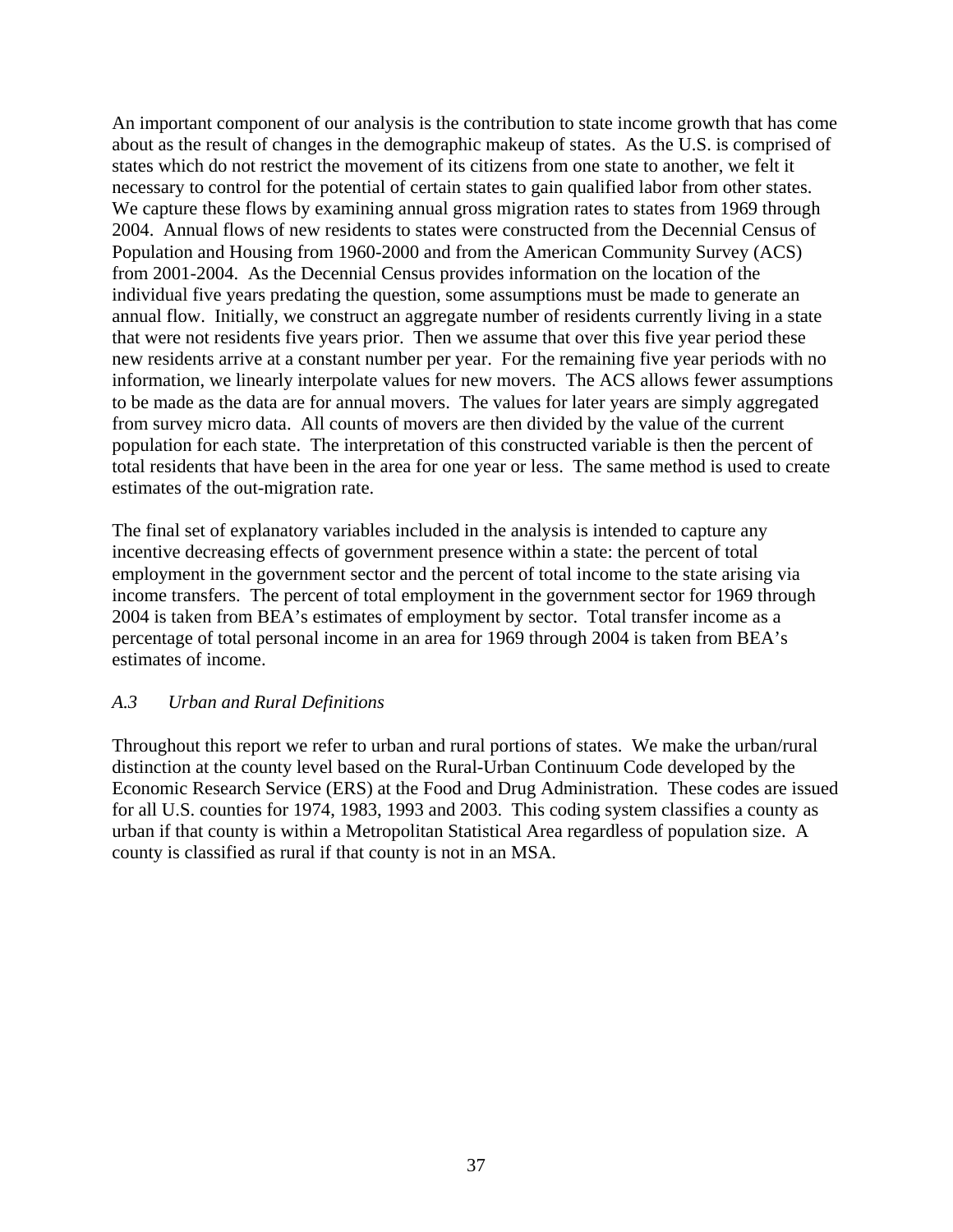

**Figure A-1: Average Earnings of Urban Residents Relative to US Urban Average (2003 Urban Definition)** 

Source: U.S. Bureau of Economic Analysis, Regional Economic Information System, 2006*;* U.S. Department of Agriculture, Economic Research Service, Urban-Rural Continuum Codes, 2003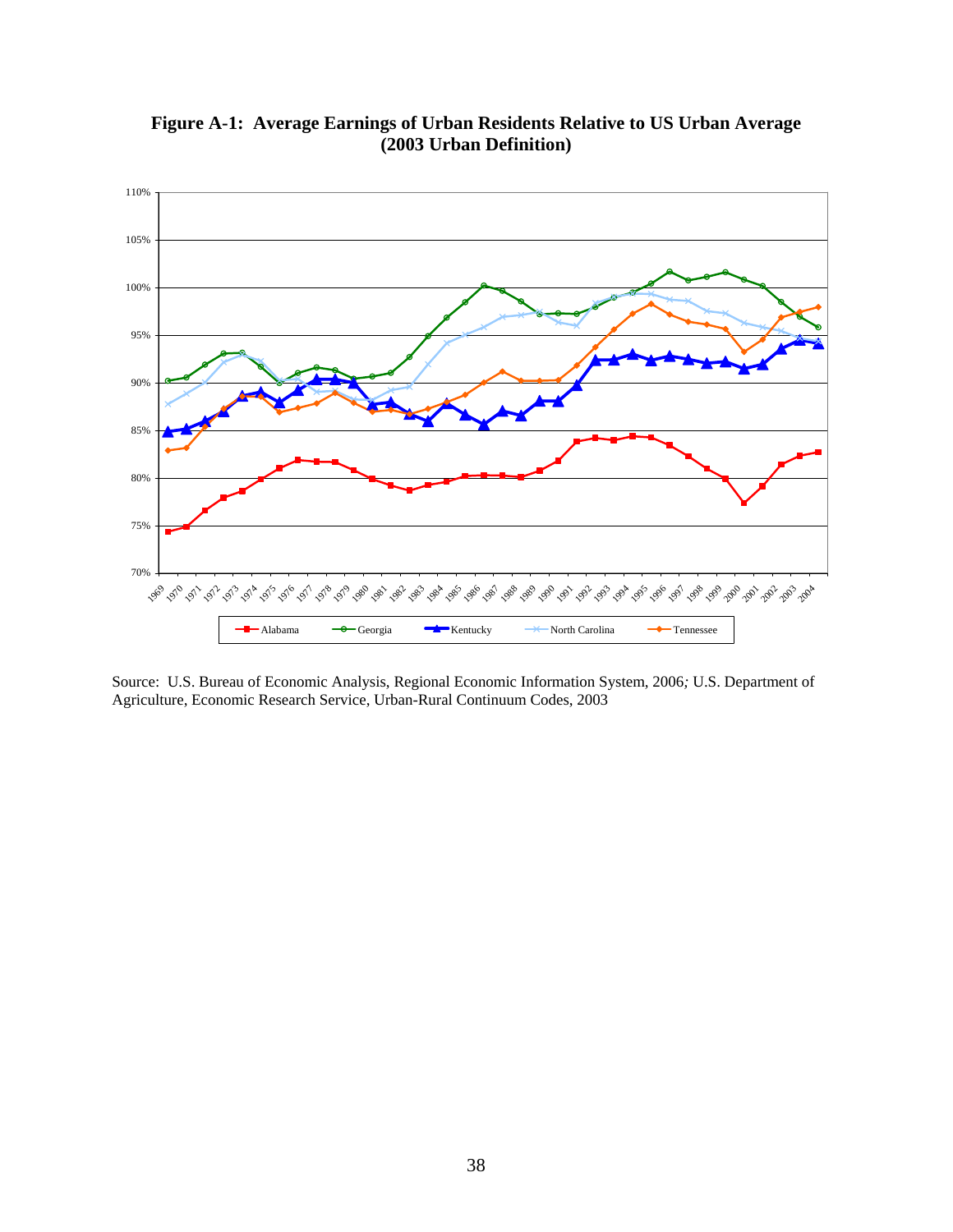

**Figure A-2: Average Earnings of Rural Residents Relative to US Rural Average (2003 Rural Definition)** 

Source: U.S. Bureau of Economic Analysis, Regional Economic Information System, 2006*;* U.S. Department of Agriculture, Economic Research Service, Urban-Rural Continuum Codes, 2003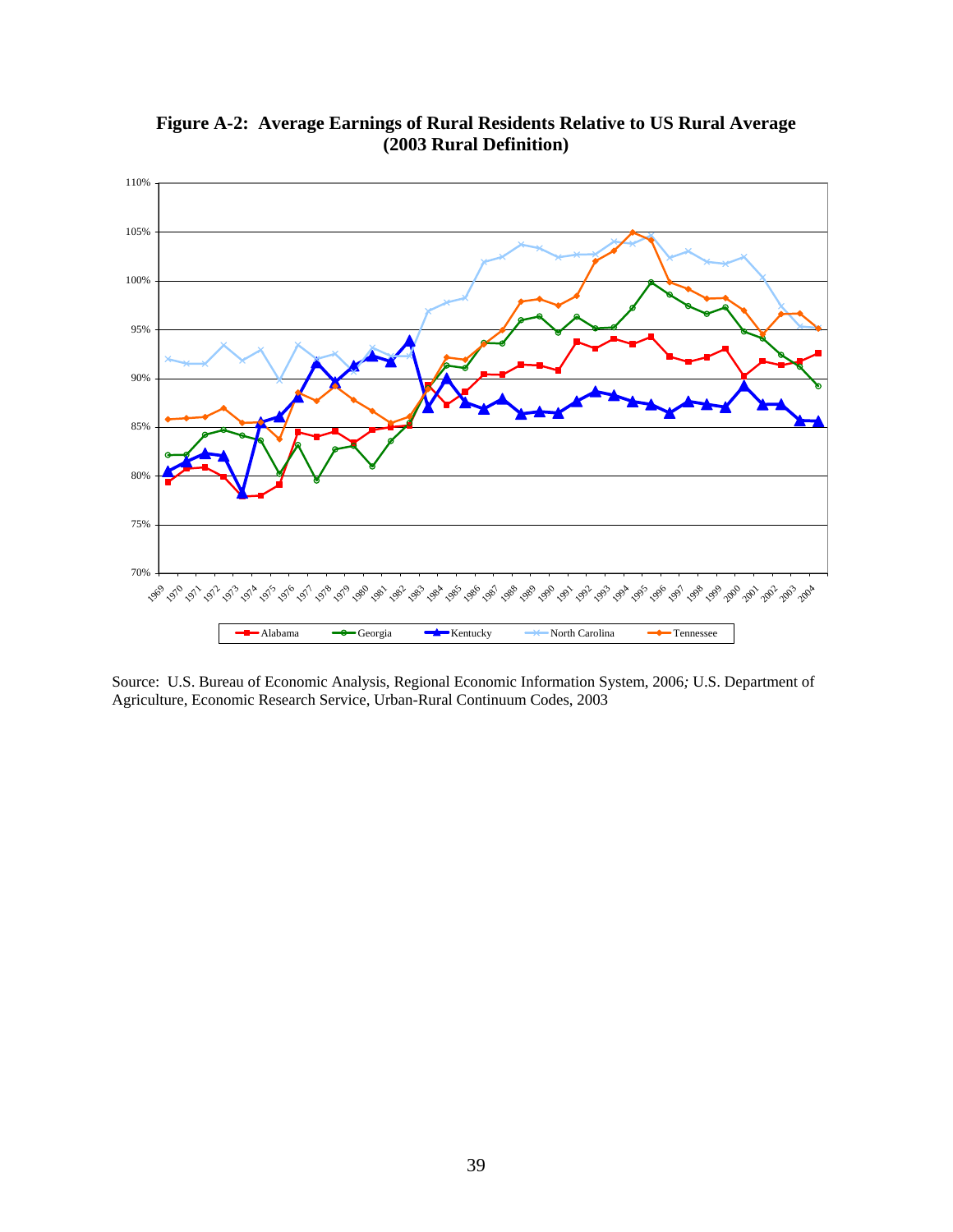

**Figure A-3: Ratio of Urban Average Earnings to Rural Average Earnings (2003 Urban and Rural Definition)** 

Source: U.S. Bureau of Economic Analysis, Regional Economic Information System, 2006*;* U.S. Department of Agriculture, Economic Research Service, Urban-Rural Continuum Codes, 2003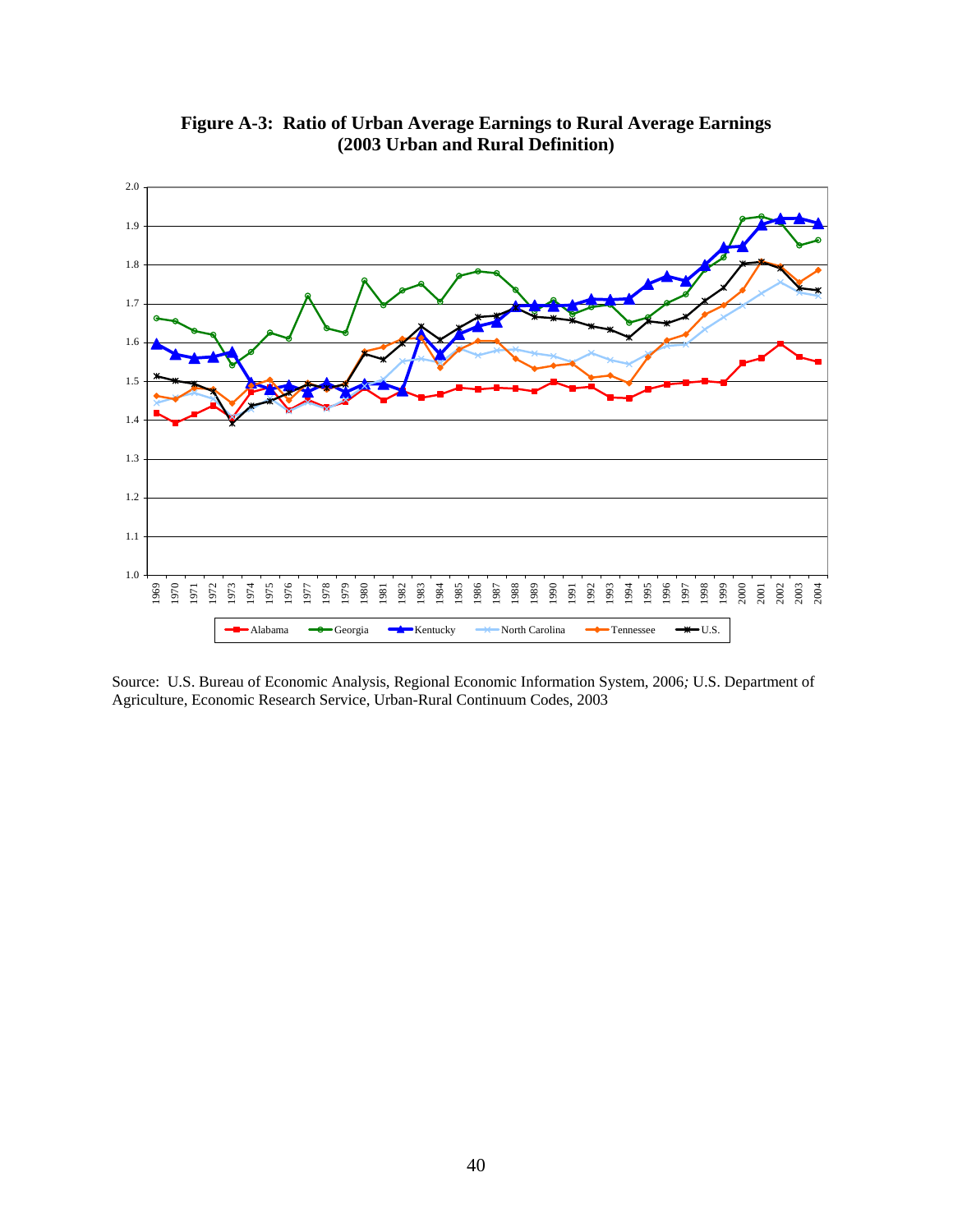|                                                                              | Coefficient      | Beta        |
|------------------------------------------------------------------------------|------------------|-------------|
|                                                                              | (standard error) | Coefficient |
| <b>Stock of Knowledge</b>                                                    |                  |             |
| Average number of patents per resident in a state                            | 34.786**         | 0.112       |
|                                                                              | (6.652)          |             |
| Percent of population 25 and older with 4+ years of college                  | $0.295**$        | 0.031       |
|                                                                              | (0.063)          |             |
| Percent of population 25 and older with high school diploma                  | $0.110*$         | 0.023       |
|                                                                              | (0.053)          |             |
| Federal R&D expenditures per person in a state (\$000's)                     | $0.020*$         | 0.009       |
|                                                                              | (0.009)          |             |
| <b>Business Climate</b>                                                      |                  |             |
| Proportion of states that are right-to-work states                           | $-0.003$         | $-0.003$    |
|                                                                              | (0.011)          |             |
| Payments into the workers' compensation system per worker                    | $-0.065**$       | $-0.014$    |
|                                                                              | (0.021)          |             |
| Corporate income taxes as a percent of total personal income                 | 1.436            | 0.007       |
|                                                                              | (1.044)          |             |
| Individual income taxes as a percent of total personal income                | $-0.366$         | $-0.008$    |
|                                                                              | (0.351)          |             |
| <b>Industrial Structure</b>                                                  |                  |             |
| Agriculture as a percent of total state non-farm employment                  | 7.460**          | 0.065       |
|                                                                              | (0.974)          |             |
| Mining as a percent of total state non-farm employment                       | $-0.994**$       | $-0.039$    |
|                                                                              | (0.236)          |             |
| Construction as a percent of total state non-farm employment                 | $-1.380**$       | $-0.029$    |
|                                                                              | (0.341)          |             |
| Manufacturing as a percent of total state non-farm employment                | $0.485**$        | 0.063       |
|                                                                              | (0.140)          |             |
| Transportation and utilities as a percent of total state non-farm employment | 3.273**          | 0.053       |
|                                                                              | (0.506)          |             |
| Wholesale trade as a percent of total state non-farm employment              | $-0.930*$        | $-0.016$    |
|                                                                              | (0.404)          |             |
| Retail trade as a percent of total state non-farm employment                 | $0.776**$        | 0.021       |
|                                                                              | (0.243)          |             |
| FIRE as a percent of total state non-farm employment                         | 0.097            | 0.003       |
|                                                                              | (0.271)          |             |
| <b>State Infrastructure</b>                                                  |                  |             |
| Percent of population in an urban area                                       | $-1.225**$       | $-0.346$    |
|                                                                              | (0.318)          |             |
| Percent urban population squared                                             | 1.193**          | 0.446       |
|                                                                              | (0.243)          |             |
| Per capita total highway capital stock (\$000's)                             | $-0.027**$       | $-0.039$    |
|                                                                              | (0.007)          |             |
| <b>Size of Government</b>                                                    |                  |             |
| Government employment as a percent of total state non-farm employment        | $-0.269$         | $-0.019$    |
|                                                                              | (0.225)          |             |
| Personal current transfer receipts as a percent of total personal income     | $-0.499*$        | $-0.027$    |
|                                                                              | (0.246)          |             |
| <b>Demographic Changes</b>                                                   |                  |             |
| In-migrants as percent of total population                                   | 4.934**          | 0.102       |
|                                                                              | (0.553)          |             |
| Out-migrants as percent of total population                                  | $-0.549$         | $-0.007$    |
|                                                                              | (0.753)          |             |
| <b>Observations</b>                                                          | 1488             |             |

### **Table A-1: Results from Estimation of the Determinants of Average Earnings in a State**

Note: The regression includes controls for lagged per-capita income, the year, the state, and in interaction between the region and the year. \* indicates it is significant at the 5 level and \*\* indicates the coefficient is significant at 1 percent level. The standard error appears in parenthesis below the coefficient and the beta coefficient appears to the right of the coefficient.